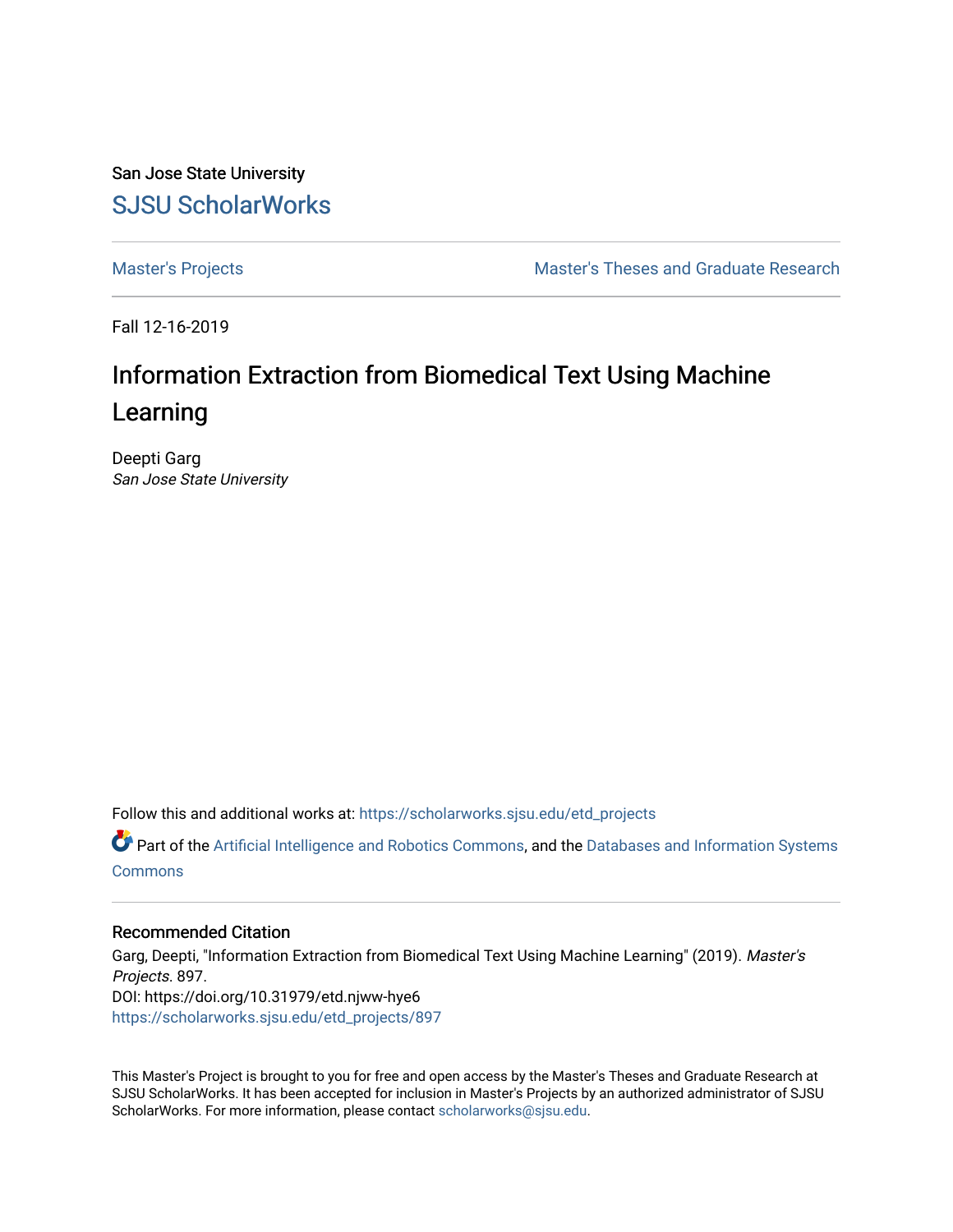Information Extraction from Biomedical Text Using Machine Learning

A Project

Presented to

The Faculty of the Department of Computer Science San José State University

> In Partial Fulfillment of the Requirements for the Degree Master of Science

> > by Deepti Garg

December 2019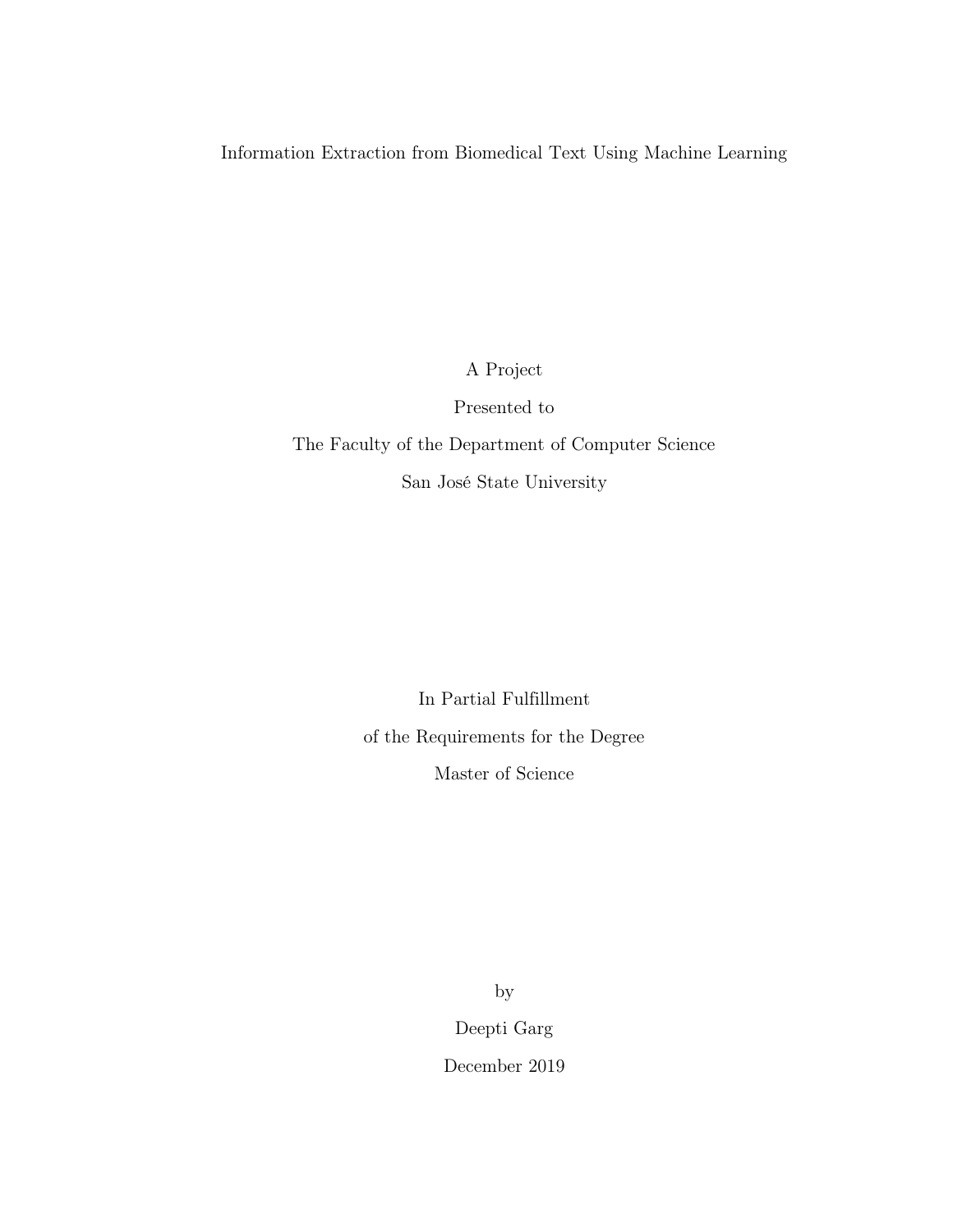© 2019

Deepti Garg

ALL RIGHTS RESERVED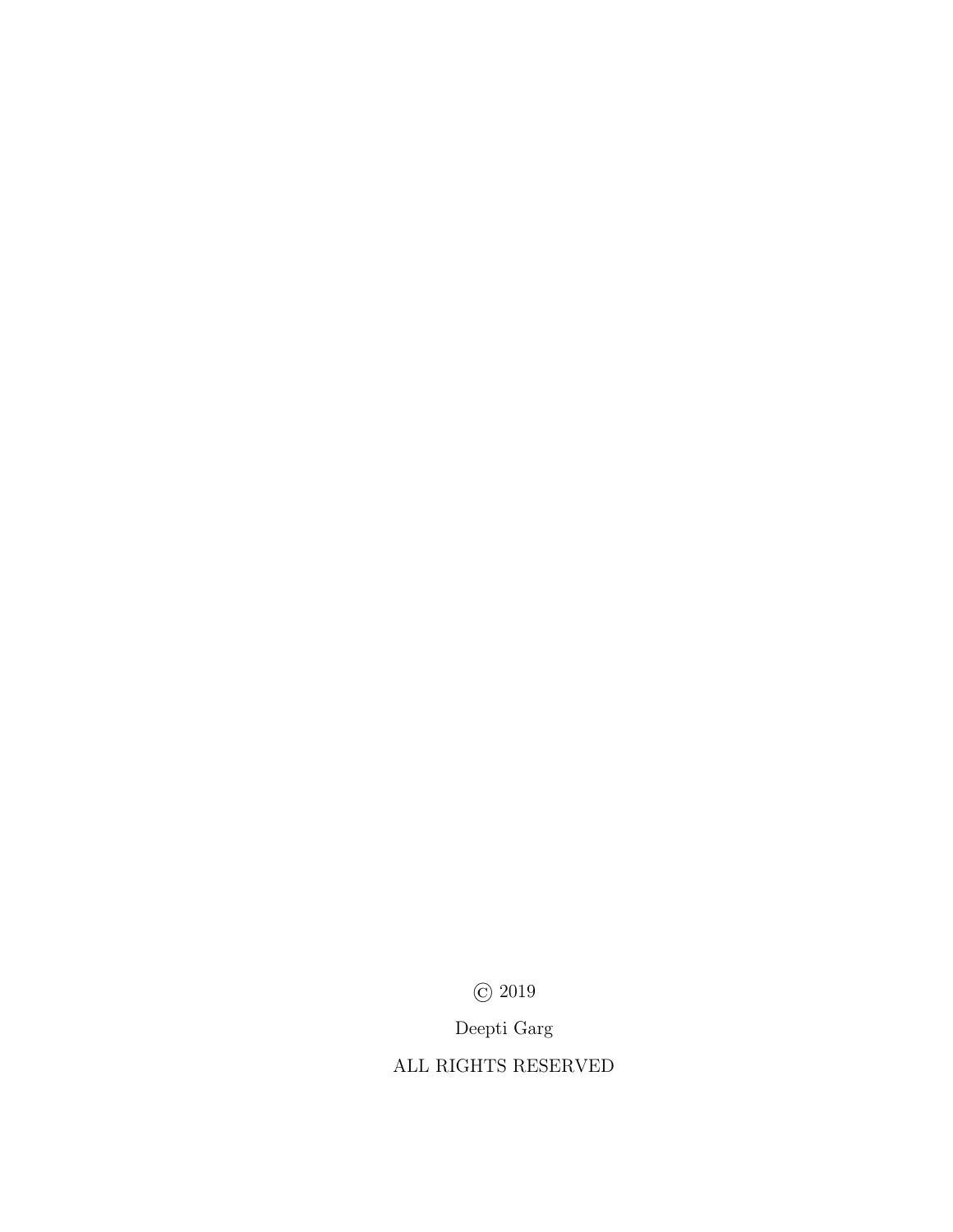The Designated Project Committee Approves the Project Titled

Information Extraction from Biomedical Text Using Machine Learning

by

Deepti Garg

# APPROVED FOR THE DEPARTMENT OF COMPUTER SCIENCE

# SAN JOSÉ STATE UNIVERSITY

December 2019

- Dr. Wendy Lee Department of Computer Science, San Jose State University
- Dr. Natalia Khuri Department of Computer Science, Wake Forest University
- Dr. Mike Wu Department of Computer Science, San Jose State University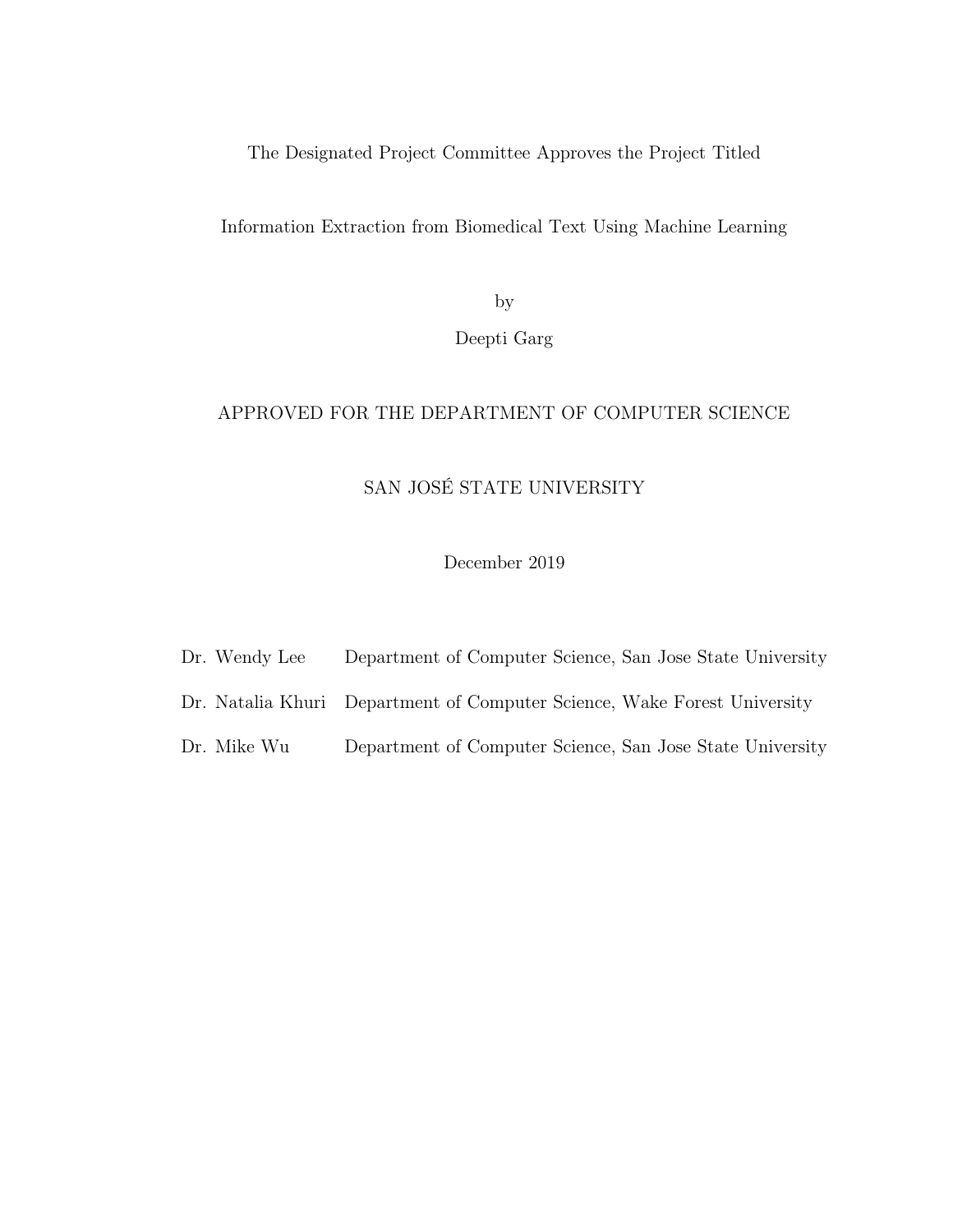# ABSTRACT

Information Extraction from Biomedical Text Using Machine Learning

### by Deepti Garg

Inadequate drug experimental data and the use of unlicensed drugs may cause adverse drug reactions, especially in pediatric populations. Every year the U.S. Food and Drug Administration approves human prescription drugs for marketing. The labels associated with these drugs include information about clinical trials and drug response in pediatric population. In order for doctors to make an informed decision about the safety and effectiveness of these drugs for children, there is a need to analyze complex and often unstructured drug labels. In this work, first, an exploratory analysis of drug labels using a Natural Language Processing pipeline is performed. Second, Machine Learning algorithms have been employed to build baseline binary classification models to identify pediatric text in unstructured drug labels. Third, a series of experiments have been executed to evaluate the accuracy of the model. The prototype is able to classify pediatrics-related text with a recall of 0.93 and precision of 0.86.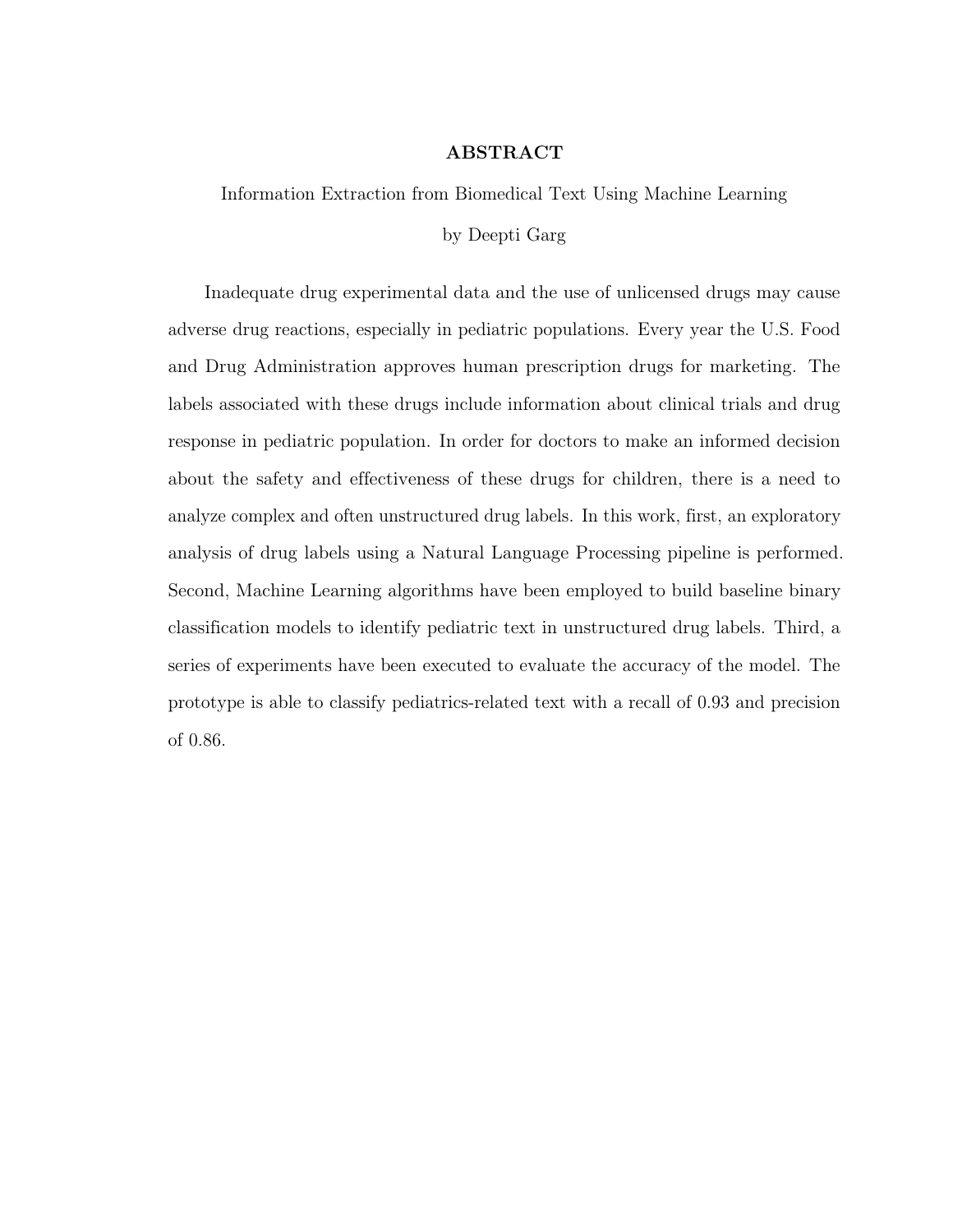# ACKNOWLEDGMENTS

I thank Dr. Natalia Khuri for her immense guidance, support and honest critique throughout my work. I extend my gratitude to Dr. Wendy Lee and Dr. Mike Wu for their valuable review and feed back. I also thank Shantanu Deshmukh and Maxim Drojjin for helpful discussions. Lastly, I thank my family and friends who have supported my academic endeavour throughout the past two years.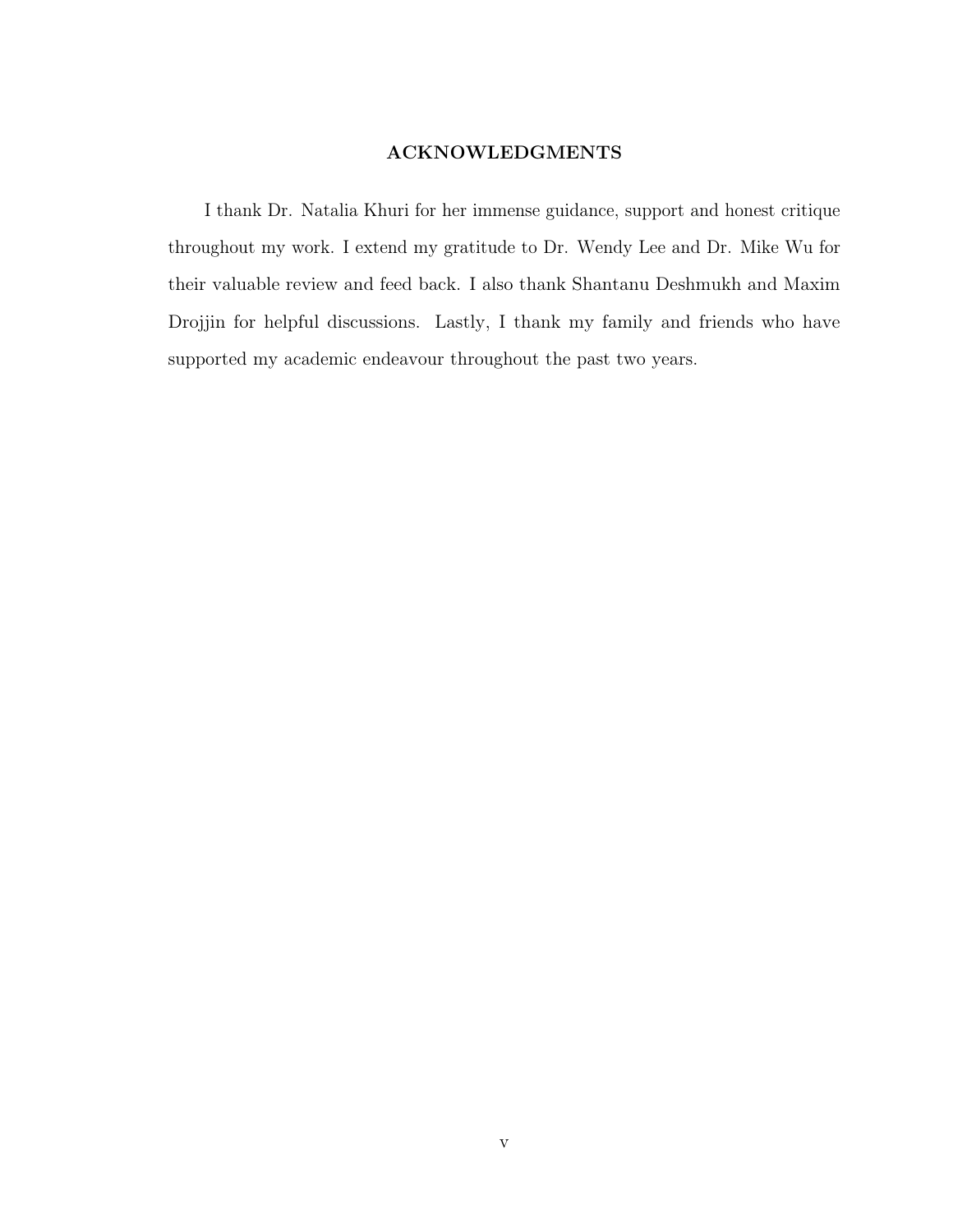# TABLE OF CONTENTS

# **CHAPTER**

| 1        |     | $\mathbf{1}$                                                  |  |  |  |  |  |  |  |  |  |  |
|----------|-----|---------------------------------------------------------------|--|--|--|--|--|--|--|--|--|--|
|          | 1.1 | $\mathbf{1}$                                                  |  |  |  |  |  |  |  |  |  |  |
|          | 1.2 | $\overline{2}$                                                |  |  |  |  |  |  |  |  |  |  |
|          | 1.3 |                                                               |  |  |  |  |  |  |  |  |  |  |
|          | 1.4 | Challenges in working with biomedical texts<br>$\overline{4}$ |  |  |  |  |  |  |  |  |  |  |
| $\bf{2}$ |     | 6                                                             |  |  |  |  |  |  |  |  |  |  |
|          | 2.1 | Rule-based Methods<br>6                                       |  |  |  |  |  |  |  |  |  |  |
|          | 2.2 | 6                                                             |  |  |  |  |  |  |  |  |  |  |
|          |     | 8<br>Supervised Information Extraction<br>2.2.1               |  |  |  |  |  |  |  |  |  |  |
|          |     | Semi-supervised Information Extraction<br>2.2.2<br>9          |  |  |  |  |  |  |  |  |  |  |
|          |     | Unsupervised Relation Extraction<br>12<br>2.2.3               |  |  |  |  |  |  |  |  |  |  |
|          | 2.3 | 12                                                            |  |  |  |  |  |  |  |  |  |  |
|          | 2.4 | 13                                                            |  |  |  |  |  |  |  |  |  |  |
|          |     | 2.4.1<br>LabeledIn<br>13                                      |  |  |  |  |  |  |  |  |  |  |
|          |     | Structured Product Labels eXtractor (SPL-X)<br>2.4.2<br>13    |  |  |  |  |  |  |  |  |  |  |
| 3        |     | 14                                                            |  |  |  |  |  |  |  |  |  |  |
|          | 3.1 | 14                                                            |  |  |  |  |  |  |  |  |  |  |
|          | 3.2 | 15                                                            |  |  |  |  |  |  |  |  |  |  |
|          | 3.3 | 15                                                            |  |  |  |  |  |  |  |  |  |  |
|          | 3.4 | 17                                                            |  |  |  |  |  |  |  |  |  |  |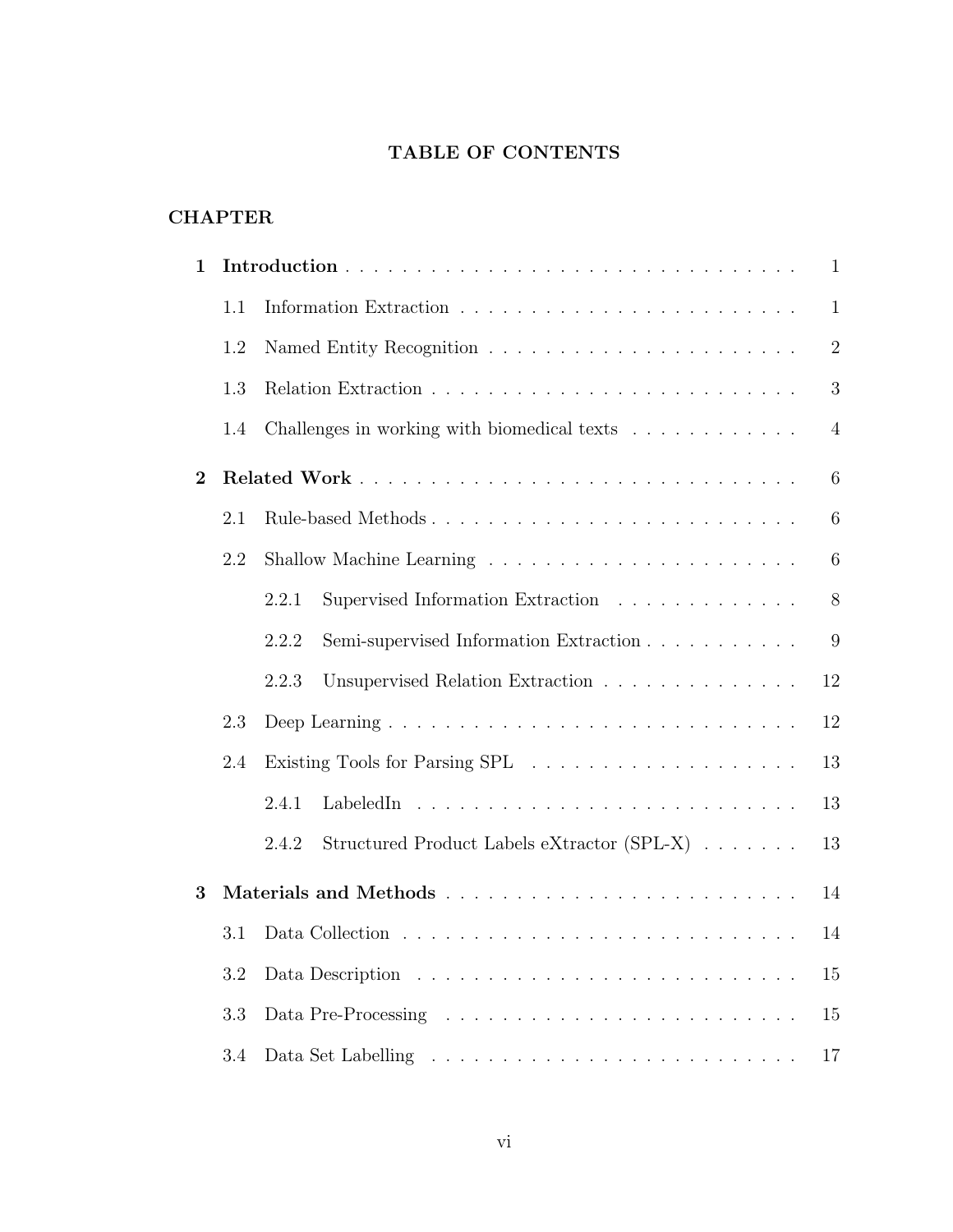|          |     | 3.4.1<br>17                                   |
|----------|-----|-----------------------------------------------|
|          |     | Negative Data Set<br>17<br>3.4.2              |
|          | 3.5 | 17                                            |
|          |     | 18<br>Decision Trees<br>3.5.1                 |
|          |     | 18<br>3.5.2                                   |
|          |     | 18<br>3.5.3                                   |
|          | 3.6 | 19                                            |
|          | 3.7 | Experiment 2 - Retrospective Validation<br>20 |
|          | 3.8 | Experiment 3 - Prospective Validation<br>20   |
|          | 3.9 | 21                                            |
|          |     | 3.10 Information Storage<br>23                |
| 4        |     | 24                                            |
|          | 4.1 | 24                                            |
|          | 4.2 | 24                                            |
|          | 4.3 | 25                                            |
|          | 4.4 | 26                                            |
|          | 4.5 | 27                                            |
|          | 4.6 | 28                                            |
|          | 4.7 | Experiment 2 - Retrospective Validation<br>30 |
|          | 4.8 | Experiment 3 - Prospective Validation<br>30   |
| $\bf{5}$ |     | 32                                            |
|          | 5.1 | 32                                            |
|          | 5.2 | 32                                            |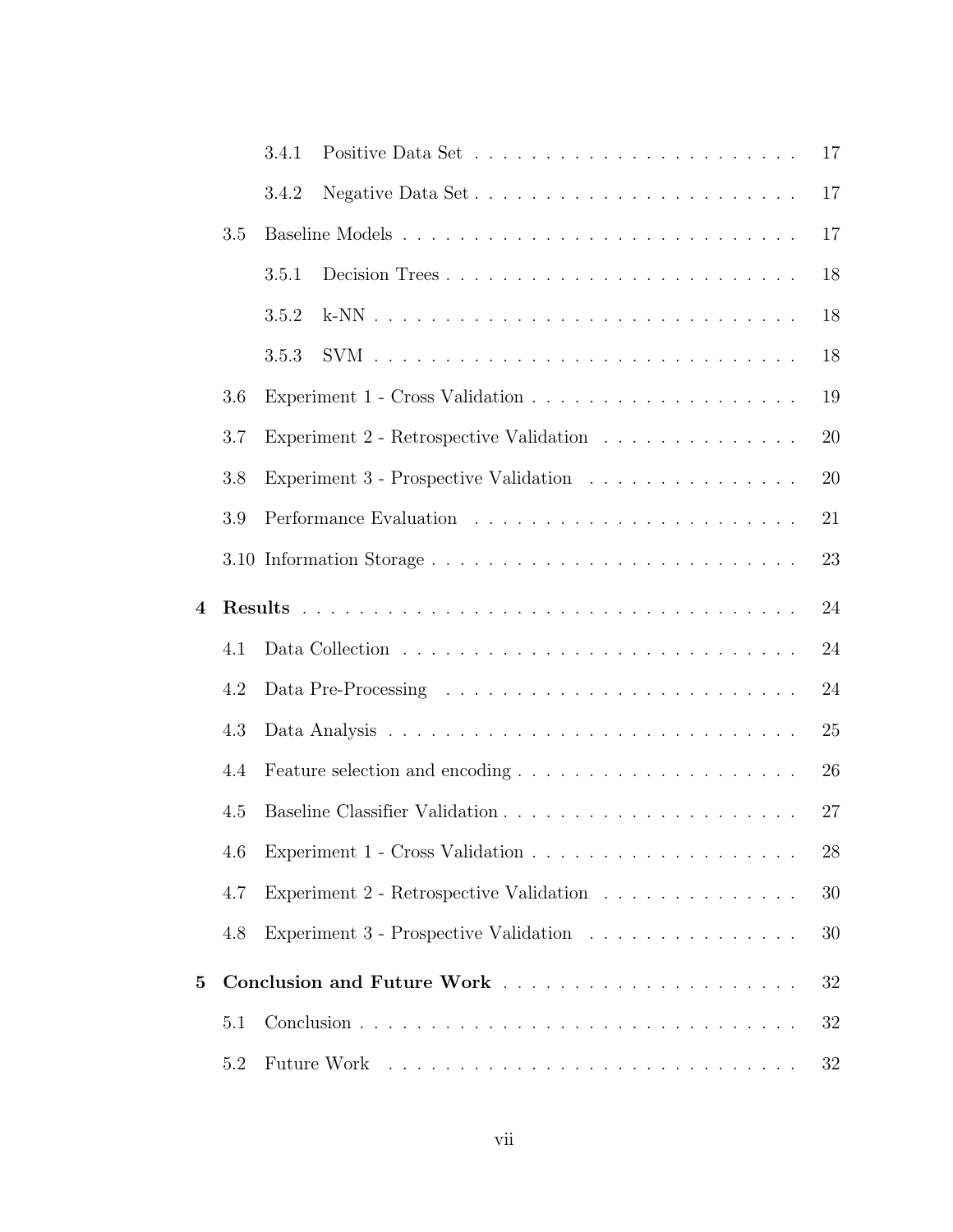| <b>APPENDIX</b> |  |
|-----------------|--|
|                 |  |
|                 |  |
|                 |  |
|                 |  |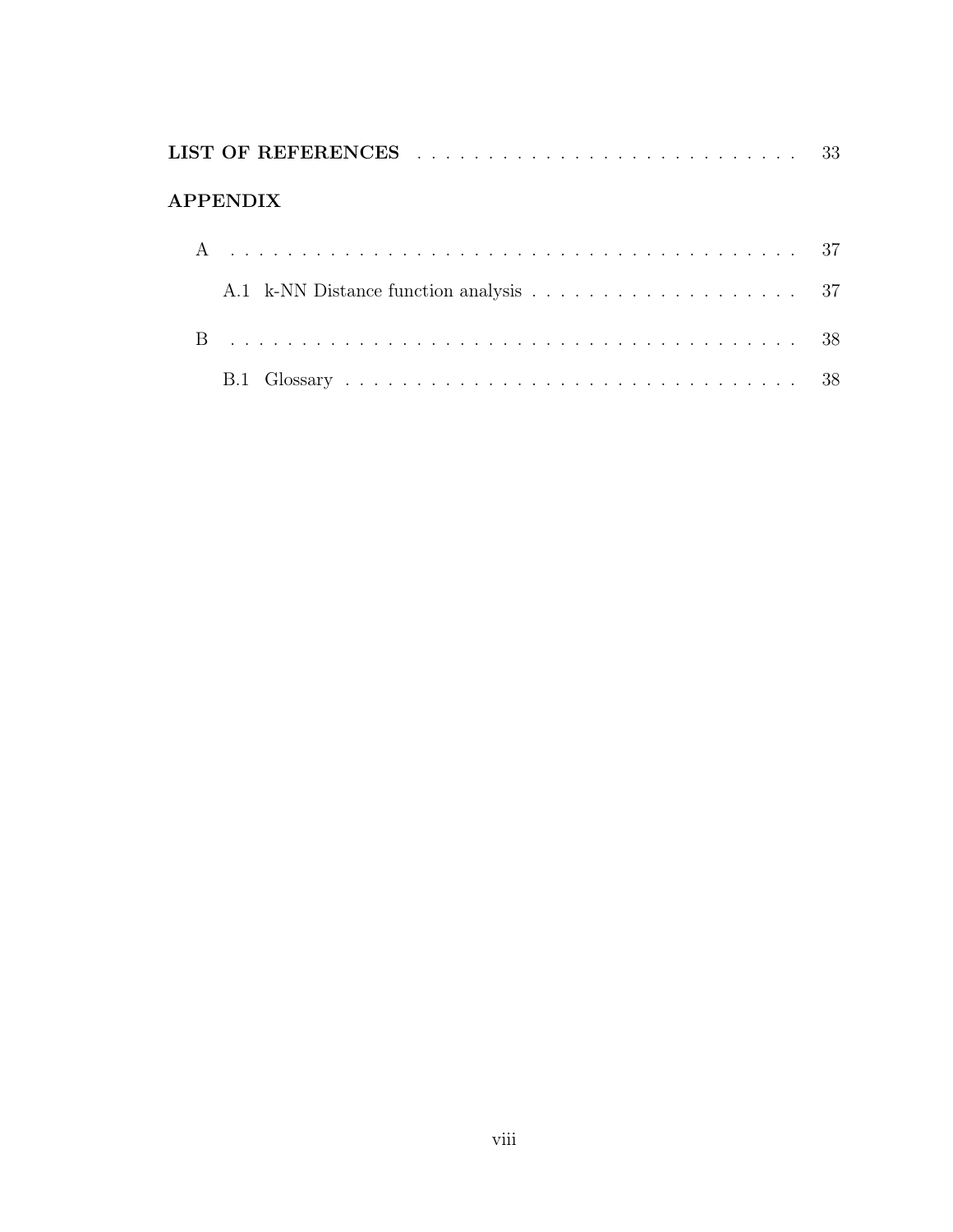# LIST OF TABLES

| $\mathbf{1}$   | Bi-gram Features for Multi-Class Shallow Machine Learning            | 8  |
|----------------|----------------------------------------------------------------------|----|
| $\overline{2}$ | Patterns for Extracting <i>Pediatric Use</i> Section from SPL files  | 15 |
| 3              | Other sections with associated LOINCs extracted for negative data    | 15 |
| $\overline{4}$ | Data Collection for <i>Pediatric Use</i> Section from SPL files      | 24 |
| 5              | Most Frequently Occurring Words                                      | 25 |
| 6              |                                                                      | 28 |
| $\overline{7}$ | Performance of baseline classifiers with additional negative data.   | 28 |
| 8              | Cross Validation 9 parts train, 1 part validation results - Training | 29 |
| 9              | Cross Validation 9 parts train, 1 part validation results - Testing  | 29 |
| 10             |                                                                      | 30 |
| 11             | Confusion Matrix for $10\%$ sampled validation data $\dots \dots$    | 31 |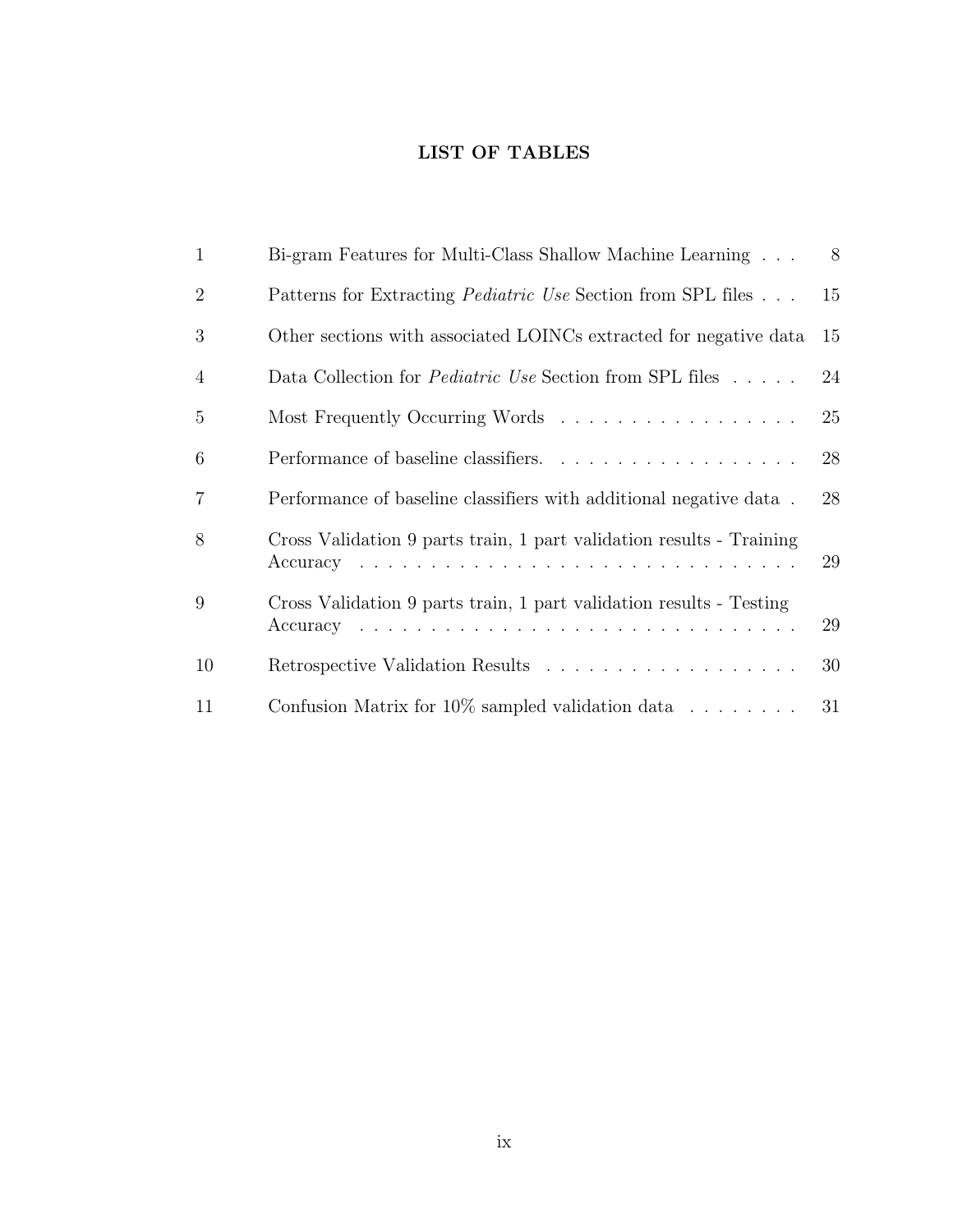# LIST OF FIGURES

| $\mathbf{1}$   |                                                                                                                                      |    |
|----------------|--------------------------------------------------------------------------------------------------------------------------------------|----|
| $\overline{2}$ | Sample JSON-based intermediate data representation                                                                                   | 23 |
| 3              | Word count per sentence $\dots \dots \dots \dots \dots \dots \dots \dots$                                                            | 26 |
| $\overline{4}$ | Top 5 sentence counts in Pediatric related text segments $\dots$                                                                     | 26 |
| 5              | K-fold Cross Validation ROC curve with 9 parts train, 1 part<br>validation $\ldots \ldots \ldots \ldots \ldots \ldots \ldots \ldots$ | 29 |
| A.6            | k-NN: Comparative analysis of accuracy with number of neighbors                                                                      | 37 |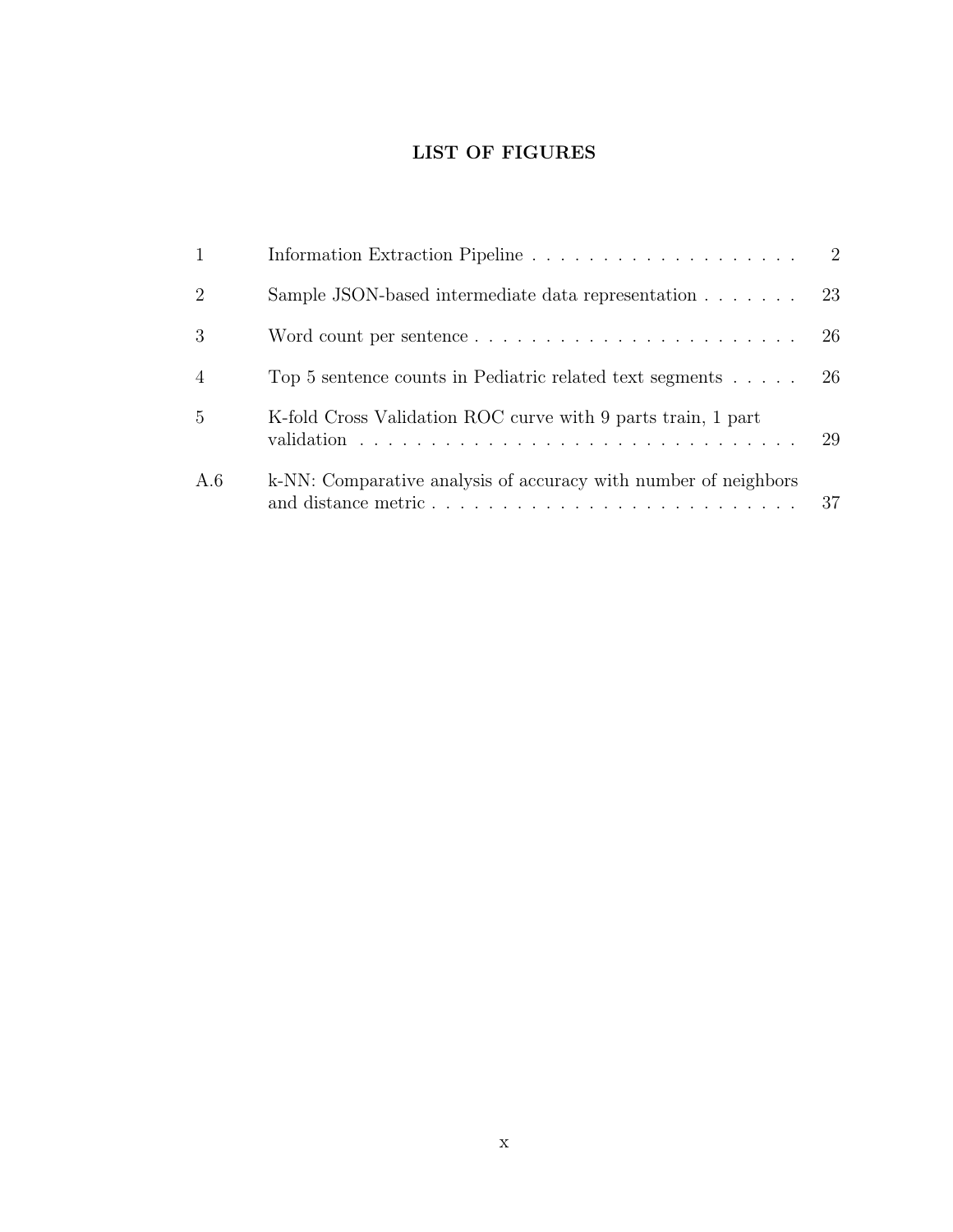### CHAPTER 1

### Introduction

<span id="page-11-0"></span>The U.S. Food and Drug Administration (FDA) has approved till date over 20,000 human prescription drugs for adults [\[1\]](#page-43-1). These drugs are often prescribed to children without adequate clinical trial data which can lead to unintended adverse reactions [\[2\]](#page-43-2). Drug labels contain information such as the drug's clinical pharmacology, precautions, dosage, indications and use in special populations (pediatric, geriatric, lactating women, etc.). The Pediatric Use section contains information about clinical trials of the drug to support their safe and effective use in pediatric population. However, this information is not readily available in many of the drug labels due to lack of standardized format for these labels. To address this problem, PediatricDB [\[3\]](#page-43-3) proposed an interactive data analytics platform based on data from manually curated regulatory sources. However, while approved drug labels are updated weekly by the FDA, the data in PediatricDB is not updated as frequently due to the rate-limiting step of manual curation. Thus, there is a need to automatically extract pediatric information from the recently approved drug labels. In this project, Natural Language Processing and Machine Learning algorithms are used to prototype a solution which accurately and quickly identifies whether text in a drug label is related to pediatric use or not.

#### <span id="page-11-1"></span>1.1 Information Extraction

Natural Language Processing (NLP) is a specialized field in Artificial Intelligence (AI) which deals with processing and analyzing such documents automatically, with little or no human interference. Applications of NLP are found in AI assistants, language translation, and question-answering systems, for example. One specific NLP task is Information Extraction (IE), which refers to the process of extracting relevant and meaningful information based on user's needs [\[4\]](#page-43-4). IE is a two-step process where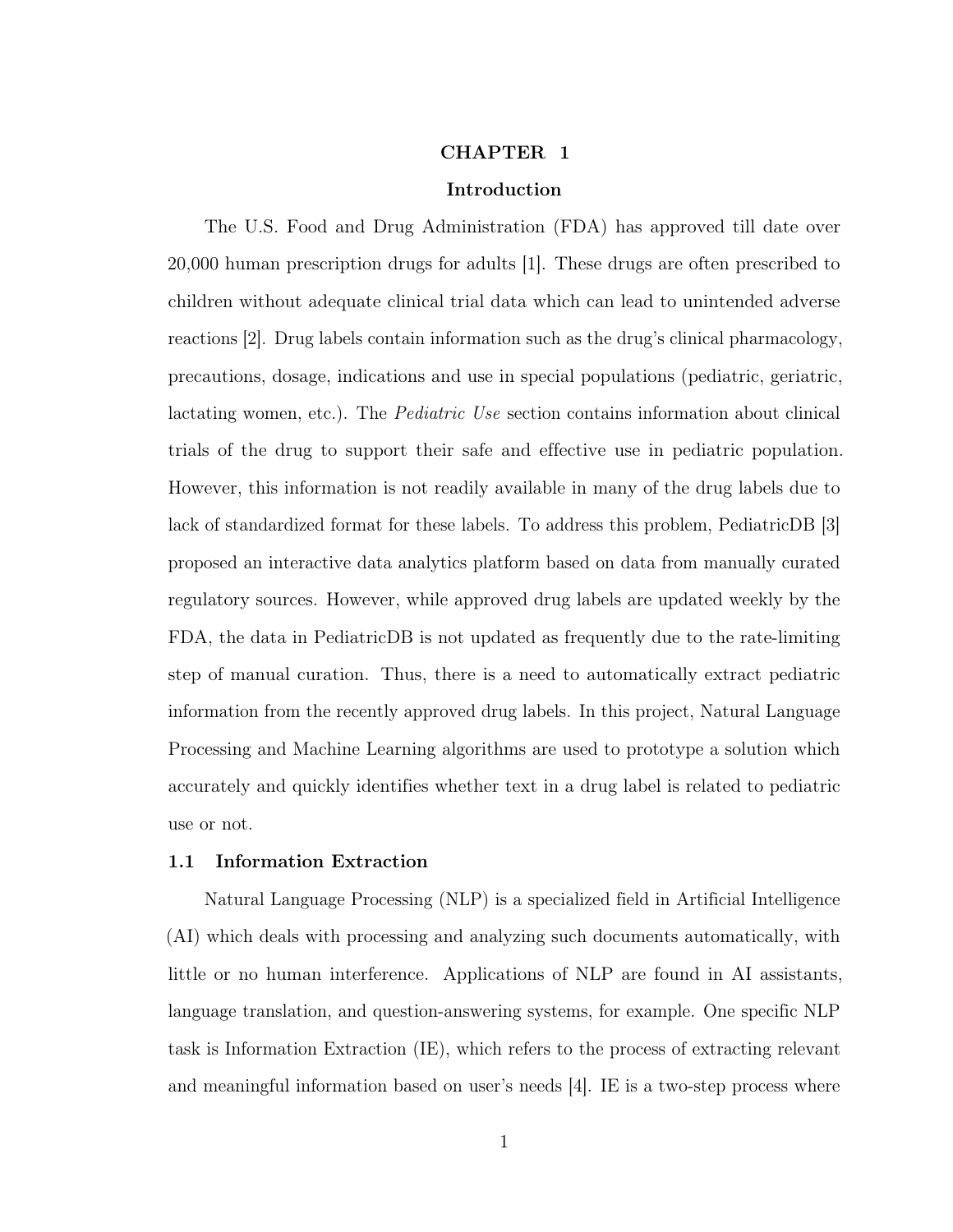the first step comprises extracting several types of entities of interest (named entities) from the text and the second step includes identifying relations between the extracted named entities (Figure [1\)](#page-12-1). Thus, the goal of IE is to convert the free text into a format that can be more readily analyzed, stored, processed or visualized.

<span id="page-12-1"></span>

Figure 1: Information Extraction Pipeline

Several computational methods have been proposed for both steps of the IE process, named entity recognition and relation extraction. These methods comprise rule-based approaches, shallow Machine Learning (ML) and Deep Learning techniques. Each method has its advantages and disadvantages, and their adoption varies between application domains.

# <span id="page-12-0"></span>1.2 Named Entity Recognition

Named entity recognition (NER) is the first step in the IE workflow (Figure [1\(](#page-12-1)1)). Named entities are defined as expressions and phrases occurring in a text which can be tagged to specific categories of NUMEX, TIMEX or ENAMEX [\[5\]](#page-43-5). NUMEX category represents numerical expressions, such as Money and Percentage, while TIMEX represents temporal information, such as Date and Time. Finally, ENAMEX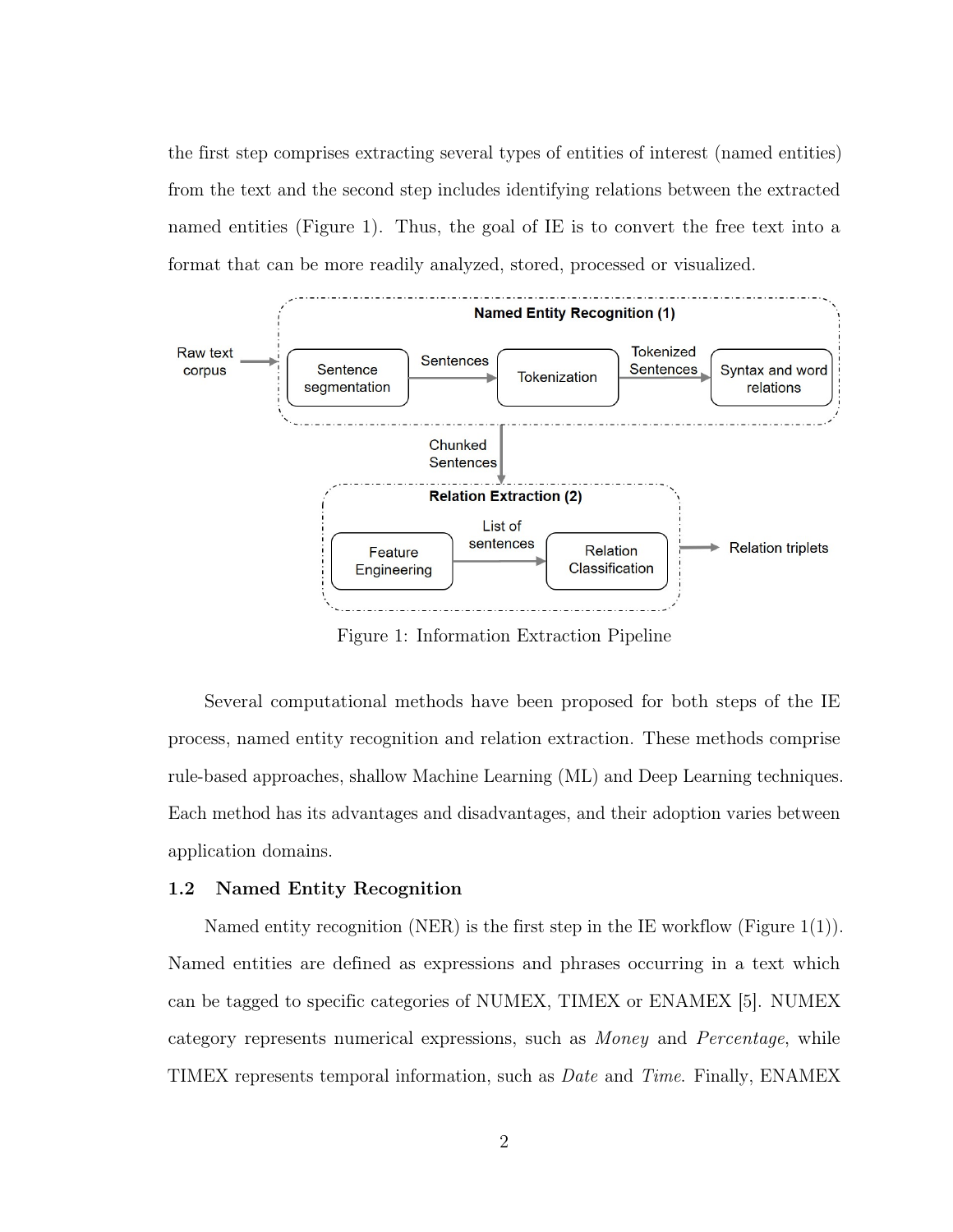categories represent proper names, such as Person, Organization and Location.

Specific application domains, require domain-specific categories of named entities. For example, the Automatic Content Extraction (ACE) program sub-divides the three basic categories into geo-political facilities, water bodies, weapons, substances and vehicles, to serve the defense domain of the Defense Advanced Research Projects Agency (DARPA) [\[6\]](#page-43-6). Similarly in a biomedical domain, the entities of interest are drug names, doses, and diseases treated by drugs.

Thus, NER involves the task of identifying such an entity in a natural language text and classifying it into a specific category using a series of steps. First, individual sentence boundaries are identified in the raw text using the sentence segmentation. Second, each sentence is tokenized into individual words, and stemming is performed. For example, words "indicated" and "indication" in sentences are replaced by the stem of these words ''indicate''. Third, each tokenized sentence's syntax and word context are captured using, for example, Parts of Speech (POS) labelling, which tags each word to its syntactic part, such as, verb, noun, pronoun, adjective and conjunction. The result of this step is a list of POS tagged sentences. Finally, POS-tagged words are classified into specific named entity categories.

#### <span id="page-13-0"></span>1.3 Relation Extraction

Relation Extraction (RE) is the second step in the IE workflow (Figure [1\(](#page-12-1)2)). It identifies relevant semantic structures and connections between named entities in natural language texts. The relations to be extracted are often predefined by analysts for a specific domain. Consider, for example, the following sentence from a biomedical text, Advil can be used to treat headache, yielding the relation Treats(Advil, headache). In this example, *Advil* is a *drug* named entity and *headache* is a *disease* named entity in biomedical domain. Another example stems from a biomedical question-answering,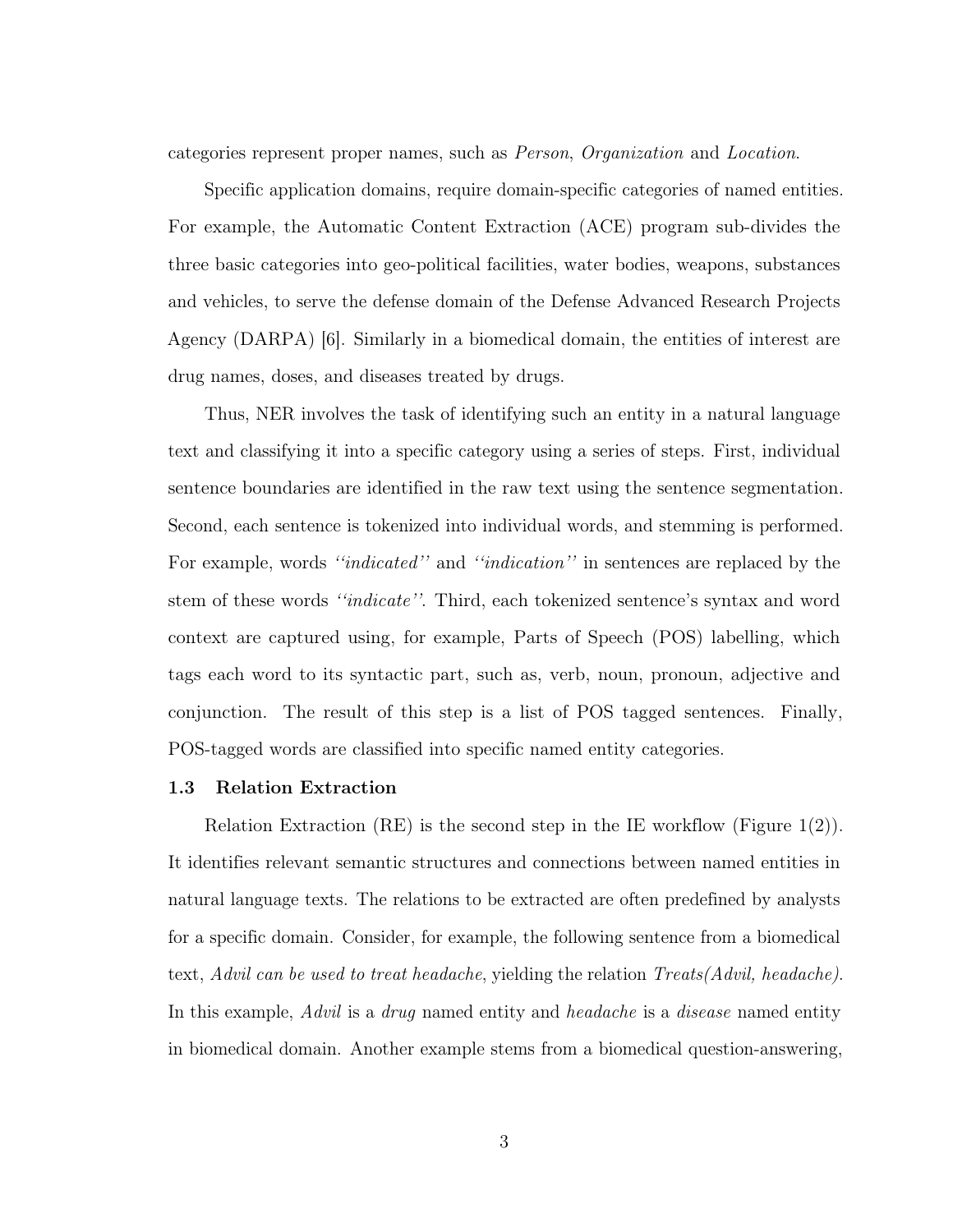where the natural language text, What is the dosage of benadryl? yields a relation  $Dosage(benadryl, ?)$ . As shown in these two examples, the simplest representation of relations is in the form of triplets: *Relation(Entity1, Entity2)*.

#### <span id="page-14-0"></span>1.4 Challenges in working with biomedical texts

Biomedical text is related to the domain of medicine, chemistry and biology. It includes, but is not limited to, information regarding the human clinical interactions, such as drugs and symptoms; and information on the chemical structure of proteins and genes. The most daunting challenge in biomedical information extraction is the large number of data sources, for example, medical records, drug labels and gene interactions. Different authors of these sources often have different means of conveying the same information leading to high ambiguity in parsing of information.

To promote machine readability, and easy electronic information sharing, FDA has introduced certain standards. For example, the agency requires drug sponsors to submit an important scientific summary about a drug in a document markup standard called Structured Product Labeling (SPL) [\[7\]](#page-43-7). SPL is a documentation standard approved by the Health Level Seven (HL7) organization [\[8\]](#page-43-8). HL7 administers such standards to ease digital health information storage, retrieval and exchange between different medical systems and institutions of the world.

SPL is divided into several sections, such as, indications, adverse reactions, precautions and special population use. Each section in the SPL is coded using a unique Logical Observation Identifiers Names and Codes (LOINC) [\[9\]](#page-43-9) value. LOINC is an encoded dictionary which maps health related tests and metrics to unique identifiers, names and codes that are universally accepted by all biomedical systems.

However, these standards only govern the high-level document structure and the content within it is still freely styled by the author. Moreover, often these drug labels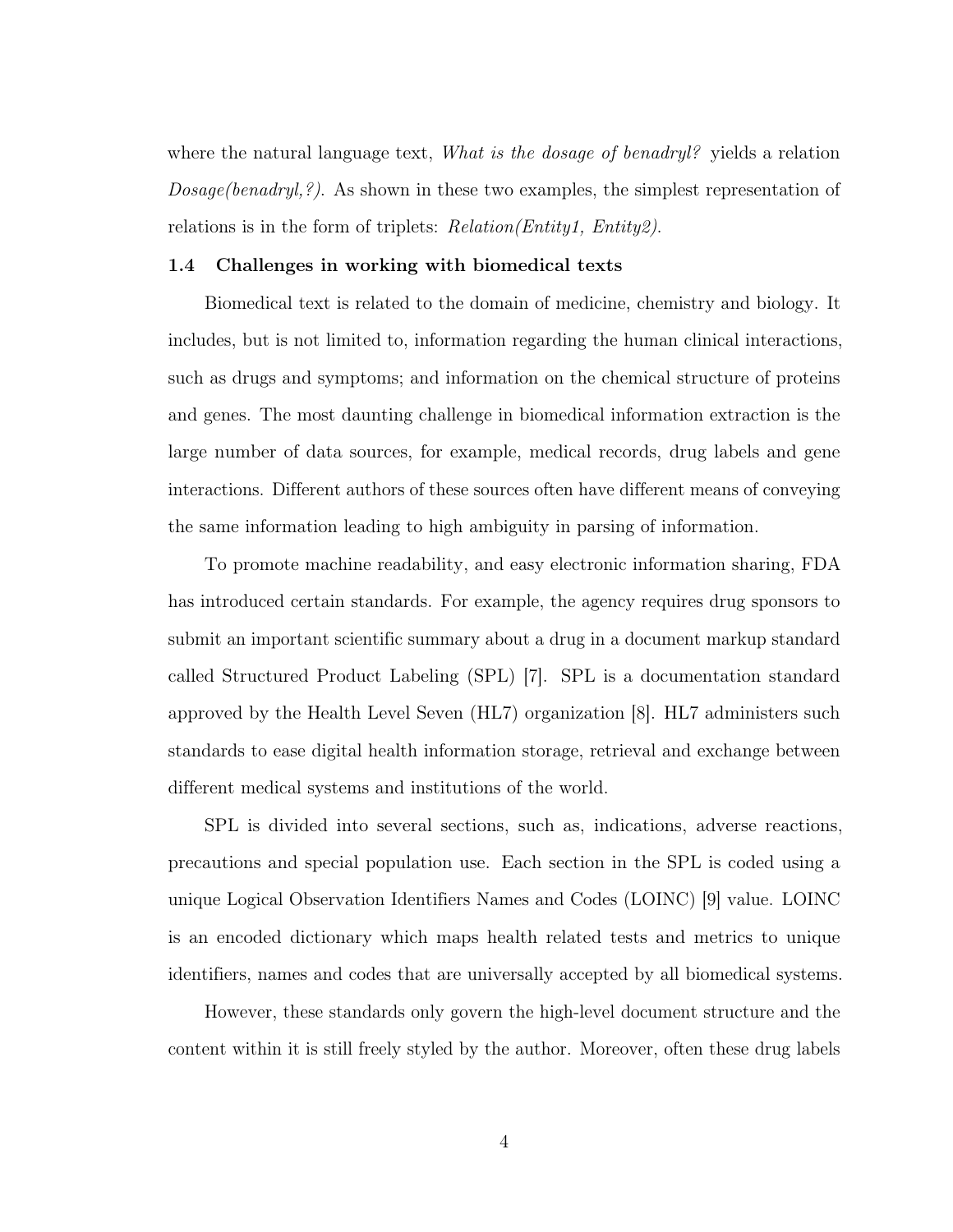contain nested sub-structures as identified in this paper (Chapter [3\)](#page-24-0).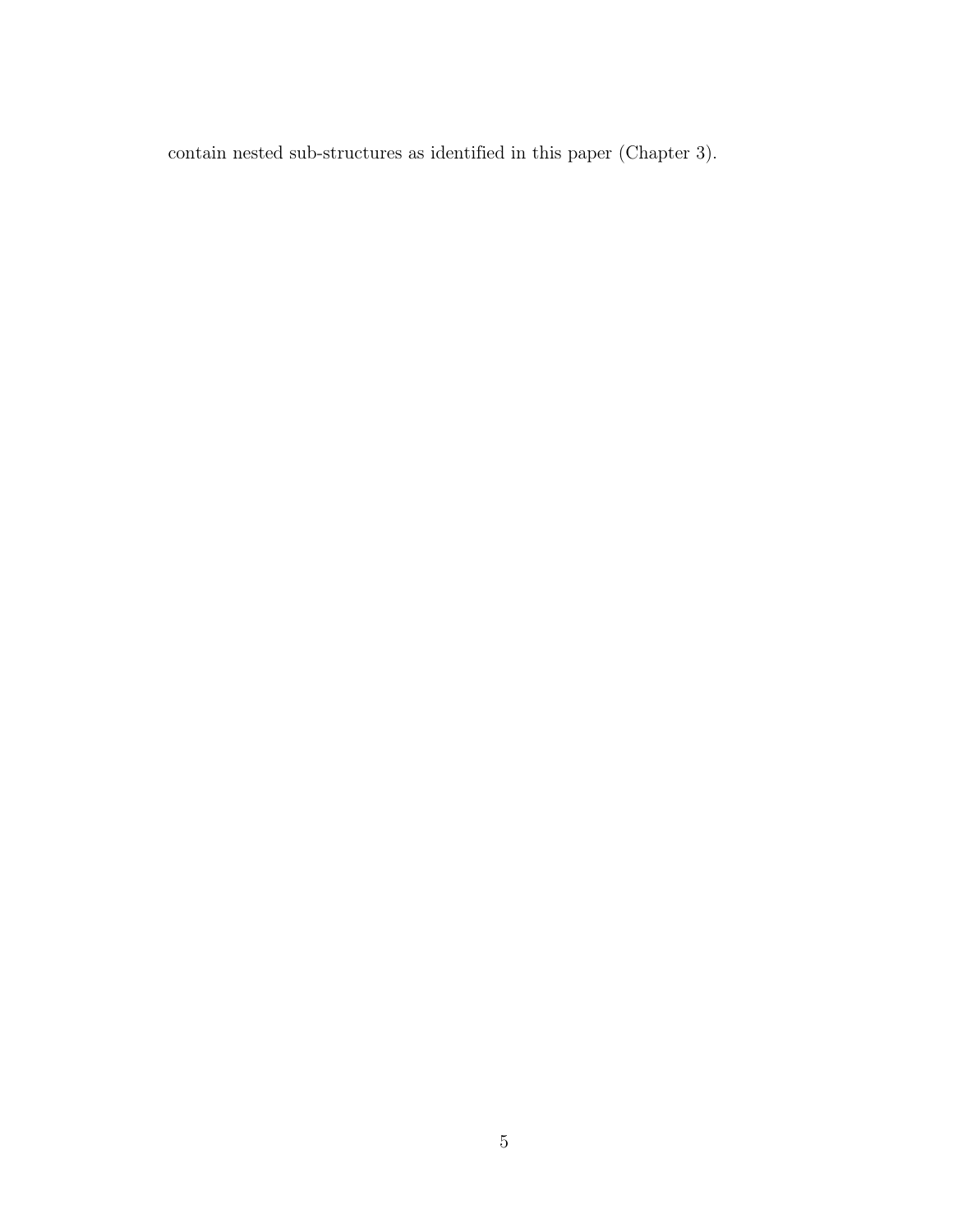#### CHAPTER 2

### Related Work

<span id="page-16-0"></span>In this chapter, an in-depth survey of existing computational methods for IE, such as, rule-based methods, shallow Machine Learning, and Deep Learning have been provided. Additionally, few existing tools for extracting information from SPL documents have also been analyzed.

# <span id="page-16-1"></span>2.1 Rule-based Methods

Rule-based IE is a pattern matching approach based on regular expressions and language grammar syntax. The target relation is identified by comparing each sentence in the text to predefined rules.

For example, an IS-A relationship can be identified by the following grammar rules: Y such as  $X$ ; X and other Y; Y including  $X$ ; Y, especially X. As an example, the text, instruments such as piano will be matched by the above rule with  $X = piano$ ,  $Y = instruments$  yielding the IS-A(piano, instruments) relation.

Rule-based methods do not scale well to relation extraction from many texts because of the large number of grammar rules that are needed. Additionally, the need for evaluating each data record against each rule increases computation time significantly [\[10\]](#page-43-10).

#### <span id="page-16-2"></span>2.2 Shallow Machine Learning

ML is the study of computer algorithms that improve automatically through experience [\[11\]](#page-43-11). Given observation data with input fields (independent variables) and a corresponding output field (dependent variable), ML algorithms can learn patterns in these data with the aim of accurately predicting the output for previously unseen input data. For example, given data on rain occurrences for each day and data about the speed of wind and sun intensity, ML can be used to predict if it is going to rain or not on any future day given wind speed and sun intensity for that day. This type of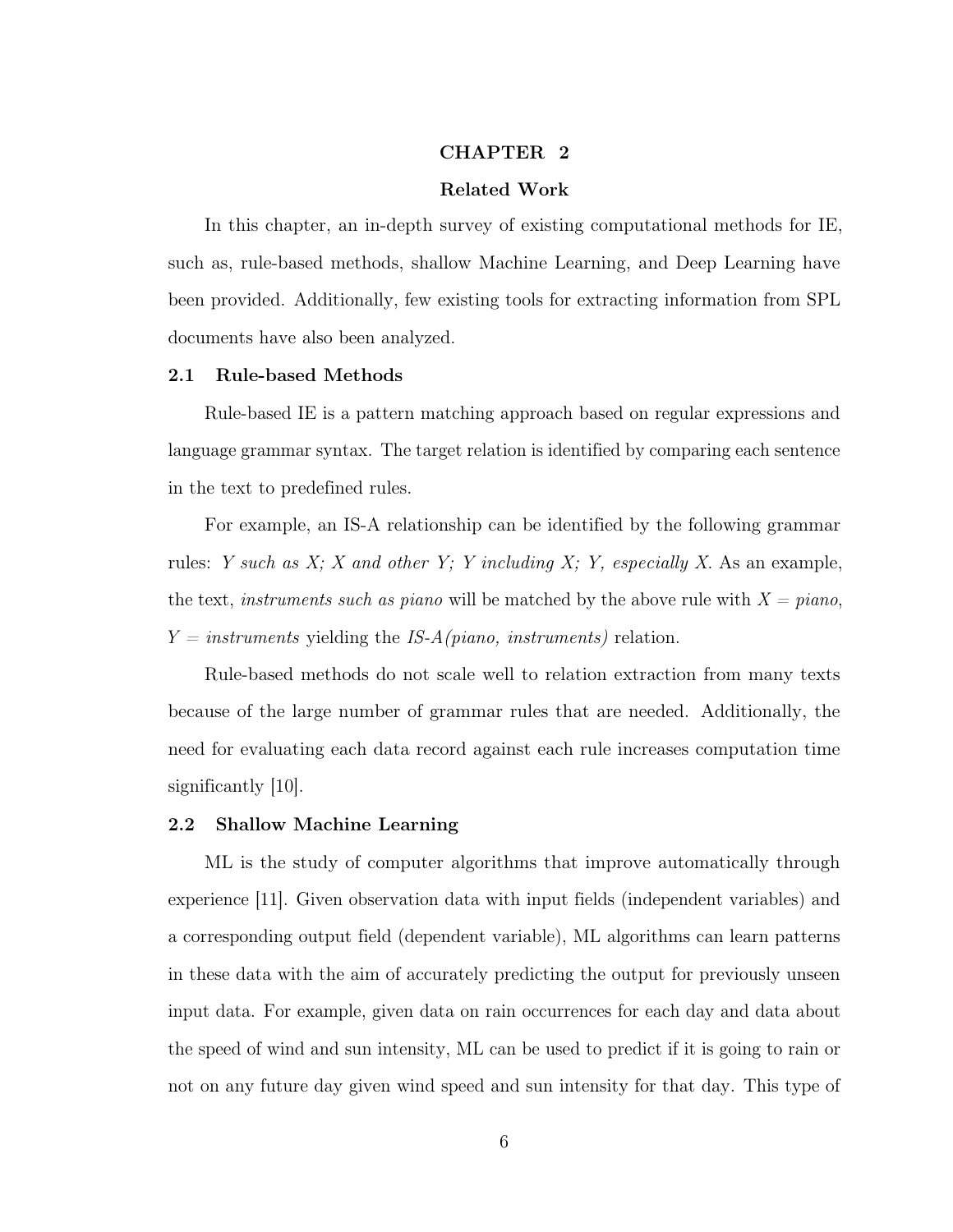ML problem is called a classification problem. If the application classifies the output field to any one of the two categories (for instance,  $Rain/No Rain$  or  $0/1)$ ) then it is a binary classifier. If it classifies the output field to more than two categories (for instance, Summer/Winter/Fall/Spring) then it is a multi-class classifier.

Feature engineering forms an important aspect of training an ML algorithm, and it is an active area of research. Let the input field be a sentence and the corresponding output field be the relation existing in the sentence as illustrated in Table [1.](#page-18-1) The IE pipeline will begin with the extraction of named entities in the sentence (Figure [1](#page-12-1) and Chapter [1\)](#page-11-0). The context of these named entities comprises words surrounding them, for example, words occurring in between them, and words preceding them. These words can be converted into features for an ML classifier. One of the commonly used features is bag-of-words (BOW) which is a probabilistic count of words without any syntactic or semantic knowledge about their context. POS can also be used as features and finally, more complex features could be constructed using n-grams, which is a sequence of n words (or n characters) treated as one entity (Table [1\)](#page-18-1).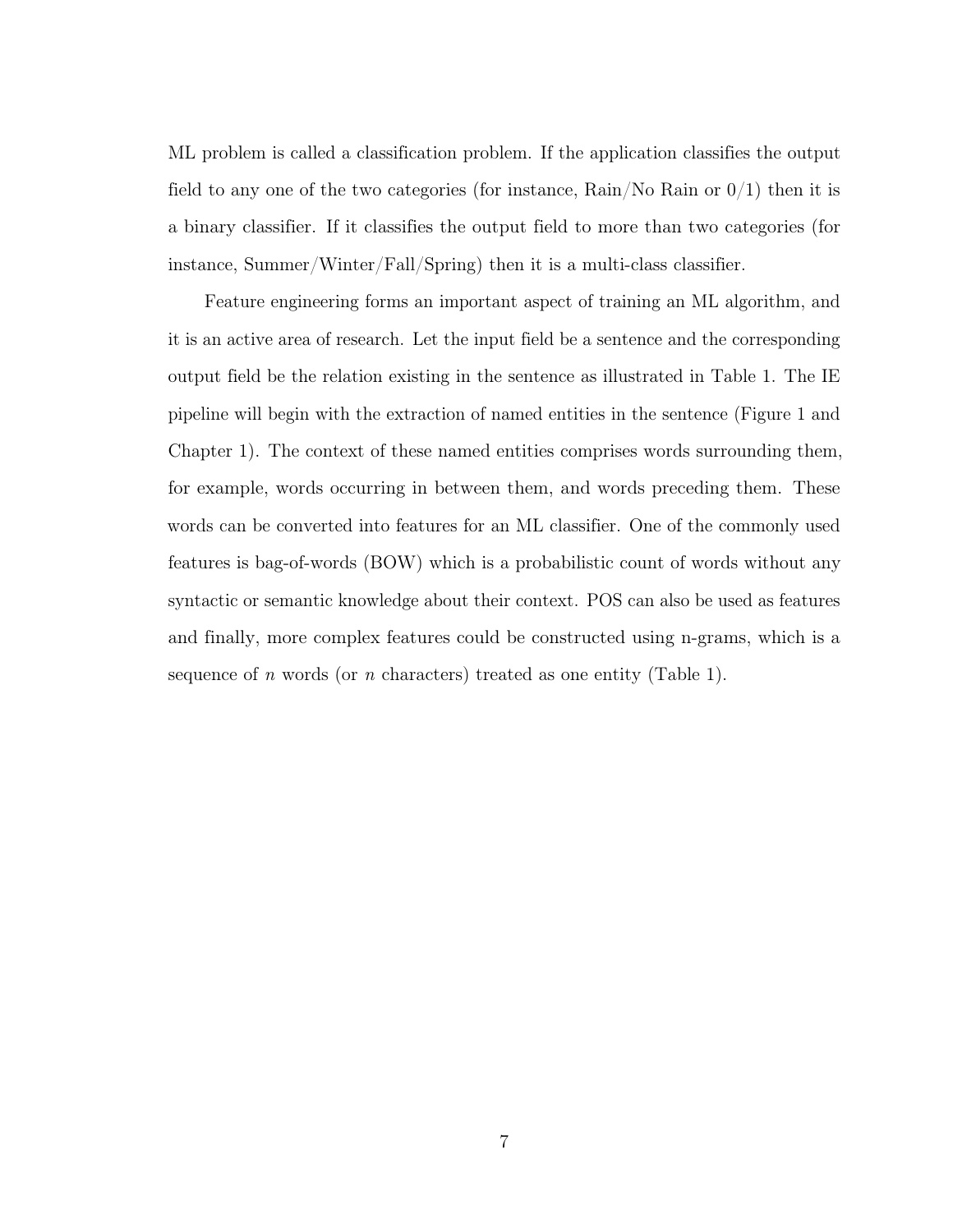<span id="page-18-1"></span>

| Input or Data                                                    | Extracted<br>Named Enti-<br>ties          | Context                                       | Bi-grams                                                                                                                                                                                               | Output<br>or Label |
|------------------------------------------------------------------|-------------------------------------------|-----------------------------------------------|--------------------------------------------------------------------------------------------------------------------------------------------------------------------------------------------------------|--------------------|
| John was born in<br>New York                                     | John, New<br>York                         | was, born,<br>in                              | $\{was, born\}, \{was,$<br>in}, $\{born, in\}$ ,<br>{New York, John}                                                                                                                                   | place of<br>birth  |
| Google is based<br>in California                                 | Google, Cali-<br>fornia                   | is, based, in                                 | $\{is, based\}, \{is, in\},\$<br>$\{based, in\}, \{Google,$<br>California}                                                                                                                             | location           |
| Elon Musk, the<br>founder of Tesla<br>has plans to go<br>to Mars | Elon Musk,<br>Tesla, Mars                 | the,<br>founder, of,<br>has, plans,<br>to, go | $\{the, founder\}, \{the,$<br>of, $\{the, has\}$ , $\{the,$<br>plans}, $\{the, to\}$ ,<br>$\{the, go\}, \{founder,$<br>$\{of\}$                                                                        | founded<br>by      |
| Capecitabine is<br>indicated to ease<br>Adjuvant Colon<br>Cancer | Capecitabine,<br>Adjuvant<br>Colon Cancer | is, indi-<br>cated, to,<br>ease               | {Capecitabine,<br>is, ${Capecitable}$ ,<br>indicated,<br>{Capecitabine, to},<br>{Capecitabine, ease},<br>{Capecitabine, Adju-<br>vant Colon Cancer,<br>$\{is, indicated\}, \{is,$<br>$\{\mathrm{to}\}$ | treated<br>for     |

Table 1: Bi-gram Features for Multi-Class Shallow Machine Learning

Shallow ML techniques that are used in IE applications can be divided into three groups, namely supervised, semi-supervised and unsupervised classification algorithms.

## <span id="page-18-0"></span>2.2.1 Supervised Information Extraction

Supervised ML requires a labelled data set. The data set is manually mapped to relations as the target output field, also called a label. Some of the commonly used algorithms used in supervised ML are Naive Bayes, Decision tree, Support Vector Machines (SVM).

Supervised IE is often implemented using two classifiers. The first classifier takes all possible pairs of named entities in each sentence and predicts whether a relation exists between each pair or not. Thus, the first classifier is a binary classifier with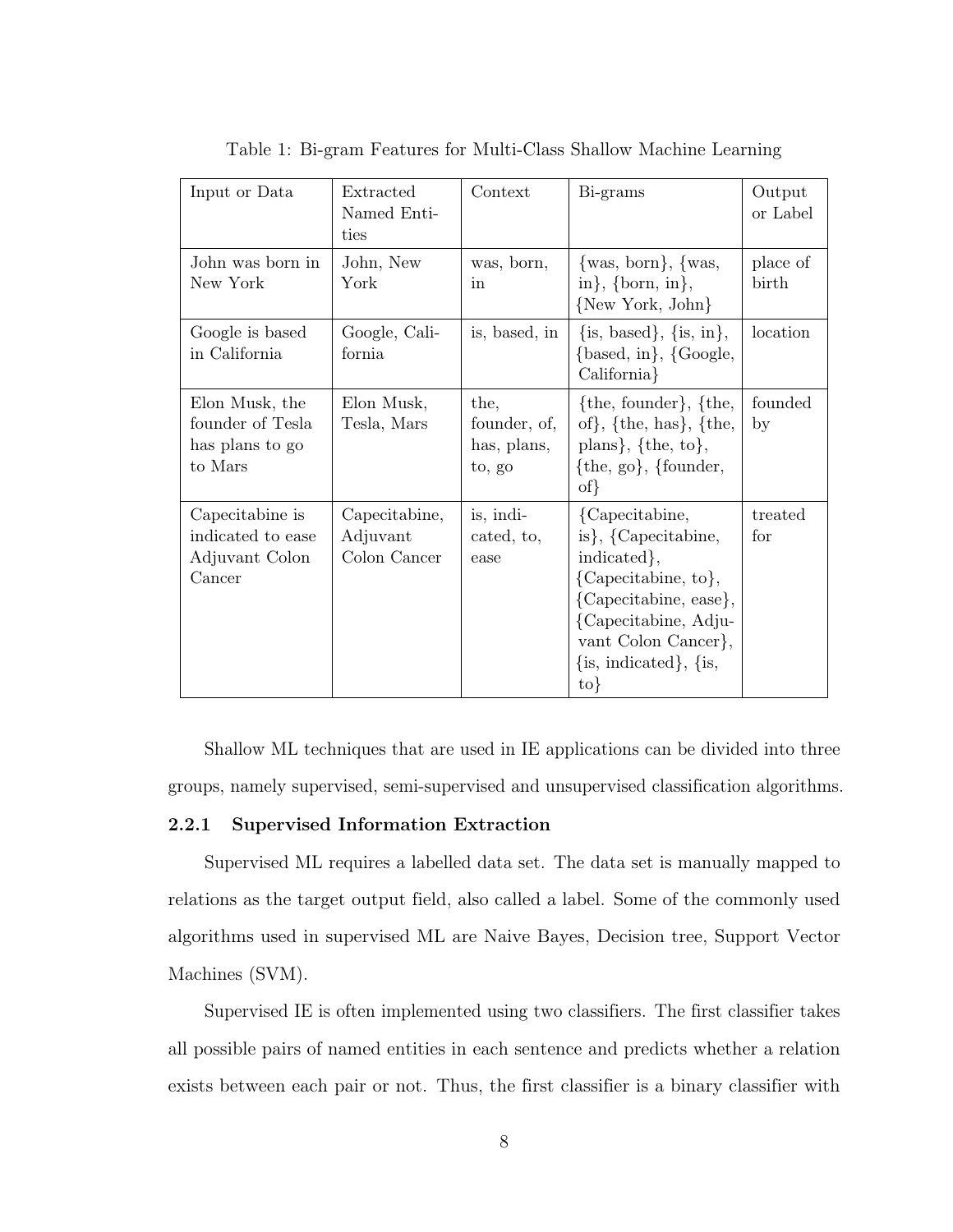a ''YES'' or ''NO'' label. If the predicted label for the entity pair is ''YES'', then a second, multi-class classifier is used to predict the type of relation. However, if the predicted label of the first classifier is ''NO'', there is no need to use the second classifier. This two-step procedure can speed up the process of extracting relations from texts.

#### <span id="page-19-0"></span>2.2.2 Semi-supervised Information Extraction

Semi-supervised ML uses both manually labelled and unlabelled data for training. Relation Bootstrapping, Dual Iterative Pattern Relation Extraction (Dipre) are examples of semi-supervised ML.

In Relation Bootstrapping, patterns for a target relation are discovered starting from a limited number of seed patterns [\[12\]](#page-43-12). Lexicons refer to the vocabulary of words for a particular domain. There are many relations that can be identified between two lexicons, for example, the hyponym relation. Any lexicon which is a specialized instance of any given lexicon is called a hyponym whereas any lexicon which is a generalized instance of the given lexicon is called a hypernym. For instance, England is the hyponym for Country which is the hypernym. Similarly, Apple is the hyponym for the hypernym Fruit.

### Relation Bootstrapping algorithm consists of the following steps [\[12\]](#page-43-12).

- 1. Define the target relationship based on the requirement and select a large text containing instances of the target relationship.
- 2. Hand curate a list of pairs which follow the target relationship to serve as the seed patterns.
- 3. For each pair in the seed list, search sentences in the text where the pair is mentioned and record its environment, using for example, BOW as features. The environment refers to the words surrounding the seed pair.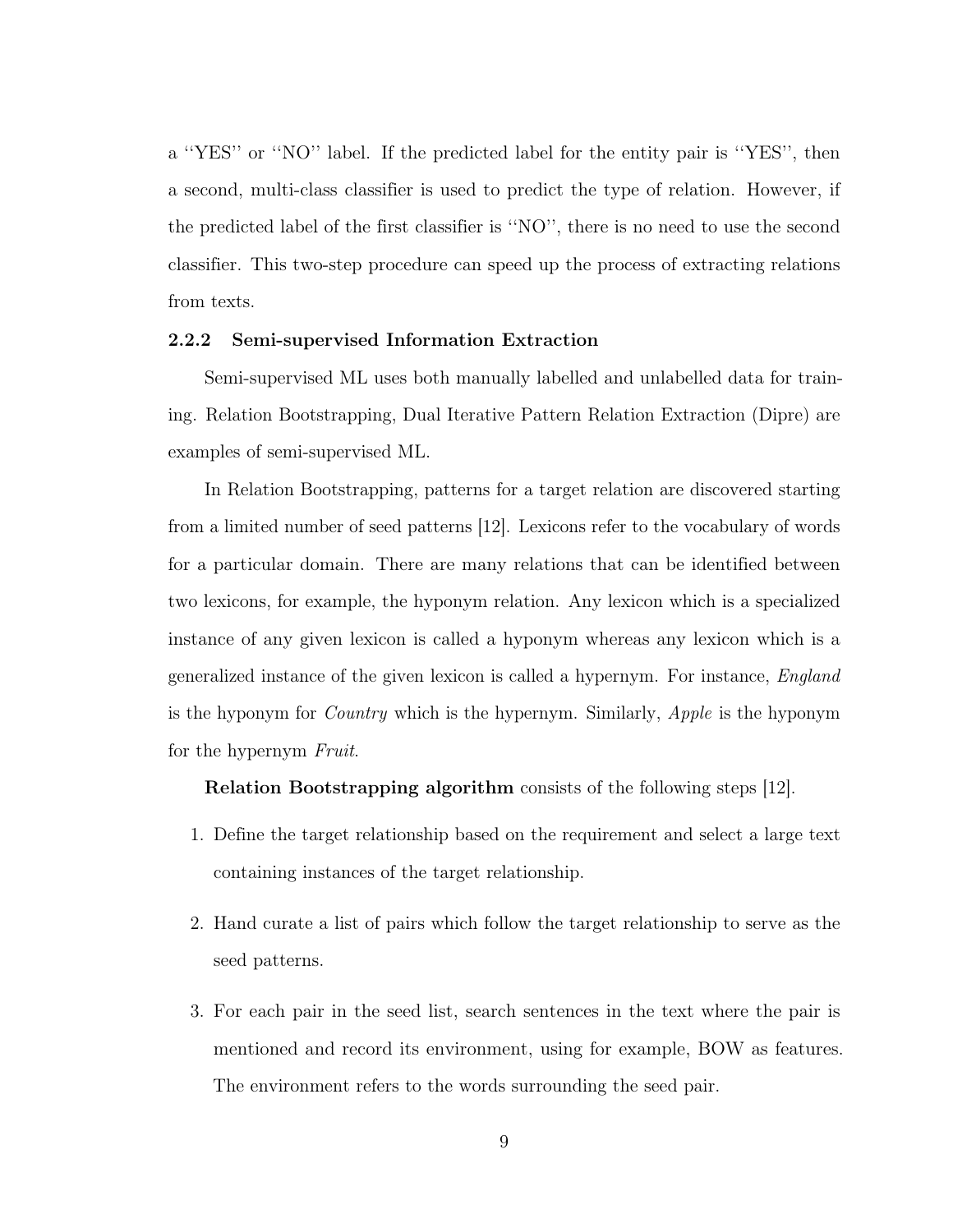- 4. Classify the environment as positive if it represents the target relationship, otherwise classify it as negative.
- 5. If the environment is positively classified, add the pattern to the seed list.
- 6. Repeat Steps 3 to 5.

The algorithm was tested to identify hyponym relations. The relation pairs were extracted from the text of Academic American Encyclopedia [\[13\]](#page-44-0) and then compared to the WordNet lexicon [\[14\]](#page-44-1) for evaluation. WordNet contains a hierarchical hyponym and hypernym representation of words. Out of the 152 extracted relations, 106 relations had both words of the relation pair in the WordNet lexicon, and out of these 106 relations, 61 relations were found in the WordNet hyponym hierarchy. Thus, the accuracy for the reported experiment was close to 60%. The main challenge faced by this algorithm was to identify the relations when words have different meanings based on the context of use. For instance, a sentence, ''Targets, such as aircraft were identified'' yields hyponym(aircraft, target), while a sentence, "There are many vehicles, such as aircraft' yields hyponym(aircraft, vehicle). A solution proposed in the paper selected the hyponym relation which has a higher probability of occurring in the WordNet hierarchy, in this case hyponym(aircraft, vehicle).

Dual Iterative Pattern Relation Extraction (Dipre) is a second example of a semi-supervised ML technique. It was applied to extract Book(Author, Title) pair relations from the World Wide Web (WWW) [\[15\]](#page-44-2). The method is based on the dual principle which states that given a set of data tuples for a given relation, it is possible to extract all patterns representing that relation. Conversely, given a set of patterns for a relation, it should be possible to extract all data tuples following that relation. A pattern is defined by the tuple,  $\langle \text{order}, \text{urlprefix}, \text{prefix}, \text{middle}, \text{suffix} \rangle$ , where the variables are: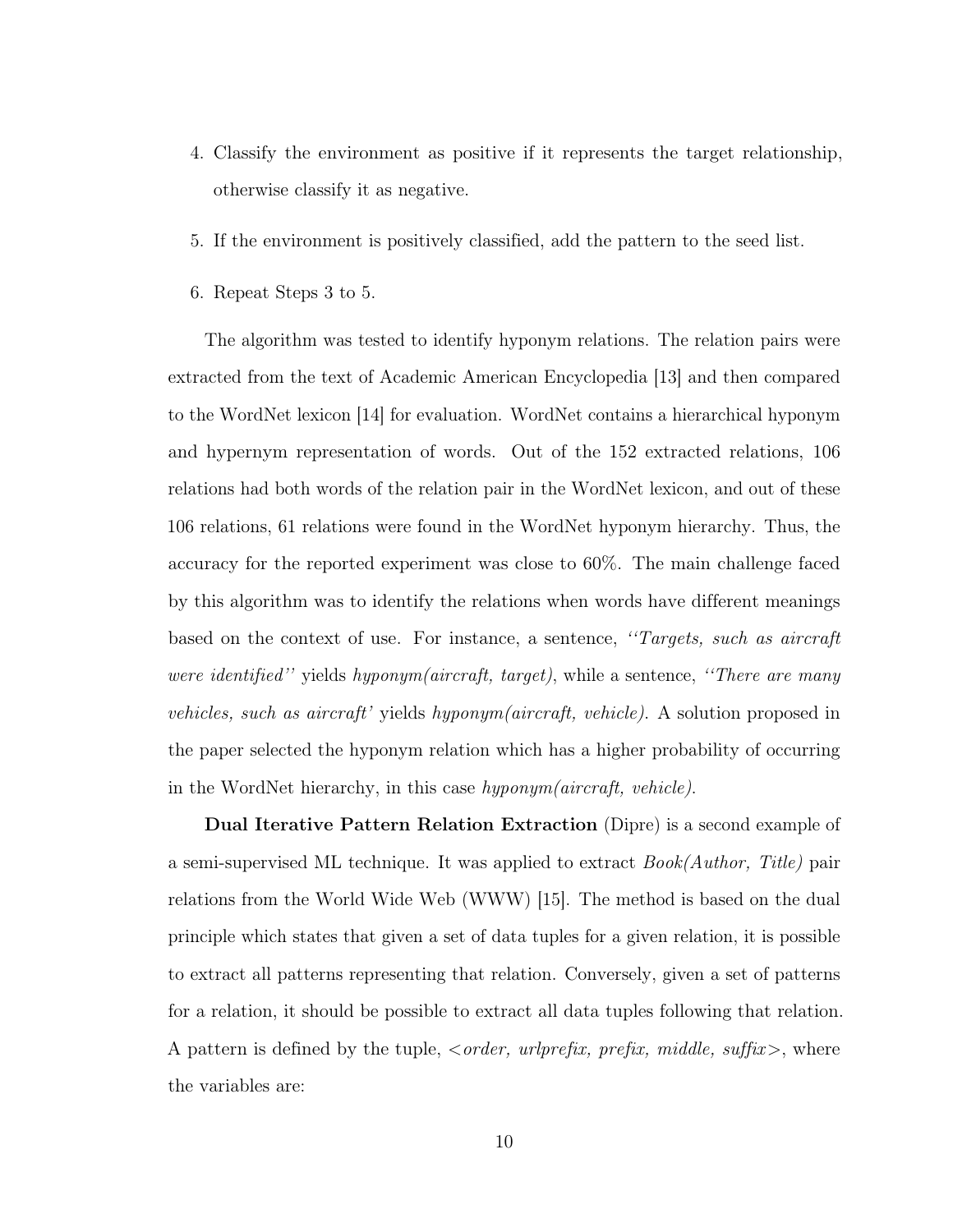- prefix refers to the  $m$  ( $m$  can be tuned) characters occurring before the Author.
- *middle* stands for the text occurring between the *Author* and the *Title*.
- suffix is the  $m$  characters occurring after the Title.
- order is a Boolean value which indicates the order in which Author and Title occur in the text.
- *urlprefix* is the longest URL prefix pattern.

Similarly, an occurrence is defined by the tuple, <Author, Title, Order, URL, *Prefix, Middle, Suffix>. URL* is the web page address where the given  $Author$  and Title occur while *Prefix, Middle, Suffix* and *Order* have the same meaning as that of the pattern. The pseudo-code of Dipre is given in Appendix [\[15\]](#page-44-2). It was successfully applied to extract a list of 15,000 book pairs containing (Author, Title) from the WWW starting with only 5 books as the seed tuples. The main challenge for Dipre algorithm was to ensure that the newly added tuples were books and not articles. Inclusion of articles caused the algorithm to diverge from the target relation extraction.

Distant Supervision is a third example of a semi-supervised ML method [\[16\]](#page-44-3) inspired by the Relation Bootstrapping algorithm [\[12\]](#page-43-12). This method, also called Snowball, was used to identify hypernym relations by automatically learning the syntactic patterns instead of providing seed patterns.

In the given text corpora, every noun pair, which represented a hypernym relationship in the WordNet hierarchy [\[14\]](#page-44-1) was marked as known hypernyms. Next, sentences which contained these known hypernym noun pairs were extracted from the corpora. Using the MINIPAR parser [\[17\]](#page-44-4), these sentences were converted into their dependency tree representation depicting the grammatical relation between the words. The features from the resulting dependency trees were used to train a one-class classifier to identify hypernyms.

In the testing phase, any unseen sentence from the corpora was given as an input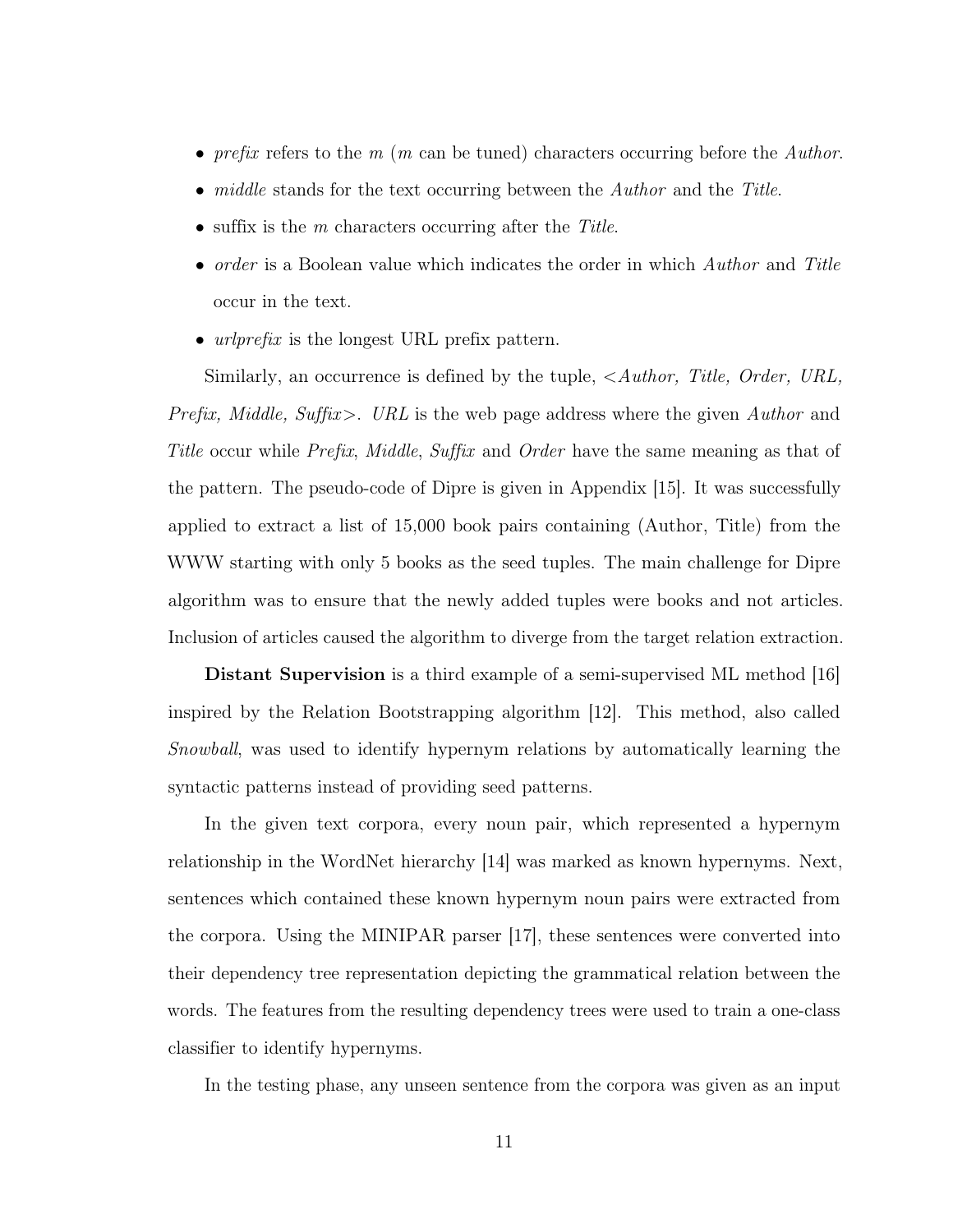to Snowball. Similar to the training phase, first, MINIPAR was used to create a dependency tree of the sentence. Second, the extracted features from the dependency tree were used to classify if the noun pair present in the test sentence belonged to the hypernym relation or not. This algorithm for automatic identification of hypernym relationship was more advanced and more effective as compared to other semi-supervised methods [\[12,](#page-43-12) [16\]](#page-44-3).

#### <span id="page-22-0"></span>2.2.3 Unsupervised Relation Extraction

Unsupervised relation extraction is a domain independent method which extracts all frequently occurring relations without any human intervention. This method uses large amounts of unlabeled text corpora and needs no human-provided syntactic patterns or seed relation noun pairs for training. In [\[18\]](#page-44-5), an Open IE system called text runner system is introduced. Open IE is an unsupervised technique to extract all possible relations from a given text corpus in a single iteration. The proposed system assigned a probability to the extracted relations and indexed them to facilitate their efficient extraction and user exploration.

#### <span id="page-22-1"></span>2.3 Deep Learning

Deep Learning is a specialized form of ML. It is an artificial neural network which is inspired by the way a human brain works. The basic building block of artificial neural network is a neuron which takes multiple weighted inputs and produces outputs based on an activation function. There are multiple connected layers of such neurons passing their output as input to the next layer. Deep learning has an ability to automatically learn the important features from the raw data during the iterative training phase. The training phase involves running two steps, namely forward pass and back propagation, based on gradient descent algorithm [\[19\]](#page-44-6). Deep learning is a vast topic in itself and we have skipped an in-depth information about it in this thesis.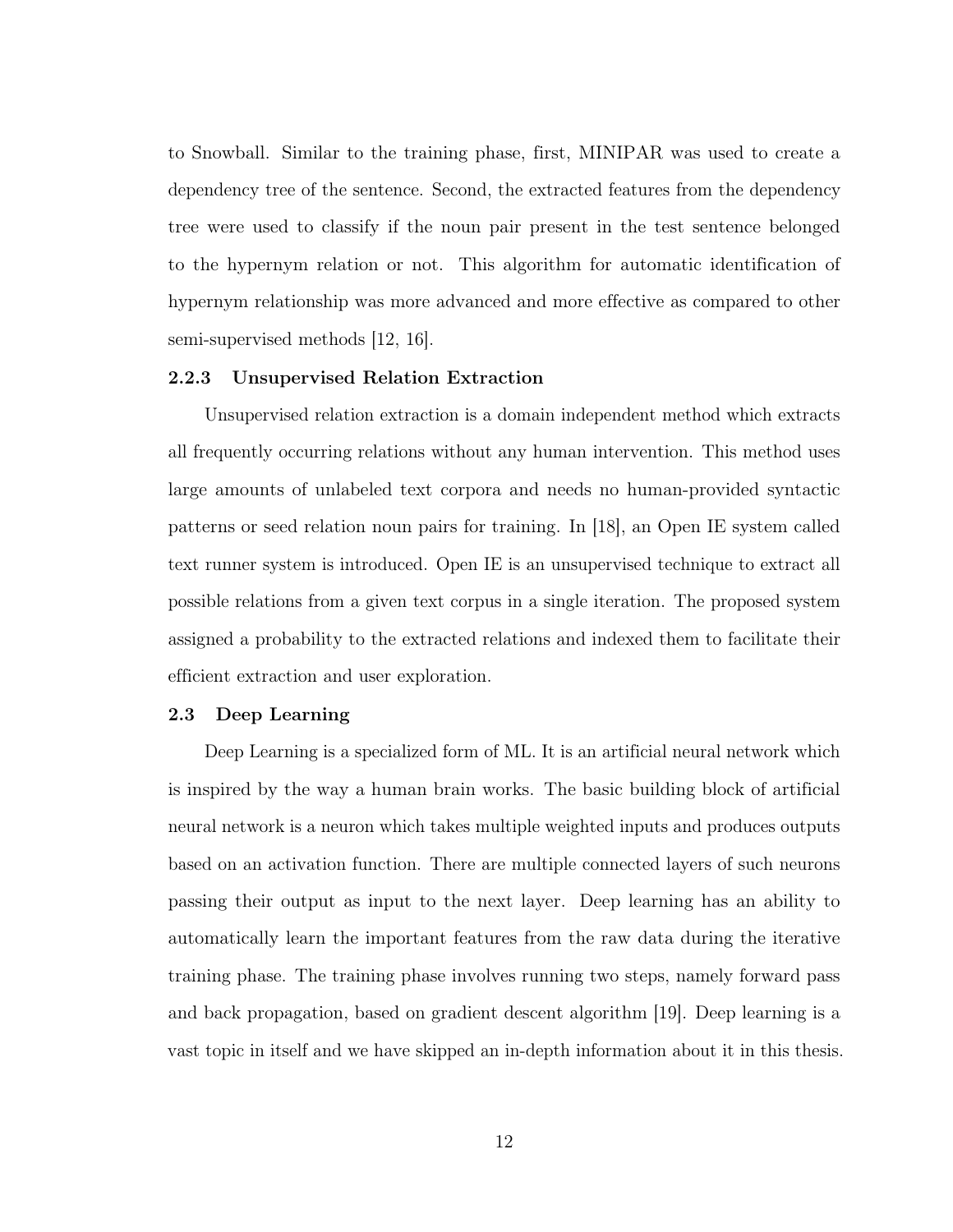# <span id="page-23-1"></span><span id="page-23-0"></span>2.4 Existing Tools for Parsing SPL 2.4.1 LabeledIn

LabeledIn is an open source catalog of labeled indications for human drugs [\[20\]](#page-44-7). The feature that makes LabeledIn more efficient than other similar initiatives of diseasedrug relationships is the fact that it involves automatic text mining and human review. The automatic process is used initially to remove redundancies and pre-compute mention of diseases in drug labels. Then the human review process involves three bio-medicine experts to go through two rounds of manual review to adjust or add new mappings as needed. Another distinguishing feature of the LabeledIn catalog is that it includes important drug-specific properties, such as ingredient, dose form, and strength, to differentiate between indications. LabeledIn catalog only focuses on 250 highly accessed drugs in PubMed [\[21\]](#page-44-8) Health and consist of 7805 drug-disease treatment relationships.

# <span id="page-23-2"></span>2.4.2 Structured Product Labels eXtractor (SPL-X)

Structured Product Labels eXtractor or SPL-X [\[22\]](#page-44-9) is a suite of Java programs that uses NLP to extract and generate critical drug-related information utilizing publicly available medical resources such as MetaMap [\[23\]](#page-44-10). SPL-X performs the extraction of indications using three stages - pre-processing to extract and segment ''Indications'' section from SPL labels, identifying medical concepts using MetaMap scheduler, and post-processing of MetaMap output. The extracted indications are encoded using Unified Medical Language System (UMLS) identifier [\[24\]](#page-44-11).

Finally, SPL-X uses RxNorm drug terminology [\[25\]](#page-45-0) to link the extracted UMLS indications to standard medical drug codes. SPL-X processed a total of 6797 drug labels and mapped around 19,473 unique drug–indication pairs.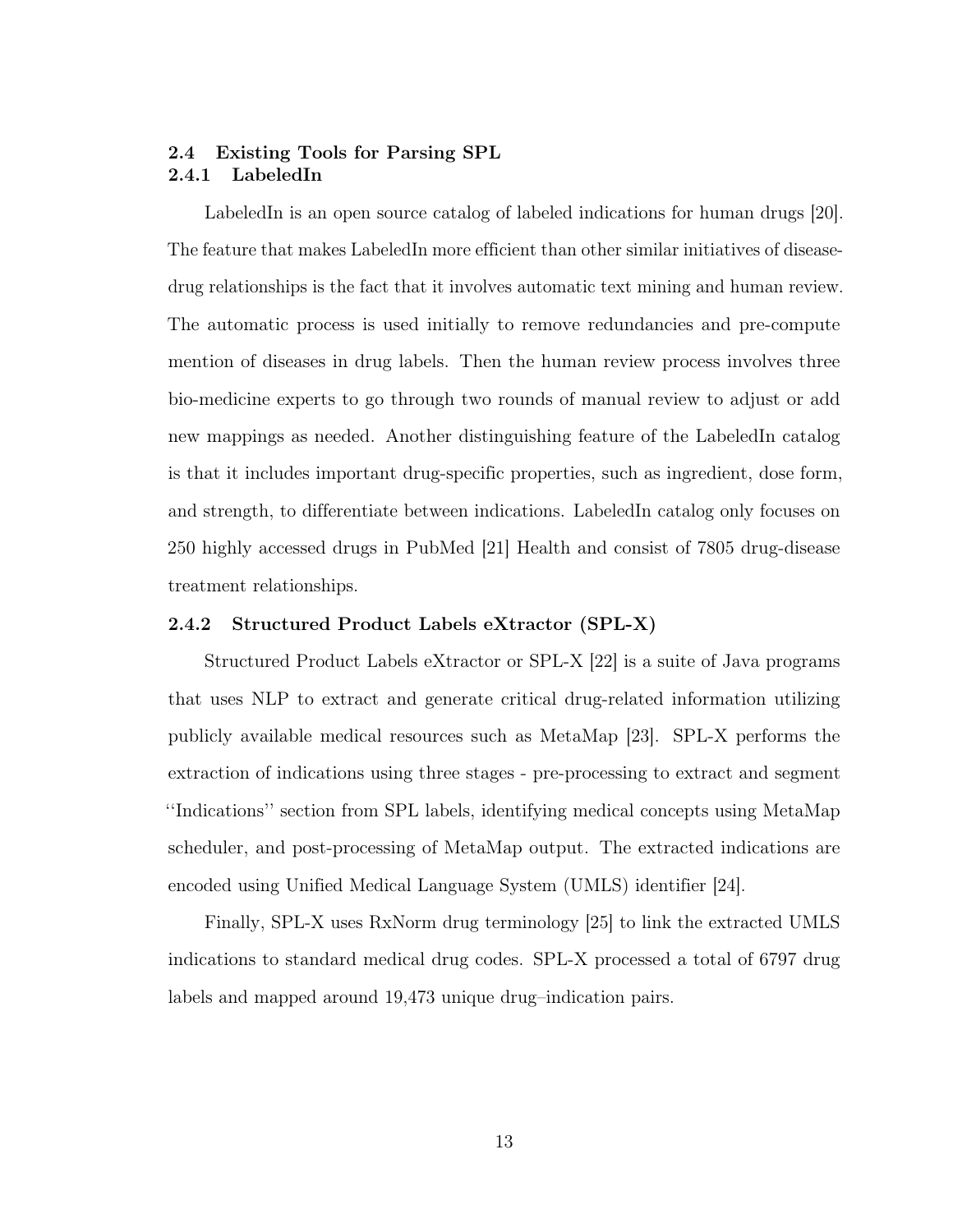# CHAPTER 3

#### Materials and Methods

<span id="page-24-0"></span>In this chapter, the data collection process used to prototype the solution has been described. Details on the data set creation and the method used for building and validating the classifier which can identify pediatric related text have also been provided.

#### <span id="page-24-1"></span>3.1 Data Collection

Weekly archives of FDA approved drugs were downloaded from DailyMed [\[26\]](#page-45-1) on August 31, 2019. The downloaded archive contained various sub-directories, one for each drug. Each drug directory comprised the SPL file and images referenced in the SPL files, such as pharmaceutical company logo, chemical structure of the drug ingredients or the image of a drug packaging. 500 drug directories were randomly sub-sampled, and the SPL file from each of these directories was copied to a single local directory to facilitate further processing.

To process each SPL file, an SPL parser in Python language was built. The lxml XML toolkit [\[27\]](#page-45-2) was used to search and extract text segments from the SPL files. For the sake of uniformity, only those SPL files which contain Indication And Usage section identified by the LOINC 34067-9 were processed. The task to extract pediatric related text from the SPL files was challenging because this information is not uniformly tagged in all SPL files. Therefore, an iterative extraction approach was implemented.

The extraction was begun by identifying paragraphs tagged with LOINC 34081-0 for Pediatric Use sections (Table [2,](#page-25-2) Pattern 1). Next, randomly selected SPL files that did not have this pattern were manually examined to construct the second pattern (Table [2,](#page-25-2) Pattern 2). Likewise, a third pattern (Table [2,](#page-25-2) Pattern 3) was constructed manually by examining SPL files which were filtered out by the first two patterns.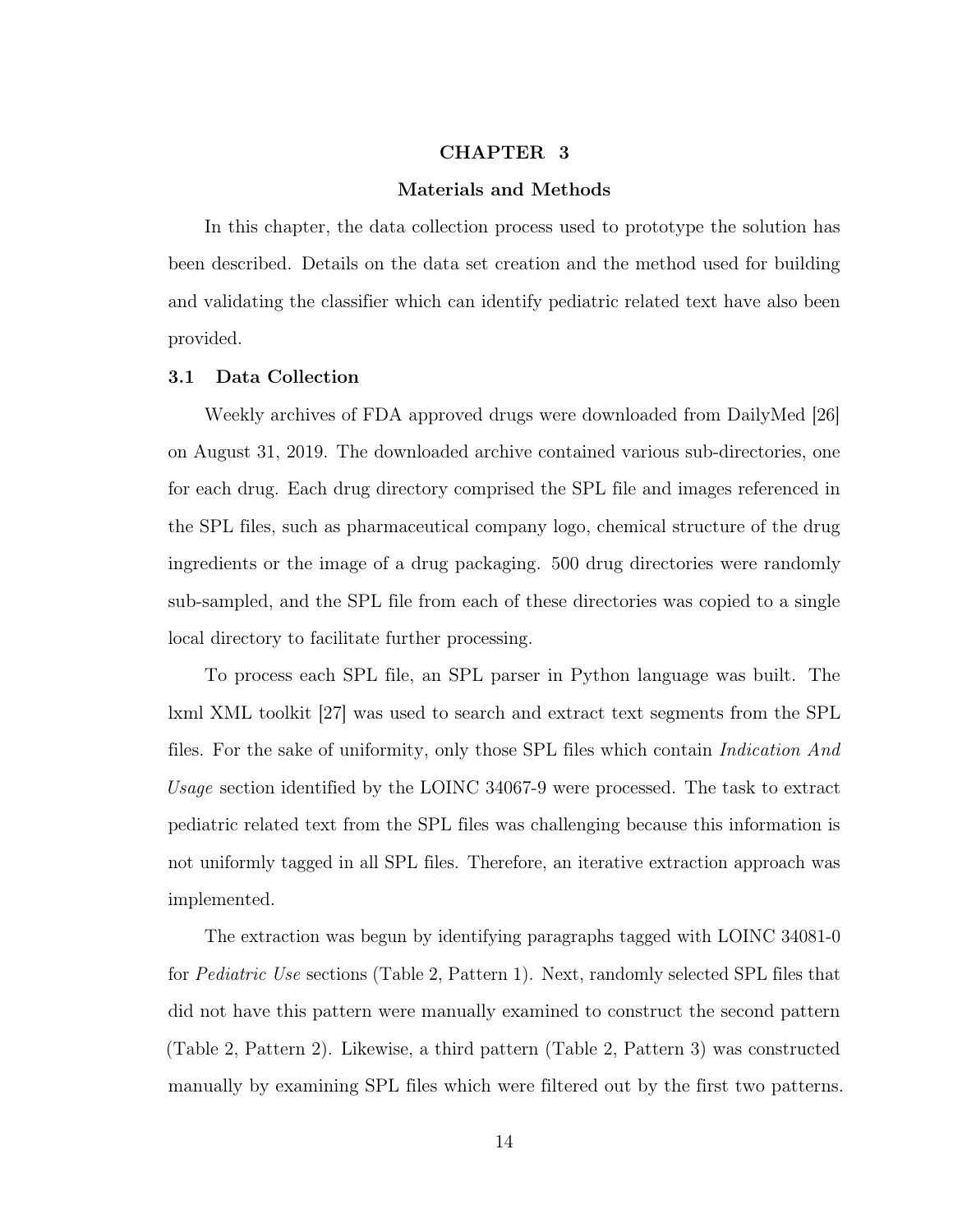<span id="page-25-2"></span>Case-insensitive search was used for Patterns 2 and 3.

| Pattern   | Description                                                    | Count |  |  |  |  |
|-----------|----------------------------------------------------------------|-------|--|--|--|--|
| Pattern 1 | $\langle \text{code code} = \text{``}34081-0 \text{''}\rangle$ | 408   |  |  |  |  |
|           | <title>Pediatric Use</title>                                   |       |  |  |  |  |
|           | $<$ text> $<$ /text>                                           |       |  |  |  |  |
| Pattern 2 | $\langle$ linkHtml href=" $\langle$ "/>Pediatric Use           | 20    |  |  |  |  |
|           | $\langle \text{paramph}\rangle\langle \text{paramph}\rangle$   |       |  |  |  |  |
| Pattern 3 | $<$ title>PEDIATRIC USE                                        |       |  |  |  |  |
|           | $<$ text>                                                      |       |  |  |  |  |

Table 2: Patterns for Extracting Pediatric Use Section from SPL files

#### <span id="page-25-0"></span>3.2 Data Description

Two separate data segments comprising paragraphs relevant to Pediatric Use (positives) and paragraphs not relevant to Pediatric Use (negatives) was constructed. To construct the positive data segments, all paragraphs matching one of the three search patterns (Table [2\)](#page-25-2) were extracted from the SPL files. This comprised of paragraphs related to Pediatric Use. The negative data segments were constructed by extracting paragraphs from four sections of the SPL files using their respective LOINCs (Table [3\)](#page-25-3). Thus, it comprised of paragraphs not related to *Pediatric Use*.

<span id="page-25-3"></span>Table 3: Other sections with associated LOINCs extracted for negative data

| <b>Section Name</b>      | <b>LOINC</b> |
|--------------------------|--------------|
| Geriatric Use            | 34082-8      |
| Nursing Mothers Section  | 34080-2      |
| <b>Pregnancy Section</b> | 42228-7      |
| Lactation Section        | 77290-5      |

### <span id="page-25-1"></span>3.3 Data Pre-Processing

After identifying the positive and negative text segments, each segment was cleaned using the NLTK library [\[28\]](#page-45-3) in Python (version 3.7.3). More specifically, the following pre-processing workflow was built-

1. Sentence Segmentation - Each text segment was split into individual sentences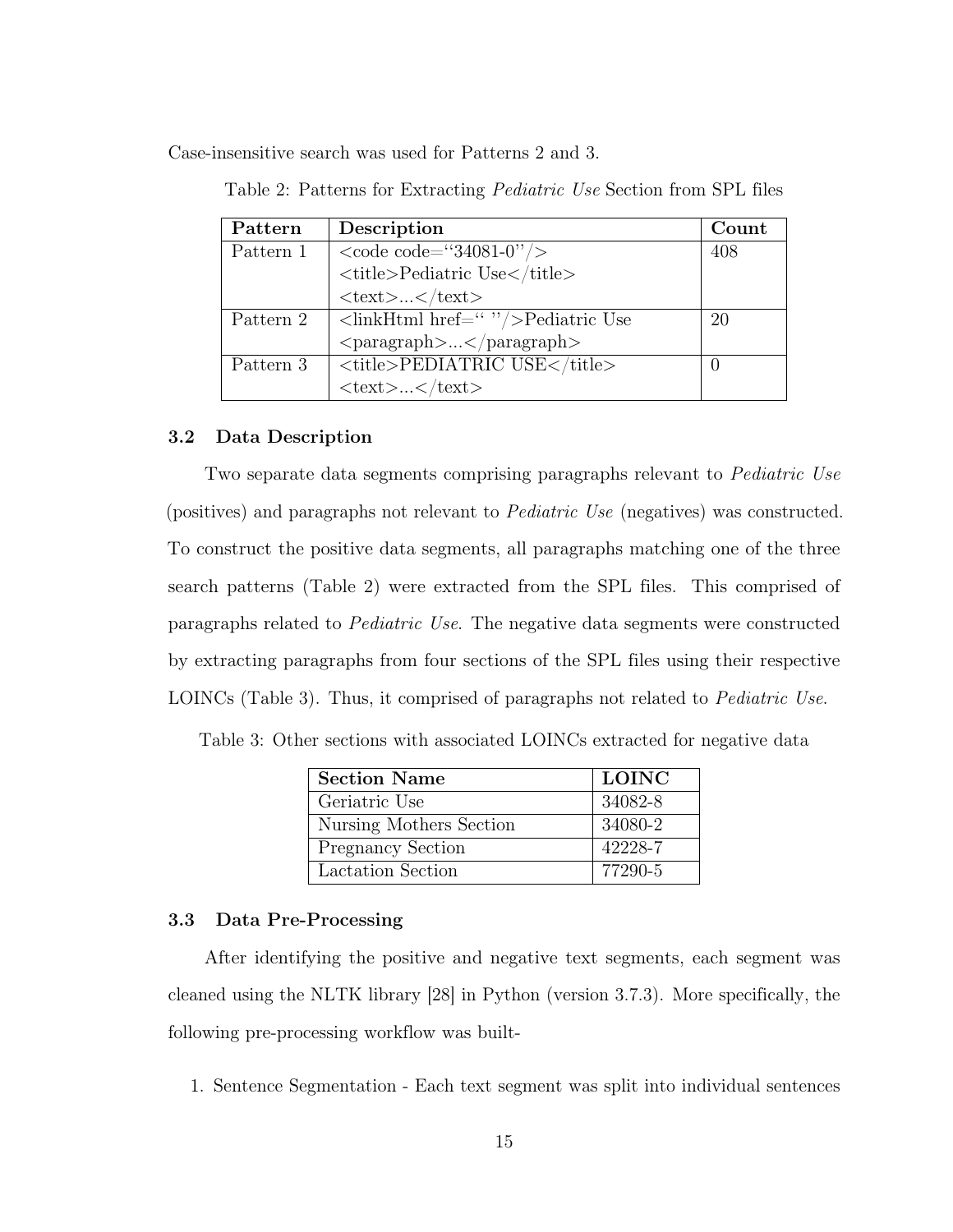separated by period (.) and counted the number of sentences in each of the positive and negative text segment.

- 2. Tokenization Each resulting sentence was partitioned into their constituent words.
- 3. Removal of stop words Commonly used words, such as, and, the, a; and is were removed. An updated built-in NLTK Stopwords Corpus [\[28\]](#page-45-3) which contains 2,400 stop words for 11 languages was used. Words with negative connotation, for example, no, nor and not from the English language stop words list  $(n=179)$ were removed to cater to the problem domain and use case.
- 4. Lemmatization Different forms of the same word were replaced by their base word, also called lemma. For example, words such as ''indicated'', ''indicates'' and "indication" were replaced by the *lemma* "indicate". More specifically, the WordNetLemmatizer package [\[29\]](#page-45-4) in the NLTK library was used. In order to get the most relevant syntactic lemma, WordNetLemmatizer uses four types of POS tags, namely nouns, verbs, adjectives and adverbs. Therefore, first, POS for each word were extracted with the NLTK pos  $tag()$  function. Second, the extracted POS tags were used to compute the lemmas.
- 5. Removal of low frequency tokens Elimination of all words which had a frequency count less than or equal to 5 was performed. This helped in removing words that do not contribute towards identifying pediatric and non-pediatric text, such as specific drug names, for example.
- 6. Encoding The text data of each sentence was represented using BOW features. The Term Frequency - Inverse Document Frequency (TF-IDF) encoding with the BOW was used which converts each tokenized word to its respective occurrence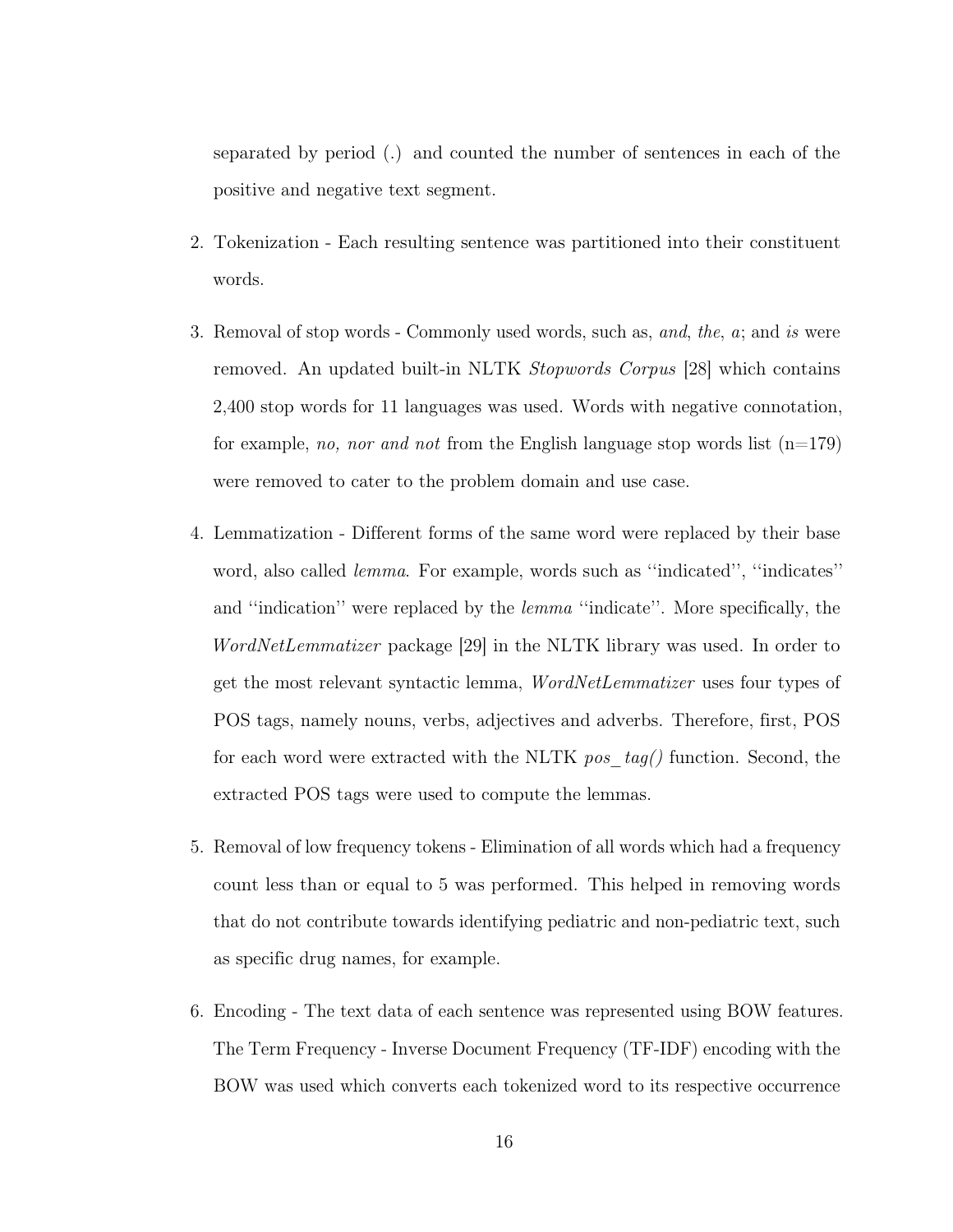frequency in the sentence. Thus, each word is represented as a floating number between 0 and 1 giving the word's normalized occurrence frequency. The TfidfVectorizer library implementation available in the Scikit-Learn [\[30\]](#page-45-5) was used.

# <span id="page-27-1"></span><span id="page-27-0"></span>3.4 Data Set Labelling 3.4.1 Positive Data Set

Each pre-processed pediatric related sentence (positive data set) was labelled with "1". Each sentence corresponds to one tuple or data-row in the data set.

#### <span id="page-27-2"></span>3.4.2 Negative Data Set

Each pre-processed non-pediatric sentence (negative data set) was labelled with ''0". Each sentence corresponds to one tuple or data-row in the data set.

## <span id="page-27-3"></span>3.5 Baseline Models

Baseline classification models were created using simple and interpretable ML algorithms. The accuracy scores of these models were used to compare against the three validation experiments (defined later in the chapter) to evaluate the prototype solution. The data set for the baseline binary models was prepared using the following method. First, the labelled positive and negative data sets were merged and shuffled. Second, *StratifiedShuffleSplit()* function from Scikit-Learn [\[30\]](#page-45-5) was used to split the shuffled data set into two parts comprising of 66% and 34% of the data, respectively. The larger data set was used for training, while the remaining 34% was used for testing. The *StratifiedShuffleSplit()* function ensures that both, training and testing data sets, contain equal distribution of positive and negative data tuples. Decision Trees, K-Nearest Neighbors (k-NN) and Support Vector Machine (SVM) were used as the baseline models.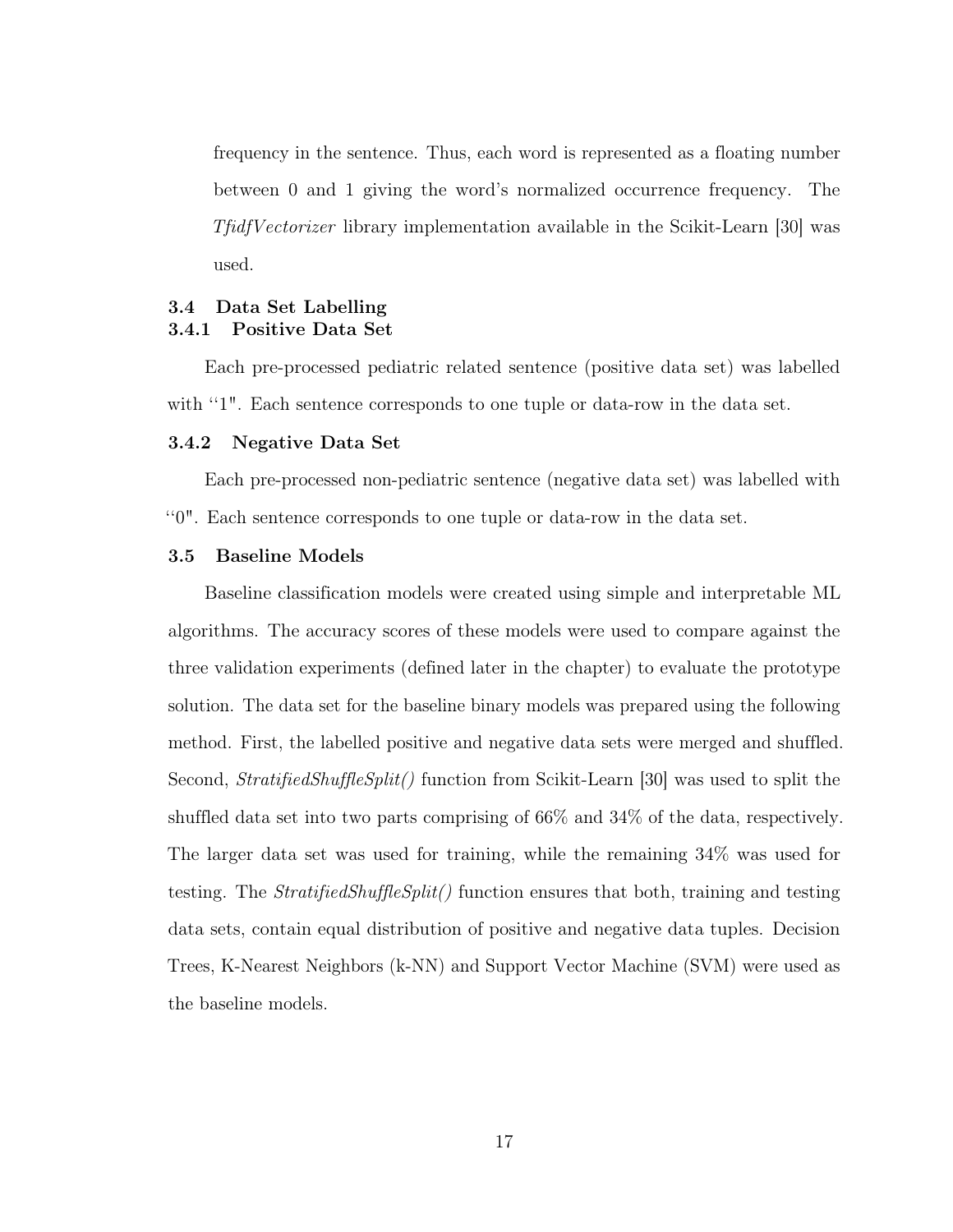#### <span id="page-28-0"></span>3.5.1 Decision Trees

Decision Tree is a simple supervised ML classifier. It distinguishes between the target classes by learning simple decision rules. There are various algorithms, such as C4.5 [\[31\]](#page-45-6), CART [\[32\]](#page-45-7), SPRINT [\[33\]](#page-45-8), which implement Decision Trees differently based on the tree creation method, or the type of target and feature data supported. We used the Scikit-Learn [\[30\]](#page-45-5) library implementation of Decision Trees which uses the CART algorithm. Decision Tree is highly interpretable and easy to visualize in the form of trees.

## <span id="page-28-1"></span>3.5.2 k-NN

k-NN is another basic classification algorithm in ML belonging to the supervised learning domain. The k-NN algorithm is dependent on the assumption that similar data points are close to each other. To classify a data point, a specified number (k) of its closest neighbors are retrieved [\[34\]](#page-45-9). The majority class of the neighbors is used to classify the data point. The number of neighbors (k) is the core deciding factor for the predictive model. Although the Euclidean distance function is the commonly used distance metric in k-NN, other functions like cosine, minkowski, manhattan can also be used [\[35\]](#page-45-10). /the k-NN algorithm is easy to implement as it does not need any assumptions for underlying data distribution and does not need training data for model generation.

## <span id="page-28-2"></span>3.5.3 SVM

SVM is a supervised machine learning classifier which learns a separating hyperplane [\[36\]](#page-45-11). In two dimensional space, this hyperplane corresponds to a line between the two target classes in a given data set. The tuning parameters for SVM are the kernel, regularization and gamma. Kernel defines the higher dimension where the separating hyperplane is to be computed. Regularization defines the extent of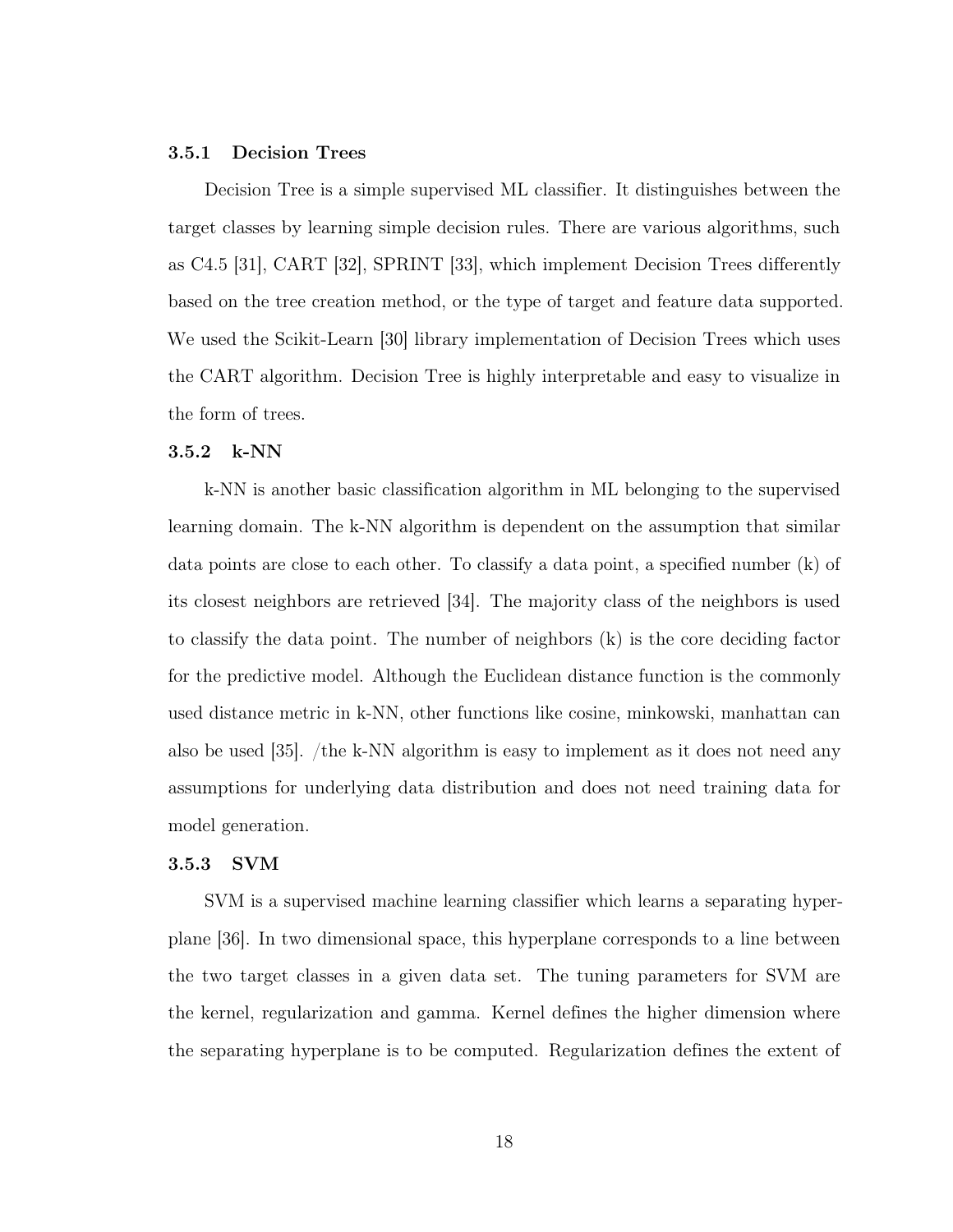permissible misclassification. Gamma defines to what extent the data points should be considered while computing the separating line. The Scikit-Learn [\[30\]](#page-45-5) library implementation of SVM which uses a Sequential Minimal Optimization (SMO)-type algorithm to maximize the width of the margin [\[37\]](#page-45-12) was used.

# <span id="page-29-0"></span>3.6 Experiment 1 - Cross Validation

Cross validation is a common resampling technique used to evaluate and compare ML models' performance on unseen data [\[38\]](#page-45-13). It is also used for model selection. To implement cross validation, the training data set is divided into k equal parts or folds: one part is used for validation and the remaining k-1 parts are used for training the model. This process is repeated k times such that during each iteration, distinct yet slightly overlapping training samples are used to train the model. The performance of the resulting k trained models are averaged and reported. The model with high mean cross validation performance indicates that it generalizes well to unseen data.

**Data Set -**  $k = 10$  was used as the preferred value to get k-fold cross validation results that generalize well to the entire data set [\[38\]](#page-45-13). Thus, the training data set was split into 10 equal parts. Next, two variations of k-fold cross validation over each of the 10 iterations were executed. For the first variation, 9 parts of the data for training and the remaining 1 part of the data for validating the classifier was used. For the second variation, part of the data for training and the remaining 9 parts of the data for validating the classifier was used. This gave the training metrics. I tested the classifier after each iteration of the k-fold on the 33% of the held-out data set. This gave the testing metrics. The average metrics of both training and testing were reported.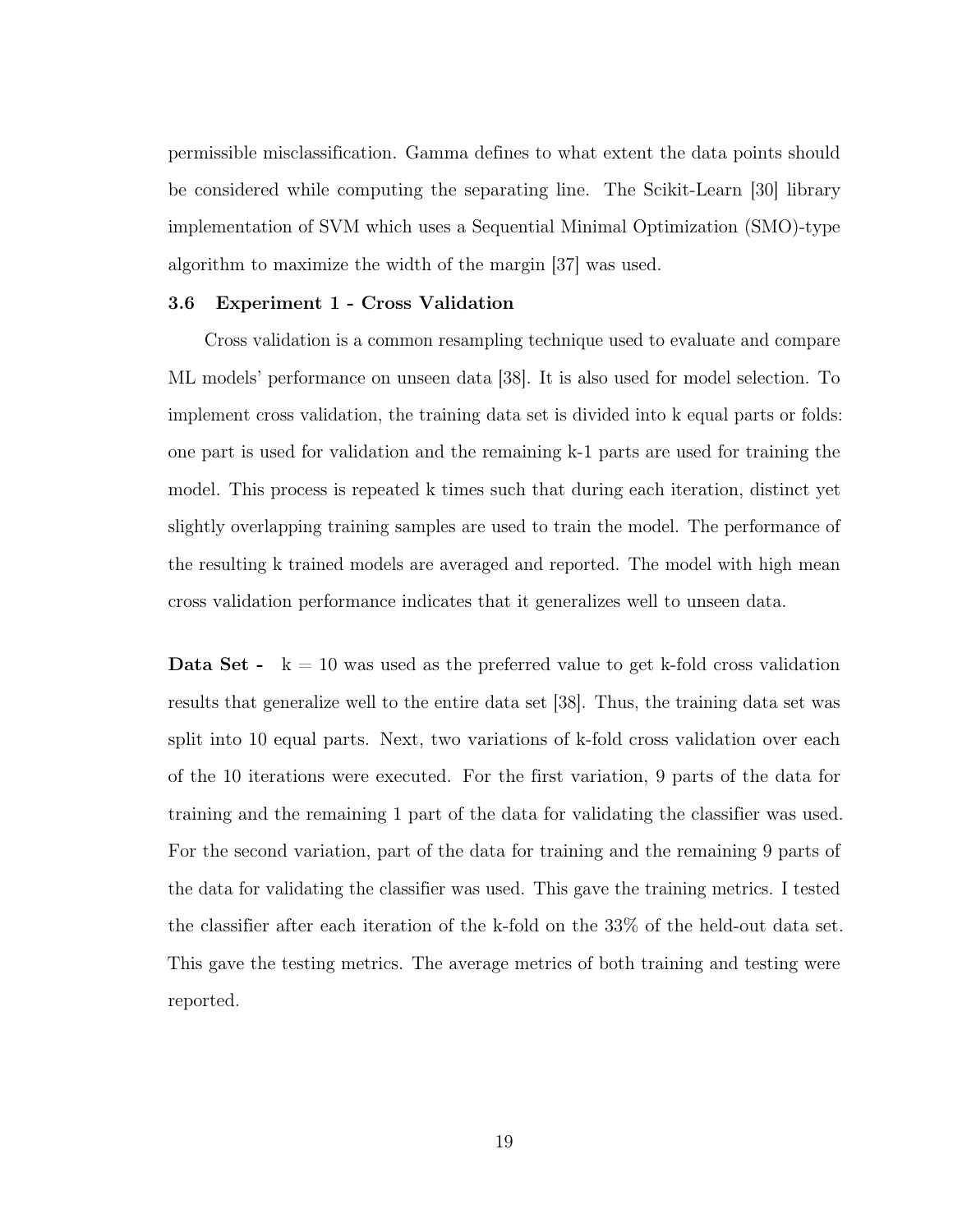#### <span id="page-30-0"></span>3.7 Experiment 2 - Retrospective Validation

For the ML solution, retrospective study [\[39\]](#page-45-14) was used to evaluate the model on data which is positive, i.e. pediatric related. The fact that patterns 1, 2 and 3 can be used to extract pediatric related text has been established. In this retrospective study, I go back to the time when patterns 2 and 3 were not identified and use only the pattern 1 text as the positive training data set to build our ML model. The model is tested to evaluate if it is able to correctly predict the text containing patterns 2 and 3 as positive or not. This experiment evaluates if the model is able to generalize well to identify patterns which we had already established.

Data Set - SPL files for retrospective validation experiment were separated as follows:

For the positive training data set, Pediatric Use text from all files containing the pattern 1 (Table [2\)](#page-25-2) was selected. As before, each pre-processed sentence of the extracted paragraphs corresponds to one tuple. For the negative training data set, equal number of sentences not related to Pediatric Use (Table [3\)](#page-25-3) was selected.

For the testing data set, all text from SPL files containing the patterns 2 and 3 (Table [2\)](#page-25-2) was selected. Every sentence of the paragraphs containing patterns 2 and 3 is labelled as positive data. All other sentences are labelled as negative.

#### <span id="page-30-1"></span>3.8 Experiment 3 - Prospective Validation

Prospective studies plan to classify data that has not been labelled yet [\[39\]](#page-45-14). The model was evaluated on unseen data which resembles actual data before deploying the model. Prospective validation was performed using the best classification model based on cross validation and retrospective validation results.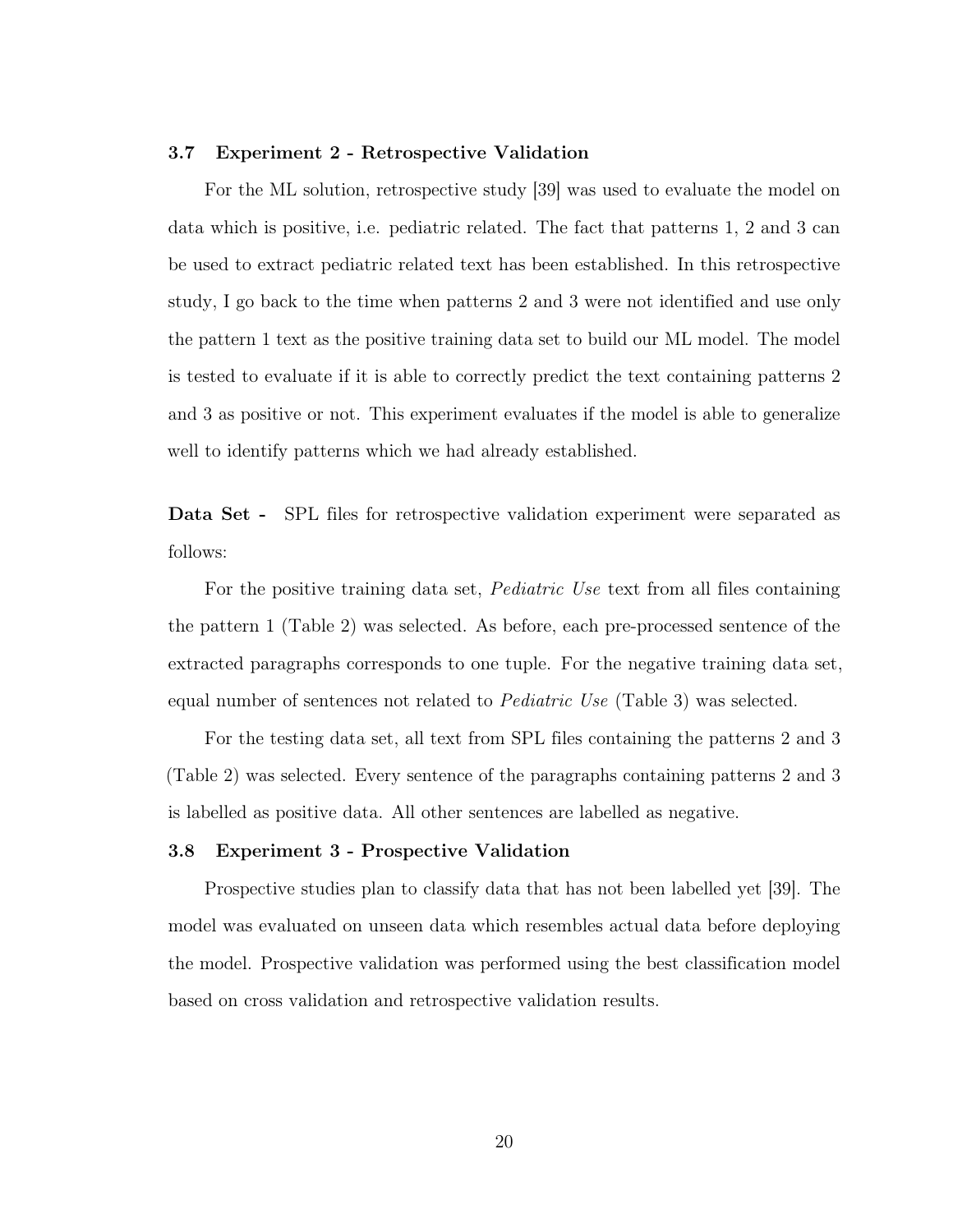Data Set - The training and testing data sets for this experiment is same as used for the baseline models( [3.4,](#page-27-0) [3.5\)](#page-27-3). The prospective validation data set used to evaluate our experiment comprised of all text from the SPL files which do not contain any of the three pediatric pattern but contain pediatric related text. To construct this data set, the following steps were used:

First, the SPL files which did not contain any of the three patterns were isolated. These either had no *''Pediatric Use''* section or were not identified using any of the three patterns. Second, a case-insensitive regular expression search for the phrase ''Pediatric Use'' and selected the files which contained the regular expression was performed. Third, each sentence from these files was used as the prospective validation data set tuple.

Since this is the actual data which the classifier has to classify, there is no target labels for any tuple. After classification, each tuple in the result comprised of a sentence and a corresponding predicted class of ''0" or ''1". The tuples classified as ''1" were extracted into a csv file and used to measure the accuracy of the method by manually examining these classification results. First, a manual lookup for the ''Pediatric Use'' section in each SPL file is performed. Second, for each sentence occurring in the section, search for a matching tuple in the csv file is done. A count of the matches is kept in order to compute results.

#### <span id="page-31-0"></span>3.9 Performance Evaluation

Computational methods for IE are typically evaluated using the following four metrics, *accuracy*, *precision*, *recall* and  $F1$ . Let R be the target relation to be extracted from texts. The following metrics are first defined.

• True Positives (TP) are the test instances which are correctly classified as belonging to R by the ML classifier.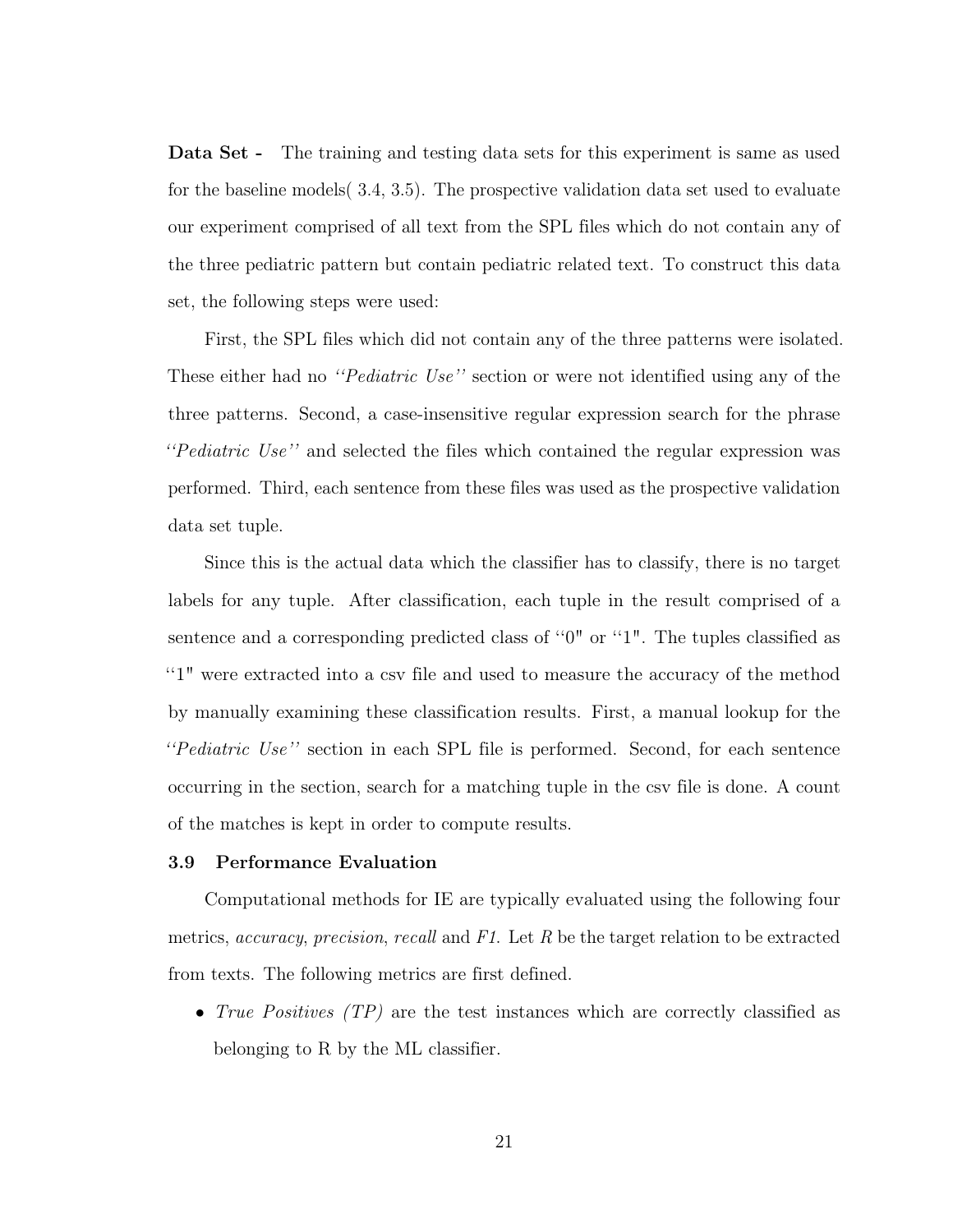- True Negatives (TN) are the test instances which are correctly classified as not belonging to R by the ML classifier.
- False Positives  $(FP)$  are the test instances which belong to R but are misclassified as not belonging to R by the ML classifier.
- False Negatives  $(FN)$  are the test instances which do not belong to R but are misclassified as belonging to R by the ML classifier.

Accuracy is defined by the ratio of instances correctly classified (TP, TN) to all the given instances (Equation [1\)](#page-33-2). Often accuracy is not the optimal scoring technique for classification models because there can be an imbalance in the number of instances in each class in the training data set. In such scenarios, precision and recall scores can be more informative.

Precision is defined as the fraction of instances truly classified as R to the number of all instances classified as R (Equation [2\)](#page-33-3).

Recall, also called True Positive Rate (TPR) or Specificity is defined as the fraction of instances truly classified as R to the number of instances actually belonging to R (Equation [3\)](#page-33-4). It evaluates the ability of the classifier to correctly identify the positive test instances.

Another related metrics, *True Negative Rate (TNR)* or *Sensitivity* is defined as the fraction of TN to the actual number of negative instances (N) in the data set (Equation [4\)](#page-33-5). It evaluates the ability of the classifier to correctly identify the negative test instances. If there is an uneven class data set, a balance between precision and recall is needed which is measured by computing the F1 measure (Equation [5\)](#page-33-6).

Support is another metrics which helps in evaluating the accuracy of the binary classifier. It is the number of instances belonging to each class in the given test instances.

Receiver Operating Characteristic (ROC) curve gives the performance measure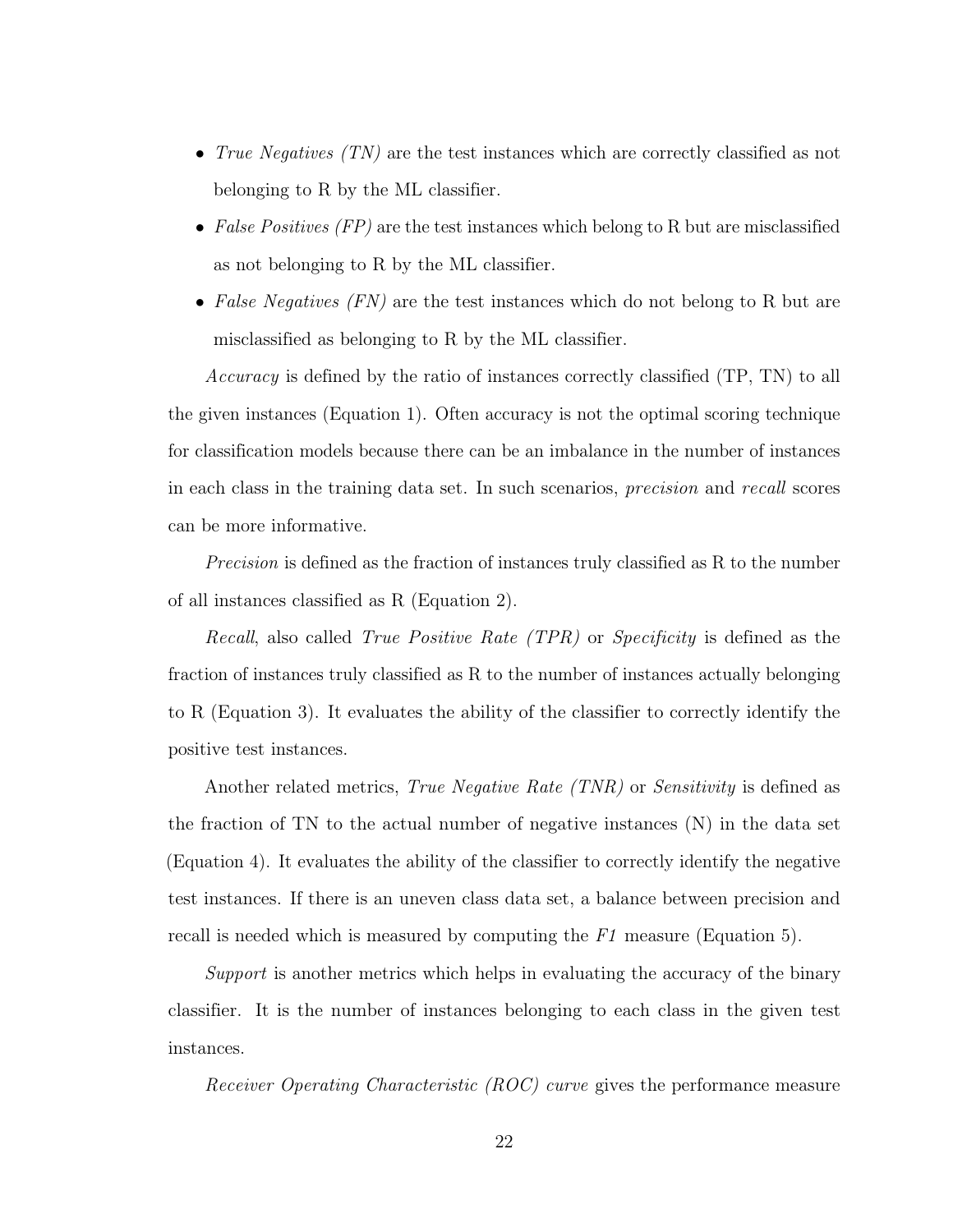of the classifier by computing ratio of TPR to TNR. The ROC curve evaluates how well the classifier is able to separate the 2 classes of test instances. The Area Under the Curve  $(AUC)$  gives the measure of the separability in the ROC curve. If the AUC for ROC is closer to 1, it means that the classifier is able to distinguish the classes very well while if the AUC is 0.5, it means that the classifier is not able to separate the classes at all.

<span id="page-33-2"></span>
$$
Accuracy = \frac{TP + TN}{TP + TN + FP + FN}
$$
\n<sup>(1)</sup>

<span id="page-33-3"></span>
$$
Precision = \frac{TP}{TP + FP}
$$
 (2)

<span id="page-33-4"></span>Recall or TPR or Sensitivity = 
$$
\frac{TP}{TP + FN}
$$
 (3)

<span id="page-33-5"></span>
$$
TNR \text{ or } Specificity = \frac{TN}{N} \tag{4}
$$

<span id="page-33-6"></span>
$$
F1\ measure = 2 \times \frac{Precision * Recall}{Precision + Recall}
$$
\n(5)

#### <span id="page-33-0"></span>3.10 Information Storage

For each SPL file, the extracted information as key-value pairs was stored in an intermediate JavaScript Object Notation (JSON) file [\[40\]](#page-46-0) on the local file system where the parser was run. As depicted in Figure [2,](#page-33-1) the keys were *SPLFileName*, genericName, pediatricUse, isPediatricSection, and pattern. The values for these keys correspond to the SPL file name, generic name of the drug, segment of text in the *Pediatric Use* section, a value from  $\{0, 1\}$  signifying if this is a pediatric relevant text, and a value from  $\{1, 2, 3, -1\}$  signifying the matching pattern.

<span id="page-33-1"></span>

Figure 2: Sample JSON-based intermediate data representation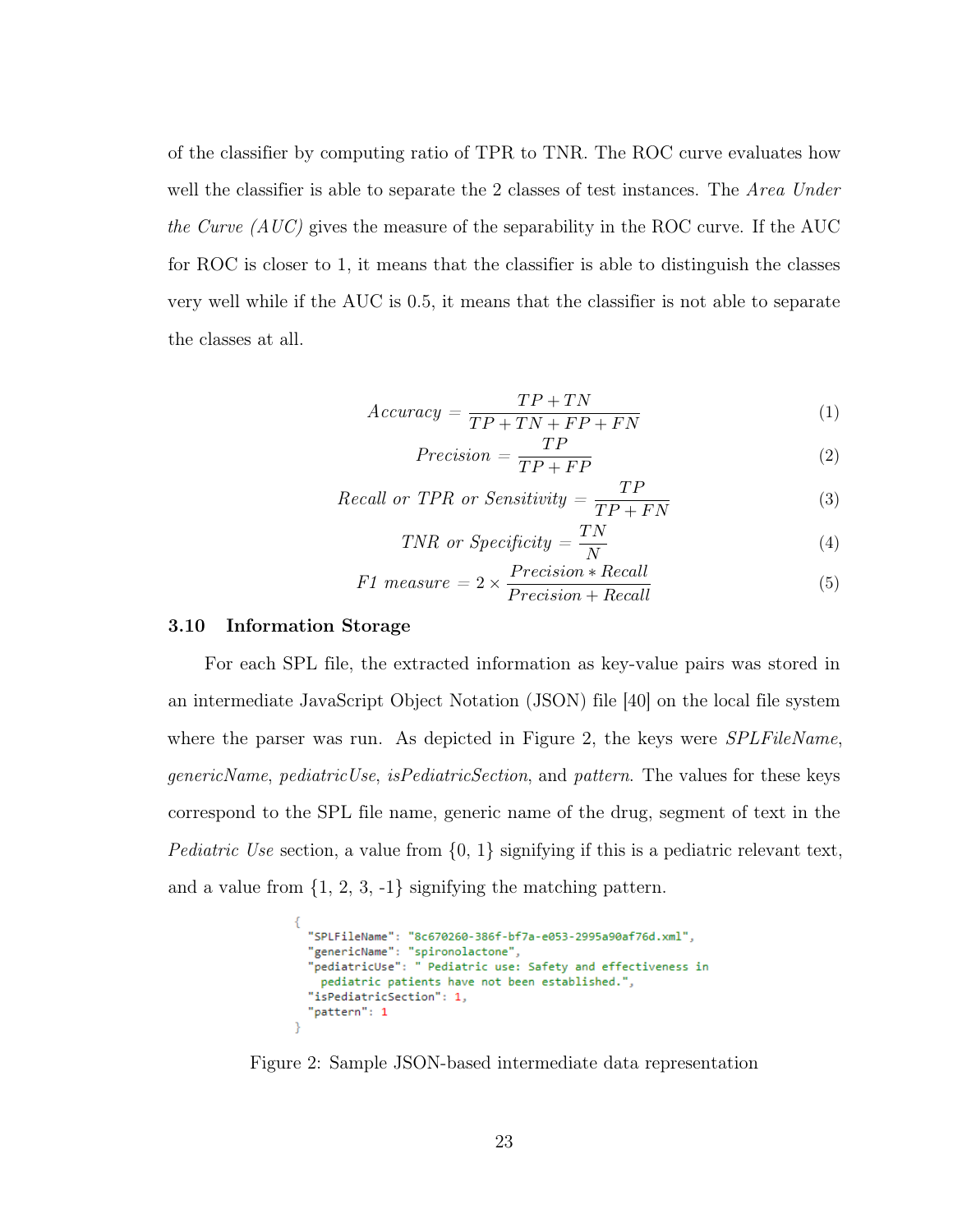#### CHAPTER 4

### Results

<span id="page-34-0"></span>In this chapter, the results of this end-to-end solution including collection of data, creation of baseline models and evaluation of the three experiments, namely cross validation, retrospective validation and prospective validation have been provided.

#### <span id="page-34-1"></span>4.1 Data Collection

From the downloaded 40,525 SPL files, 500 files are randomly subsampled. 5 SPL files which did not contain *Indication And Usage* section were identified and filtered making the total number of files to be 495. Using the three patterns described in Section [3.1,](#page-24-1) the Pediatric Use Section from these 495 SPL files (Table [4\)](#page-34-3) was then extracted.

<span id="page-34-3"></span>Table 4: Data Collection for Pediatric Use Section from SPL files

| $\parallel$ Pattern | No. of SPL files |
|---------------------|------------------|
| Pattern 1           |                  |
| Pattern 2           |                  |

The remaining 67 SPL files either do not contain pediatric related text or is not identified by the three patterns. Using the case in-sensitive regular expression search as described in [3.7,](#page-30-0) 33 files which contained pediatric related text but none of the three patterns were separated. The remaining 34 files did not contain any pediatric related text.

#### <span id="page-34-2"></span>4.2 Data Pre-Processing

After applying sentence segmentation and tokenization on the positive and negative data set, 4751 unique words were reported. Table [5](#page-35-1) illustrates the relative frequencies of the top 20 occurring words in positive and negative data sets. As the intuition suggests, for positive data set, words such as *pediatric*, *child* and *age* are some of the most frequently occurring words. Similarly, for negative data set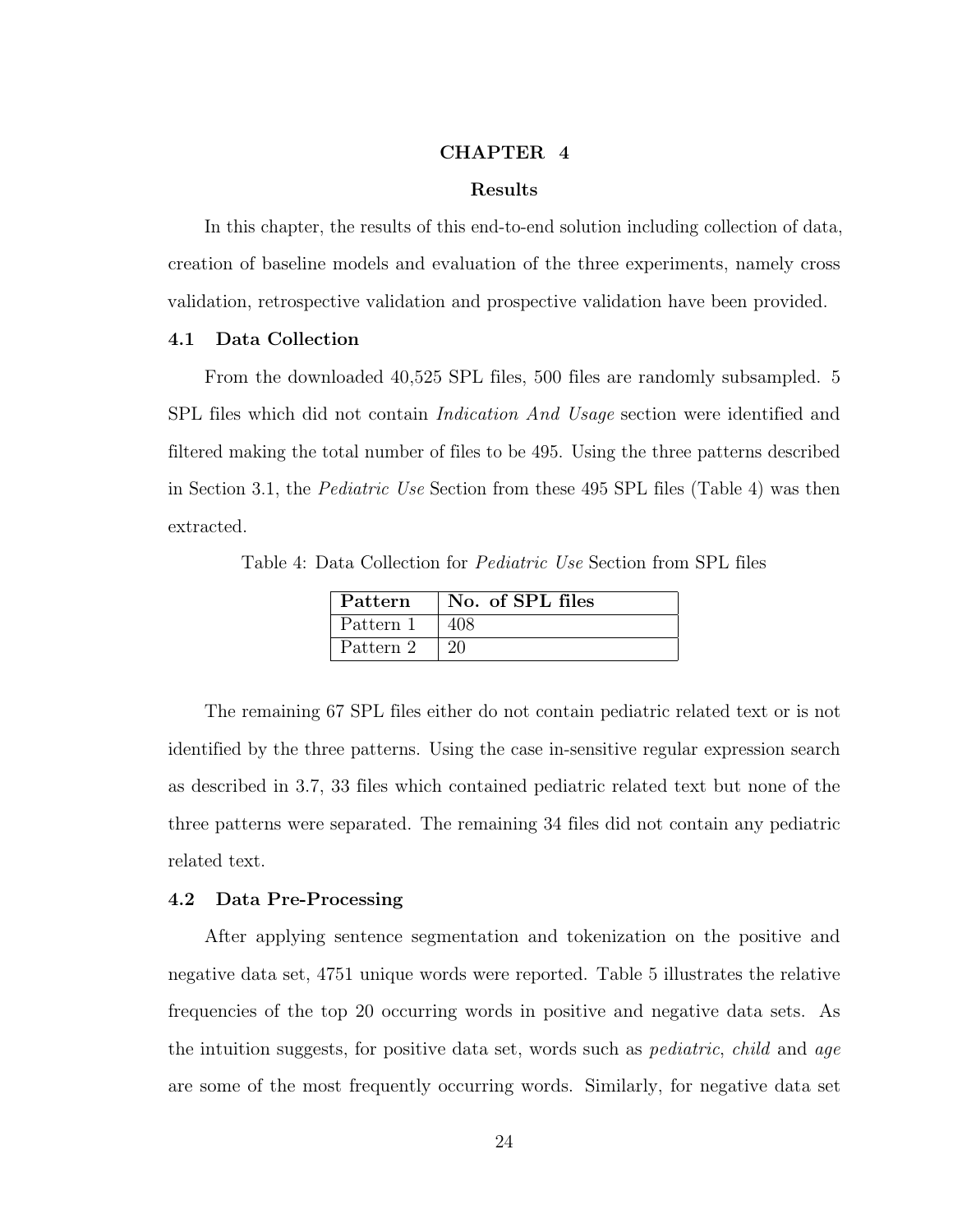that contains text corresponding to ''Geriatric Use'', ''Nursing Mothers Section'', ''Pregnancy Section'' and ''Lactation Section'', words such as pregnant, mother and elderly are some of the most frequently occurring words.

<span id="page-35-1"></span>

|               | Positive Data Set  |  | Negative Data Set |                    |  |
|---------------|--------------------|--|-------------------|--------------------|--|
| Word          | Relative Frequency |  | Word              | Relative Frequency |  |
| pediatric     | 0.0445             |  | milk              | 0.0197             |  |
| patient       | 0.0424             |  | pregnant          | 0.0181             |  |
| age           | 0.0210             |  | patient           | 0.0154             |  |
| year          | 0.0197             |  | not               | 0.0145             |  |
| use           | 0.0196             |  | human             | 0.0128             |  |
| not           | 0.0189             |  | dose              | 0.0122             |  |
| safety        | 0.0168             |  | drug              | 0.0119             |  |
| study         | 0.0156             |  | effect            | 0.0113             |  |
| establish     | 0.0132             |  | clinical          | 0.0111             |  |
| see           | 0.0128             |  | mother            | 0.0110             |  |
| clinical      | 0.0121             |  | risk              | 0.0100             |  |
| effectiveness | 0.0117             |  | use               | 0.0100             |  |
| dose          | 0.0103             |  | study             | 0.0095             |  |
| treatment     | 0.0095             |  | adverse           | 0.0088             |  |
| child         | 0.0081             |  | data              | 0.0085             |  |
| adverse       | 0.0078             |  | see               | 0.0083             |  |
| trial         | 0.0077             |  | woman             | 0.0078             |  |
| reaction      | 0.0071             |  | potential         | 0.0071             |  |
| adult         | 0.0068             |  | elderly           | 0.0070             |  |
| efficacy      | 0.0062             |  | nursing           | 0.0067             |  |

Table 5: Most Frequently Occurring Words

## <span id="page-35-0"></span>4.3 Data Analysis

The word count per sentence of positive and negative data set after the data pre-processing step defined in [3.3](#page-25-1) was analyzed. As shown in the Figure [3,](#page-36-1) the dashed line plot corresponds to the negative text, i.e. text from other 4 sections and text from files not containing Pediatric Use section. Similarly, the solid line plot corresponds to the positive text, i.e. text from all Pediatric Use. The weighted average based on all the word count frequencies for positive data turns out to be 7.5 and for negative data turns out to be 6.7. The short length sentences were padded to make a constant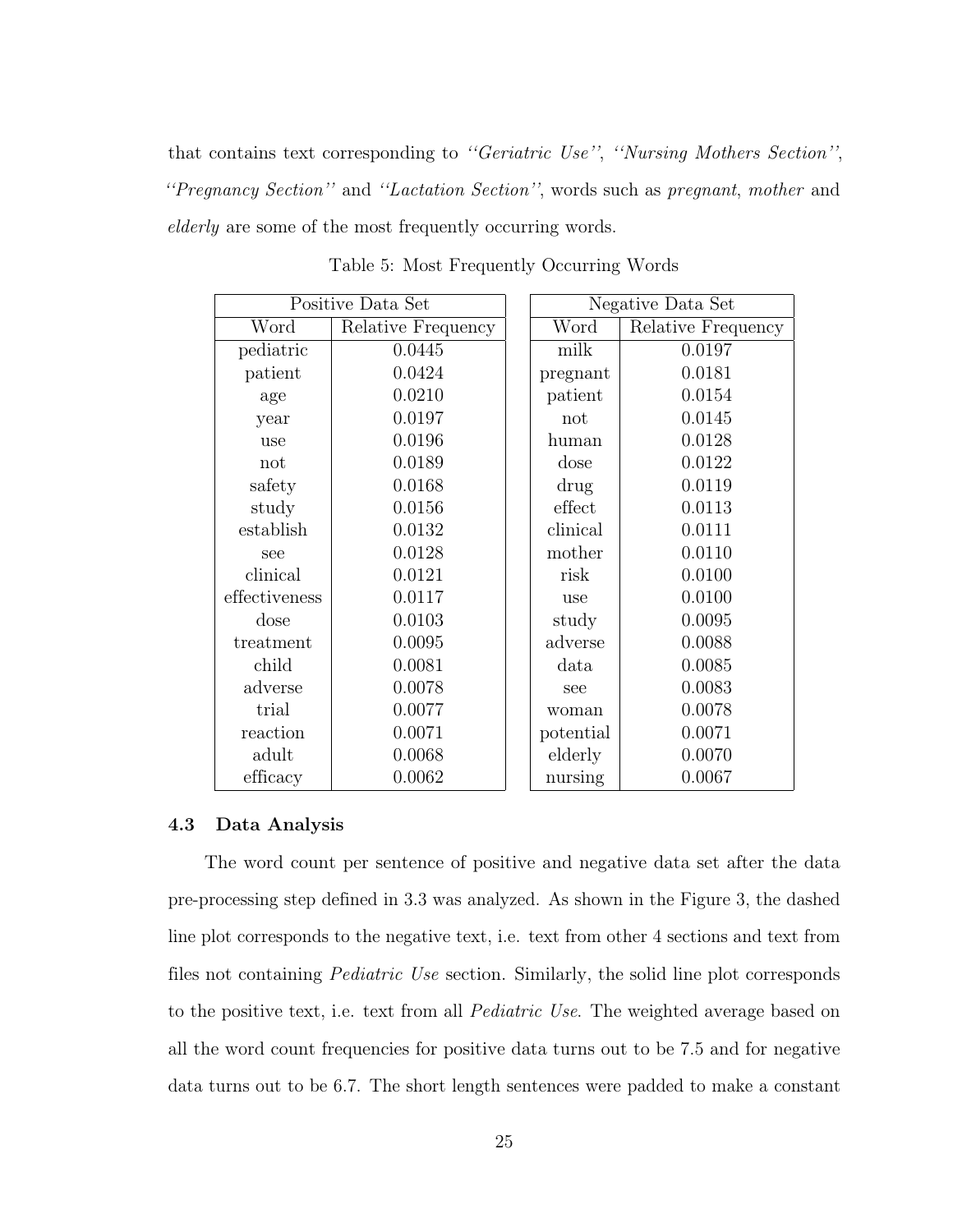<span id="page-36-1"></span>length data set.



Figure 3: Word count per sentence

Additionally, the pediatric related text segments were also analyzed to count the number of sentences in each segment. As indicated by the Figure [4,](#page-36-2) majority (38.24%) of pediatric related text segments comprised of one sentence only. Thus, individual sentences were considered as tuples in the data sets resulting in 8492 pre-processed negative data tuples and 2480 pre-processed positive data tuples. In order to balance the data sets, 2480 negative tuples were randomly subsampled.

<span id="page-36-2"></span>

Percentage of SPL segments

Figure 4: Top 5 sentence counts in Pediatric related text segments

# <span id="page-36-0"></span>4.4 Feature selection and encoding

TfidfVectorizer was used to encode the sentences into features. 1503 number of features corresponding to the word vocabulary of the positive and negative data set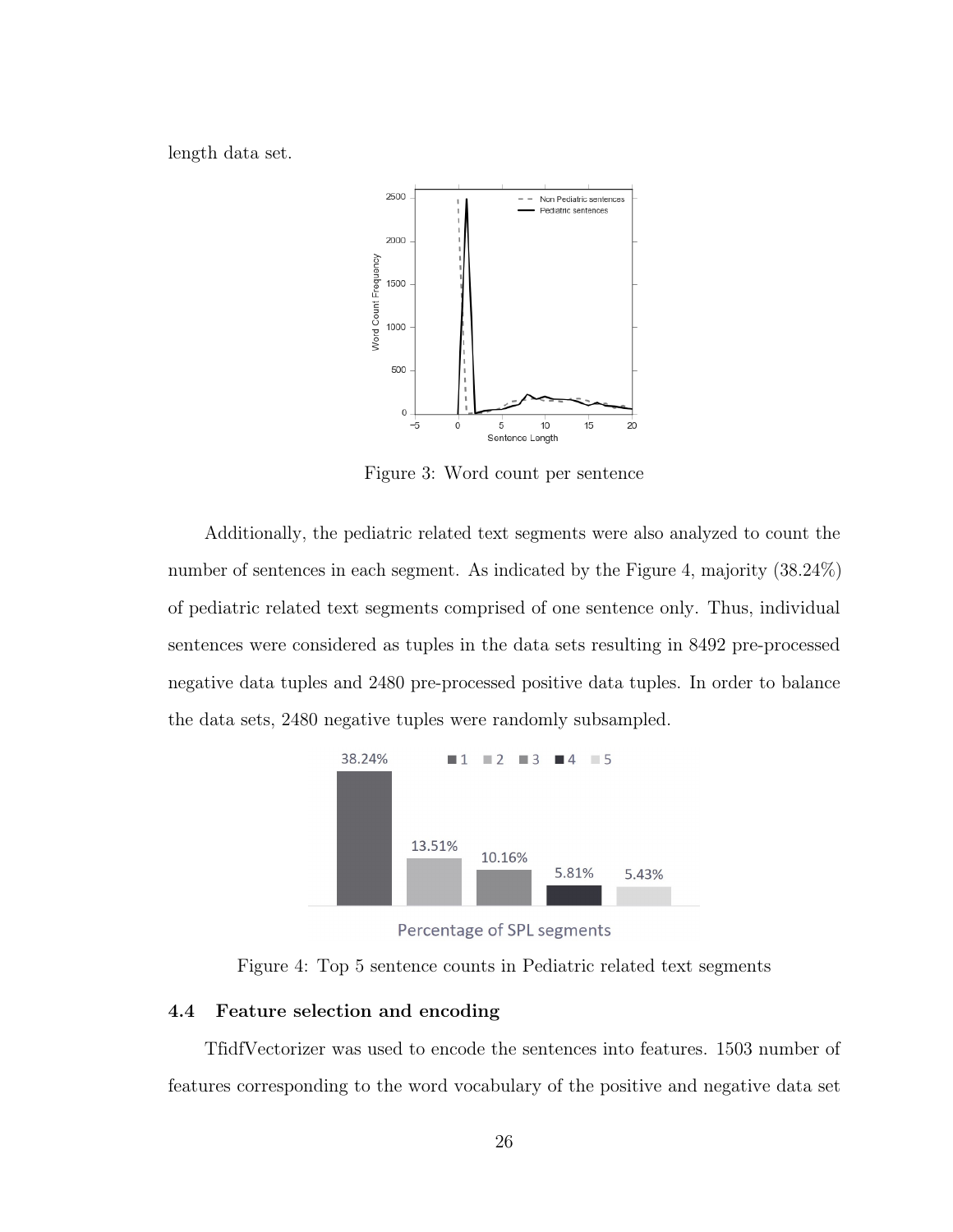combined were extracted. In order to identify the most useful features from these 1503 features, feature selection was performed. The Chi square [\[41\]](#page-46-1) statistic between each feature and the expected class was used for feature selection. Chi square test provides the significance of observed values (features in our case), relative to the expected values (class in our case). It measures the correlation between different features. Thus, features which are more correlated to the output class as compared to the features which are independent of the output class and are therefore irrelevant were identified. More specifically, the *chi2* statistics and the *SelectKBest* routine of the Scikit-Learn were used to select the  $k$  most relevant features. The value of  $k$  was tuned using the baseline models and was fixed to 200 for the subsequent three tests.

#### <span id="page-37-0"></span>4.5 Baseline Classifier Validation

In order to identify the best parameters for the baseline models, grid search which does an exhaustive search over the given parameter values was used. Grid search using 20 folds with a Stratified K-Fold cross validation was implemented. The optimal values that were returned in the result were used to train the baseline models. Thus, for Decision Tree, *criteria = entropy* was used for learning. For SVM,  $gamma =$ 0.005 and regularization  $=$  4 was used. 4 models based on the 4 kernel functions of SVM, named *linear, poly, rbf and sigmoid* were trained. For k-NN, the *minkowski* distance (and  $p = 7$ ) as the function to compute the distance between neighborhood points and the number of neighbors  $k = 5$  (Figure [A.6\)](#page-47-2) was used.

Based on the performance metrics (Table [6\)](#page-38-1), Decision Tree, k-NN and Linear SVM have high precision, recall and AUC ROC values. This signifies that these models are able to distinguish between pediatric related and non-pediatric related text with 90 % accuracy provided that the non-pediatric text is from one of the other 4 sections (Table [3\)](#page-25-3). A sample text which was neither pediatric related nor from one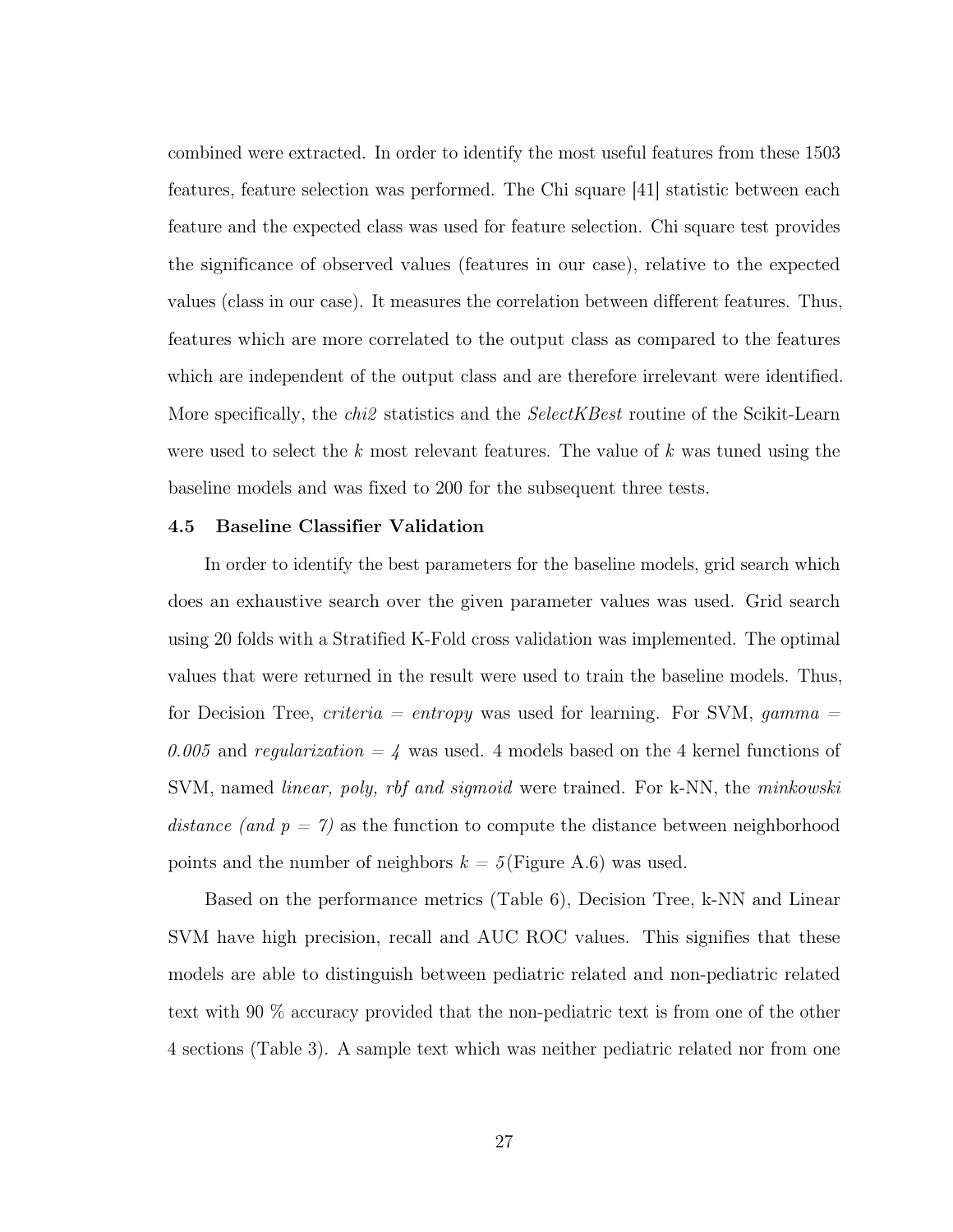of the other 4 sections was considered. Each of the top three high accuracy models, falsely classified it as positive. This result provided an intuition that the negative training data set is not representative of the actual data on which these models are to be used.

<span id="page-38-1"></span>

| Classifier           | precision | recall | accuracy | specificity | sensitivity | f1-measure | <b>AUC ROC</b> |
|----------------------|-----------|--------|----------|-------------|-------------|------------|----------------|
| <b>Decision Tree</b> | 0.92      | 0.92   | 0.92     | 0.90        | 0.94        | 0.92       | 0.92           |
| $k-NN$               | 0.91      | 0.91   | 0.91     | 0.86        | 0.96        | 0.91       | 0.91           |
| Linear SVM           | 0.91      | 0.90   | 0.90     | 0.82        | 0.98        | 0.91       | 0.90           |
| Poly SVM             | 0.25      | 0.50   | 0.50     | 0.00        | 1.00        | 0.33       | 0.50           |
| <b>RBF SVM</b>       | 0.90      | 0.89   | 0.89     | 0.82        | 0.97        | 0.91       | 0.89           |
| Sigmoid SVM          | 0.90      | 0.89   | 0.83     | 0.85        | 0.95        | 0.91       | 0.86           |

Table 6: Performance of baseline classifiers.

In order to test this intuition, the models were re-trained by including the text from the 34 files which did not contain any pediatric related text( [4.1\)](#page-34-3). As expected, the resulting models correctly classified the sample text while preserving similar values of the performance metrics(Table [7\)](#page-38-2).

<span id="page-38-2"></span>Table 7: Performance of baseline classifiers with additional negative data

| Classifier    | precision | recall | accuracv | specificity | sensitivity | f1-measure | <b>AUC ROC</b> |
|---------------|-----------|--------|----------|-------------|-------------|------------|----------------|
| Decision Tree | 0.92      | 9.92   | 0.92     | $0.93\,$    | $\rm 0.91$  | $0.92\,$   | $\rm 0.91$     |
| $k-NN$        | 0.89      | 1.89   | 0.89     | $0.90\,$    | 0.88        | 0.89       | 0.89           |
| Linear SVM    | 0.89      | 1.89   | $0.90\,$ | $0.93\,$    | $0.86\,$    | 0.89       | 0.90           |

#### <span id="page-38-0"></span>4.6 Experiment 1 - Cross Validation

K-fold cross validation with  $k = 10$  was implemented on the top three baseline classifiers, i.e. Decision Tree, k-NN and Linear SVM. For the first variation of cross validation, 9 parts of the split data was used for training and 1 part for validation. Tables [8](#page-39-0) and [9](#page-39-1) summarize the mean training and mean testing accuracy metrics respectively. Figure [5](#page-39-2) provides the comparative ROC curve for training and testing. The results of the second variation of k-fold cross validation (1 part for training and 9 parts for validation) have been omitted due to low accuracy.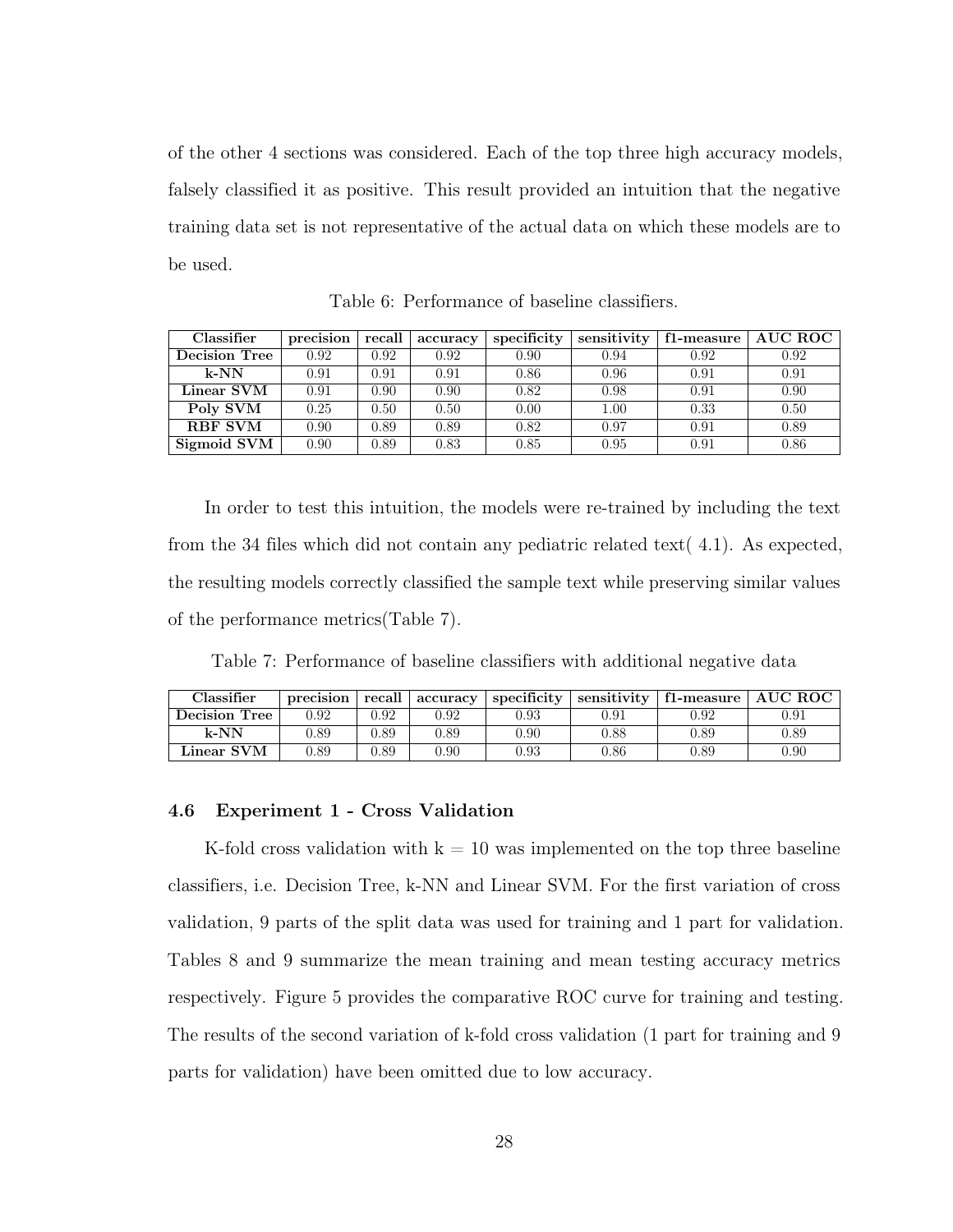<span id="page-39-0"></span>

| Table 8: Cross Validation 9 parts train, 1 part validation results - Training Accuracy |  |  |  |  |  |  |  |
|----------------------------------------------------------------------------------------|--|--|--|--|--|--|--|
|----------------------------------------------------------------------------------------|--|--|--|--|--|--|--|

| Classifier                                                                                                                                                                                                                                                                                                                                             | precision | recall | accuracy |                                                                                         |                 | specificity   sensitivity   f1-measure   AUC ROC |
|--------------------------------------------------------------------------------------------------------------------------------------------------------------------------------------------------------------------------------------------------------------------------------------------------------------------------------------------------------|-----------|--------|----------|-----------------------------------------------------------------------------------------|-----------------|--------------------------------------------------|
| <b>Decision Tree</b> $\begin{bmatrix} 0.91 \pm 0.01 \end{bmatrix}$ $\begin{bmatrix} 0.91 \pm 0.01 \end{bmatrix}$ $\begin{bmatrix} 0.91 \pm 0.01 \end{bmatrix}$ $\begin{bmatrix} 0.92 \pm 0.00 \end{bmatrix}$ $\begin{bmatrix} 0.90 \pm 0.02 \end{bmatrix}$ $\begin{bmatrix} 0.91 \pm 0.01 \end{bmatrix}$ $\begin{bmatrix} 0.91 \pm 0.01 \end{bmatrix}$ |           |        |          |                                                                                         |                 |                                                  |
| k-NN                                                                                                                                                                                                                                                                                                                                                   |           |        |          | $0.90 \pm 0.02$   $0.90 \pm 0.02$   $0.90 \pm 0.02$   $0.90 \pm 0.04$   $0.89 \pm 0.01$ | $0.90 \pm 0.02$ | $0.90 + 0.02$                                    |
| Linear SVM                                                                                                                                                                                                                                                                                                                                             |           |        |          | $0.91 \pm 0.01$   $0.91 \pm 0.01$   $0.91 \pm 0.01$   $0.94 \pm 0.02$   $0.88 \pm 0.02$ | $0.91 \pm 0.01$ | $0.91 \pm 0.01$                                  |

<span id="page-39-1"></span>Table 9: Cross Validation 9 parts train, 1 part validation results - Testing Accuracy

| Classifier                                                                                                                                                                                                                                                                                               | precision | recall | accuracy |                                                                                                           | specificity   sensitivity   f1-measure   AUC ROC                                                          |                 |
|----------------------------------------------------------------------------------------------------------------------------------------------------------------------------------------------------------------------------------------------------------------------------------------------------------|-----------|--------|----------|-----------------------------------------------------------------------------------------------------------|-----------------------------------------------------------------------------------------------------------|-----------------|
| <b>Decision Tree</b> $\begin{bmatrix} 0.91 \pm 0.00 \end{bmatrix}$ $\begin{bmatrix} 0.91 \pm 0.00 \end{bmatrix}$ $\begin{bmatrix} 0.91 \pm 0.00 \end{bmatrix}$ $\begin{bmatrix} 0.93 \pm 0.01 \end{bmatrix}$ $\begin{bmatrix} 0.89 \pm 0.01 \end{bmatrix}$ $\begin{bmatrix} 0.91 \pm 0.00 \end{bmatrix}$ |           |        |          |                                                                                                           |                                                                                                           | $0.91 + 0.00$   |
| $k$ -NN                                                                                                                                                                                                                                                                                                  |           |        |          | $0.88 \pm 0.01$   $0.88 \pm 0.01$   $0.88 \pm 0.01$   $0.91 \pm 0.02$   $0.85 \pm 0.04$   $0.88 \pm 0.01$ |                                                                                                           | $0.88 \pm 0.00$ |
| Linear SVM                                                                                                                                                                                                                                                                                               |           |        |          |                                                                                                           | $0.92 \pm 0.01$   $0.91 \pm 0.00$   $0.91 \pm 0.00$   $0.95 \pm 0.02$   $0.87 \pm 0.02$   $0.91 \pm 0.00$ | $0.91 \pm 0.00$ |

<span id="page-39-2"></span>

Figure 5: K-fold Cross Validation ROC curve with 9 parts train, 1 part validation

The results show that taking into consideration the mean metrics and their standard deviations, the precision, recall and f1-measure of all the three classifiers are similar. The classifiers are able to distinguish between pediatric and non-pediatric text with 90% accuracy for training and testing data sets. Therefore, none of the three classifiers were discarded yet.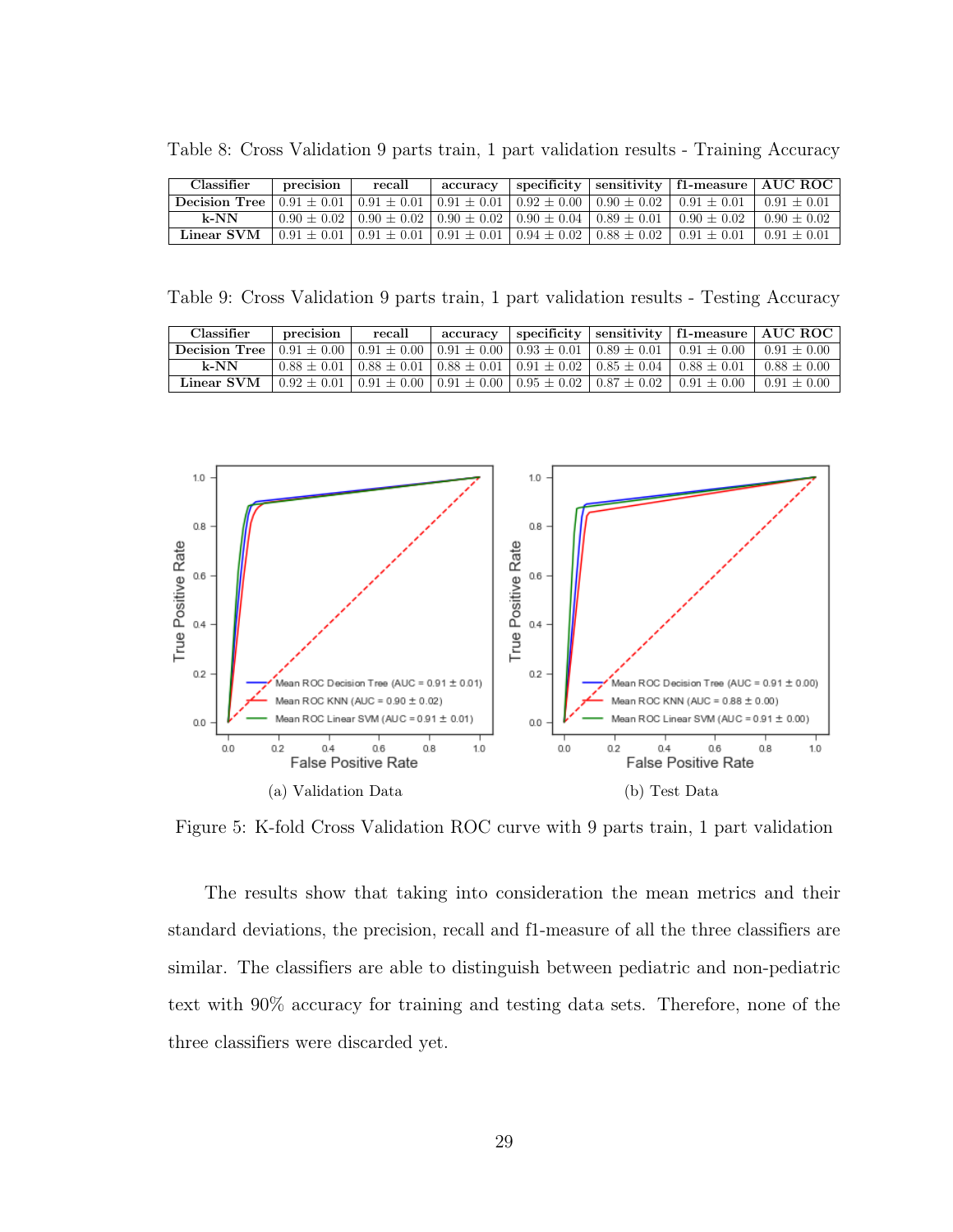#### <span id="page-40-0"></span>4.7 Experiment 2 - Retrospective Validation

Retrospective validation was implemented on the top three baseline classifiers. The results of the retrospective experiment are summarized in table [10.](#page-40-2) The success of this experiment is defined by how well the classifiers correctly predict the label for the positive test data, i.e. the pediatric related data. Out of the three classifiers, the TPR of k-NN is reported as the highest suggesting that k-NN is able to correctly identify 97% of pediatric text. Low TPR of Linear SVM indicates that the target classes are not linearly separable by a line. Using the retrospective and the cross validation results, k-NN was selected as the model of choice for the next experiment.

<span id="page-40-2"></span>Table 10: Retrospective Validation Results

| Classifier    | TPR.   |
|---------------|--------|
| Decision Tree | 0.9379 |
| k-NN          | 0.9724 |
| Linear SVM    | 0.9172 |

#### <span id="page-40-1"></span>4.8 Experiment 3 - Prospective Validation

Considering each sentence as a tuple, 6233 tuples were extracted after data preprocessing of the 33 SPL files which did not contain any pediatric pattern( [4.1\)](#page-34-3). k-NN was used to predict the classification for each of the 6233 tuples. 3123 tuples were identified as ''1" or pediatric related. To evaluate the results, a manual inspection as discussed in [3.8](#page-30-1) was performed. It was discovered that all the ''Pediatric Use" text from the 33 SPL files were correctly classified as ''1" in the csv file. Using 10% of the validation data to compute the confusion matrix, the Tabl[e11](#page-41-0) is reported. The results show that the TP is high but at the same time FP is significant.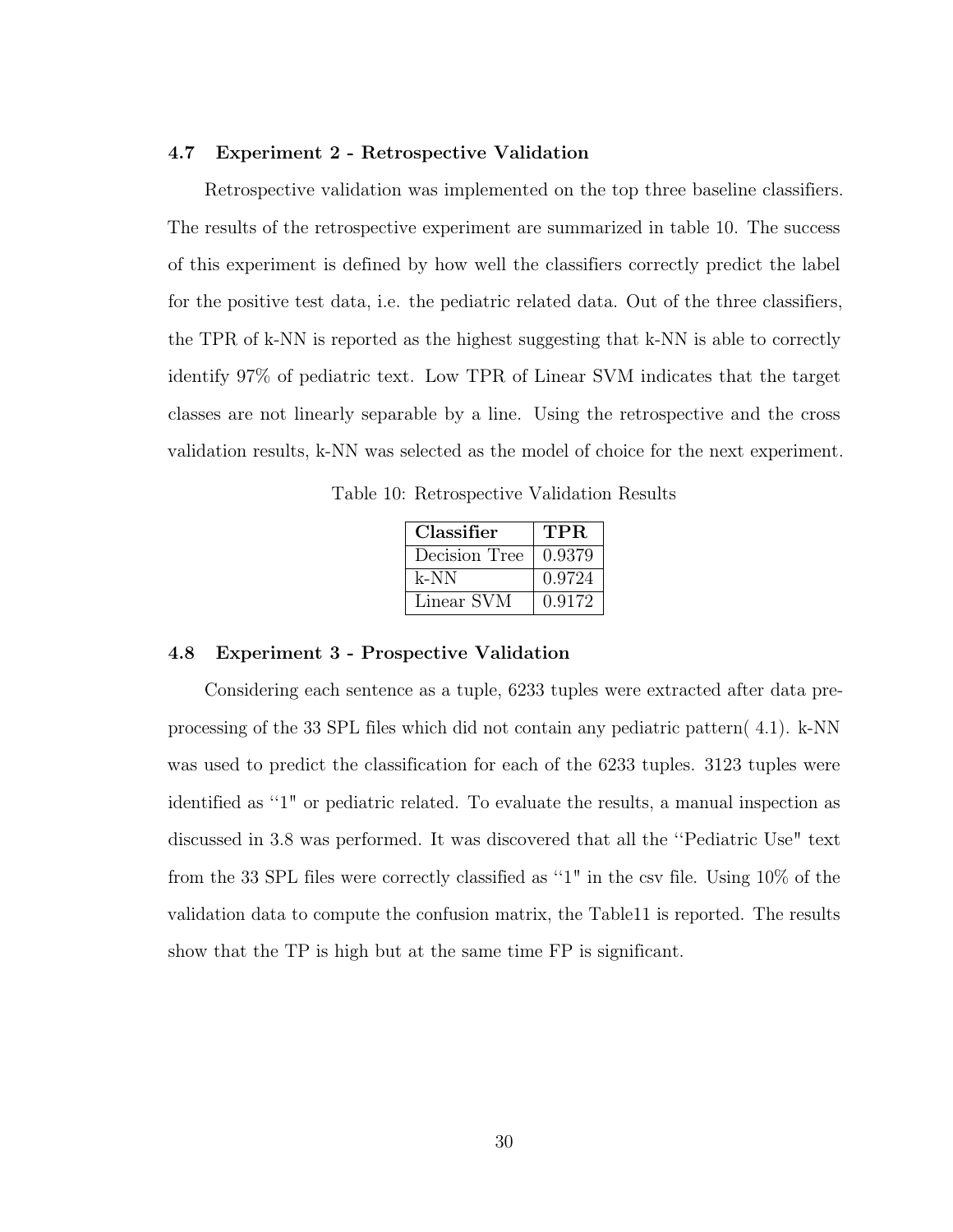<span id="page-41-0"></span>

|                        | Predictive Values                                               |  |  |
|------------------------|-----------------------------------------------------------------|--|--|
|                        | $Class 0$   $Class 1$                                           |  |  |
| Actual Values $\vdash$ | Class 0   TN = 70   FP = 12                                     |  |  |
|                        | $\boxed{\text{Class 1} \mid \text{FN} = 6} \mid \text{TP} = 76$ |  |  |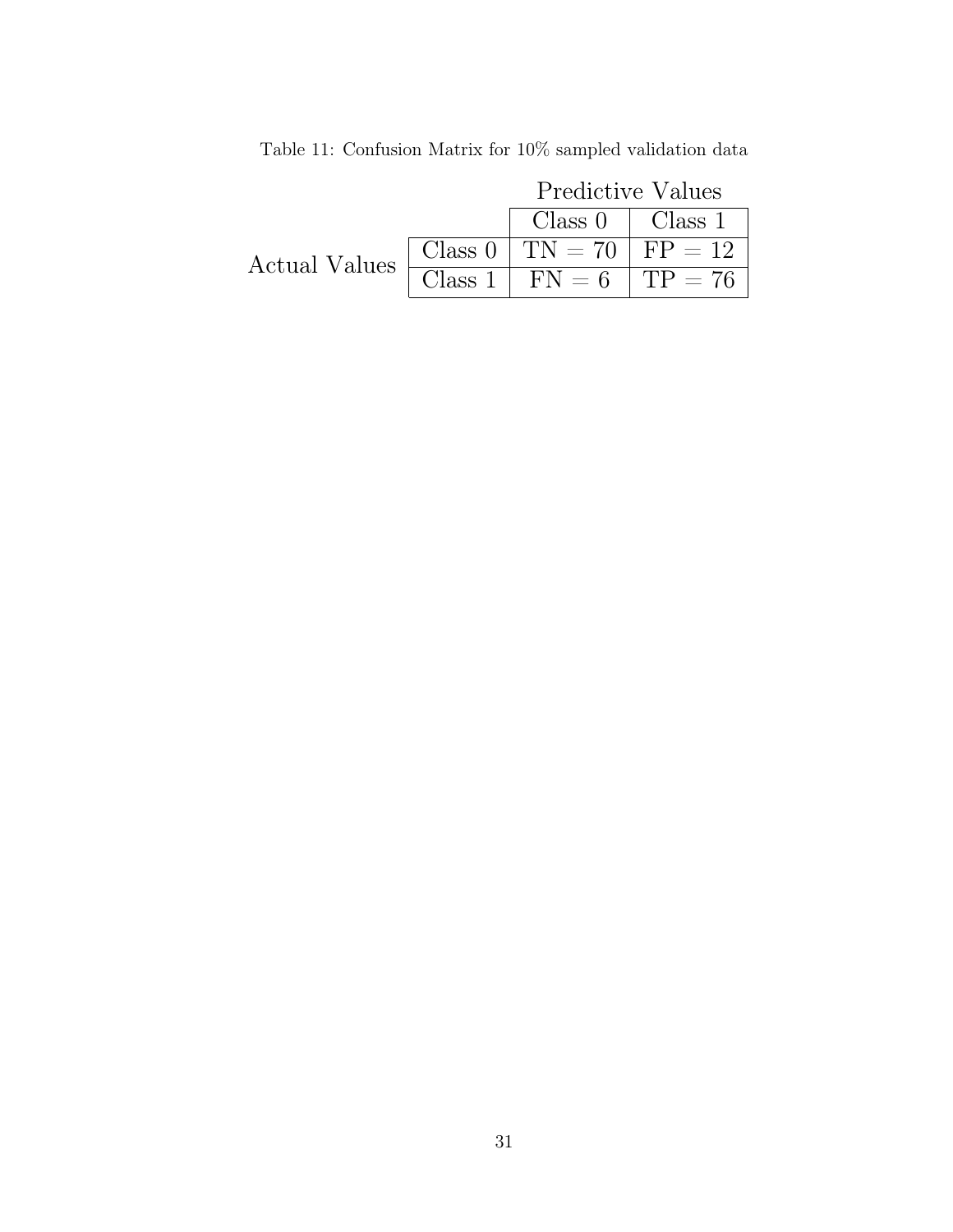# CHAPTER 5

# Conclusion and Future Work

#### <span id="page-42-1"></span><span id="page-42-0"></span>5.1 Conclusion

In this exploratory project, Natural Language Processing and Machine Learning techniques have been utilized to implement an Information Extraction system for biomedical text using Python. 500 drug labels from DailyMed [\[26\]](#page-45-1) were processed and a classifier to identify and extract text from the pediatric use section of the drug labels was built. Review of the results indicated that the prototype has a recall of 0.93 and precision of 0.86. This shows the effectiveness of machine learning algorithms in classifying and extracting relevant information from biomedical text.

### <span id="page-42-2"></span>5.2 Future Work

The results of this solution indicate that there is a possibility of using ML techniques to identify pediatric related text from the unstructured drug labels. Since the resulting classification from the solution is high in TP and also in FP, a secondary classifier trained only on non-pediatric text can be implemented. This would help filter out the non-pediatric text from the results.

The pediatric text extracted from this solution can be used as the data set to identify whether the drug is safe and effective in pediatric population. The results from this evaluation can then be plugged into the data source of PediatricDB [\[3\]](#page-43-3). In this way, the solution can be used to extend the pediatric research work.

In the solution, each sentence is mapped to 1 tuple. A sliding window technique to group 2 or more sentences to form a tuple can also be used. Additionally, Deep Learning with word vectors (word2vec) to augment automatic feature discovery for natural language processing can be implemented.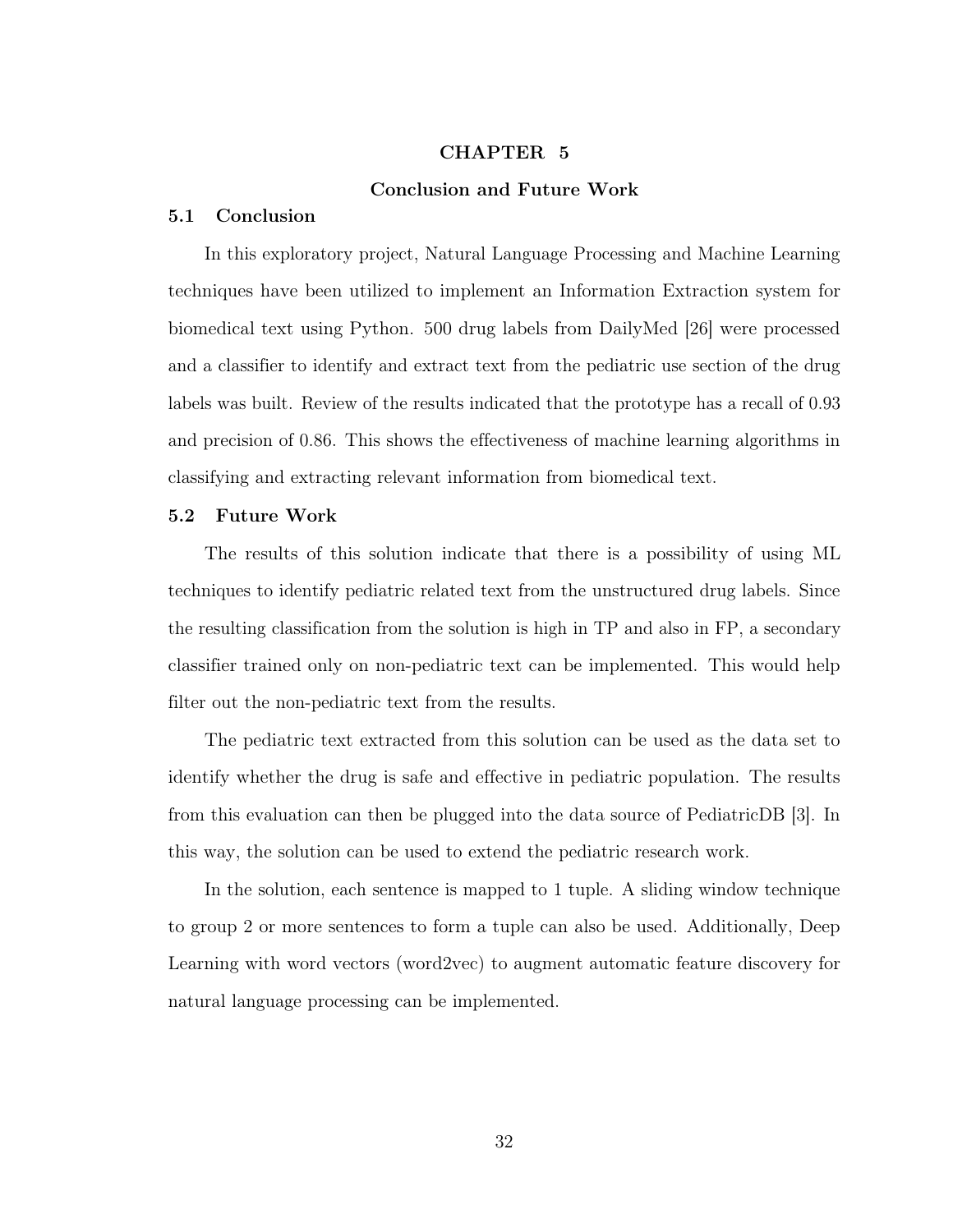# LIST OF REFERENCES

- <span id="page-43-1"></span><span id="page-43-0"></span>[1] ''Fact sheet: Fda at a glance,'' [https://www.fda.gov/about-fda/fda-basics/fact](https://www.fda.gov/about-fda/fda-basics/fact-sheet-fda-glance)[sheet-fda-glance,](https://www.fda.gov/about-fda/fda-basics/fact-sheet-fda-glance) (Accessed on 11/22/2019).
- <span id="page-43-2"></span>[2] A. Ferro, ''Paediatric prescribing: why children are not small adults,'' British journal of clinical pharmacology, vol. 79, no. 3, pp. 351--353, Mar 2015.
- <span id="page-43-3"></span>[3] S. Deshmukh and N. Khuri, ''Pediatricdb: Data analytics platform for pediatric healthcare," in 2018 Thirteenth International Conference on Digital Information Management (ICDIM), Sep. 2018, pp. 216--221.
- <span id="page-43-4"></span>[4] ''National institute of standards and technology: Saic information extraction,'' [https://www.itl.nist.gov/iaui/894.02/related\\_projects/muc/index.html,](https://www.itl.nist.gov/iaui/894.02/related_projects/muc/index.html) (Accessed on 2/14/2019).
- <span id="page-43-5"></span>[5] N. Chinchor and P. Robinson, ''Appendix e: Muc-7 named entity task definition (version 3.5),'' in Seventh Message Understanding Conference (MUC-7): Proceedings of a Conference Held in Fairfax, Virginia, April 29 - May 1, 1998, 1998. [Online]. Available:<https://www.aclweb.org/anthology/M98-1028>
- <span id="page-43-6"></span>[6] S. Strassel, A. Mitchell, and S. Huang, ''Multilingual resources for entity extraction,'' in Proceedings of the ACL 2003 Workshop on Multilingual and Mixed-language Named Entity Recognition - Volume 15, ser. MultiNER '03. Stroudsburg, PA, USA: Association for Computational Linguistics, 2003, pp. 49--56. [Online]. Available:<https://doi.org/10.3115/1119384.1119391>
- <span id="page-43-7"></span>[7] ''Structured product labeling,'' [https://open.fda.gov/data/spl/,](https://open.fda.gov/data/spl/) (Accessed on  $3/15/2019$ .
- <span id="page-43-8"></span>[8] ''Hl7 standards,'' [http://www.hl7.org/,](http://www.hl7.org/) (Accessed on 3/14/2019).
- <span id="page-43-9"></span>[9] ''Loinc,'' [https://www.fda.gov/ForIndustry/DataStandards/](https://www.fda.gov/ForIndustry/DataStandards/StructuredProductLabeling/ucm162057.htm/) [StructuredProductLabeling/ucm162057.htm/,](https://www.fda.gov/ForIndustry/DataStandards/StructuredProductLabeling/ucm162057.htm/) (Accessed on 2/22/2019).
- <span id="page-43-10"></span>[10] F. Reiss, S. Raghavan, R. Krishnamurthy, H. Zhu, and S. Vaithyanathan, ''An algebraic approach to rule-based information extraction,'' in 2008 IEEE 24th International Conference on Data Engineering, April 2008, pp. 933--942.
- <span id="page-43-11"></span>[11] T. Mitchell, Machine Learning. McGraw Hill, 1997.
- <span id="page-43-12"></span>[12] M. A. Hearst, ''Automatic acquisition of hyponyms from large text corpora,'' in Proceedings of the 14th Conference on Computational Linguistics - Volume 2, ser. COLING '92. Stroudsburg, PA, USA: Association for Computational Linguistics, 1992, pp. 539--545. [Online]. Available:<https://doi.org/10.3115/992133.992154>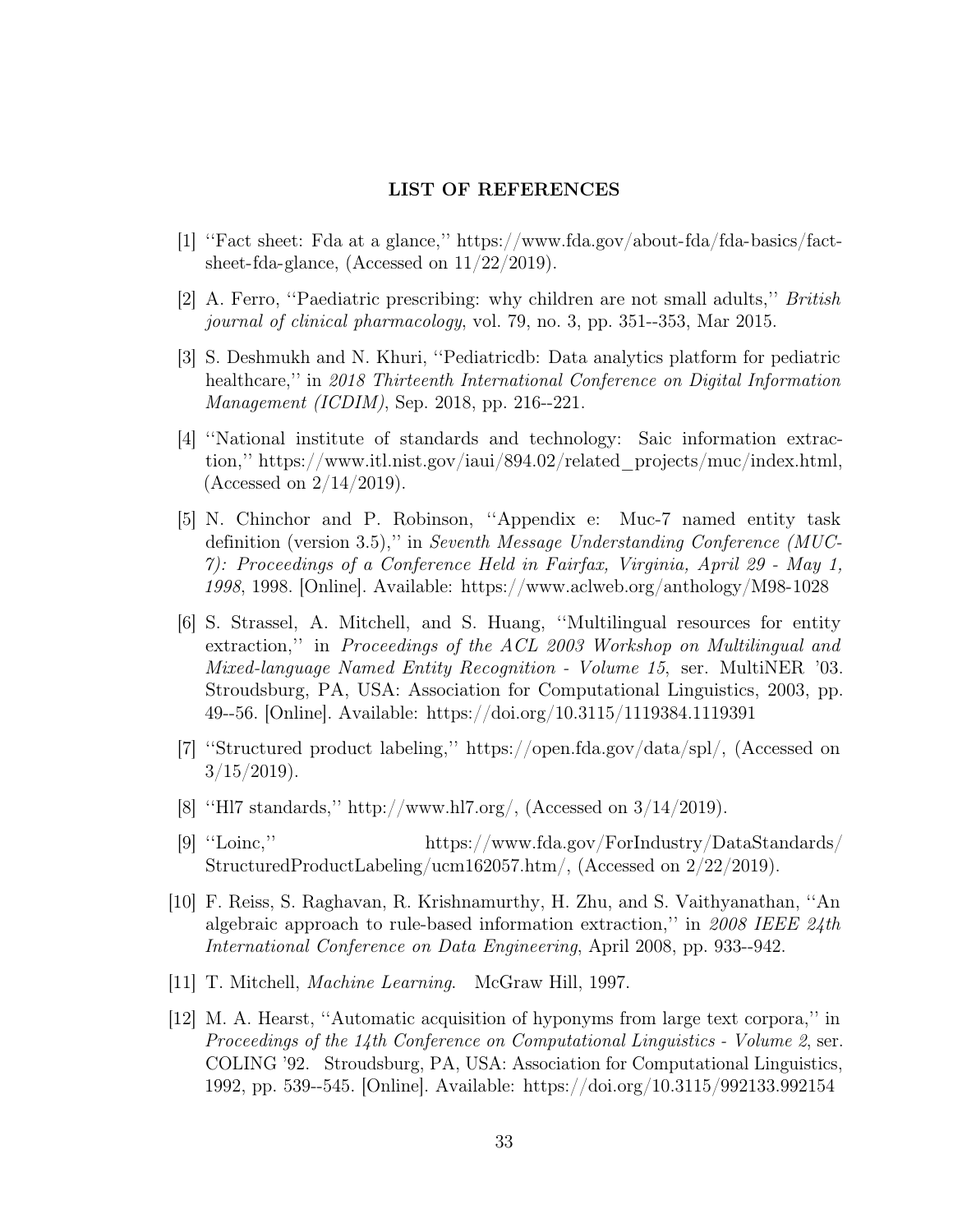- <span id="page-44-0"></span>[13] ''Academic american encyclopedia,'' Danbury, Connecticut, USA, 1990.
- <span id="page-44-1"></span>[14] ''About wordnet.'' [https://wordnet.princeton.edu/,](https://wordnet.princeton.edu/) 2010, (Accessed on 4/1/2019).
- <span id="page-44-2"></span>[15] S. Brin, ''Extracting patterns and relations from the world wide web,'' in Selected Papers from the International Workshop on The World Wide Web and Databases, ser. WebDB '98. London, UK, UK: Springer-Verlag, 1999, pp. 172--183. [Online]. Available:<http://dl.acm.org/citation.cfm?id=646543.696220>
- <span id="page-44-3"></span>[16] R. Snow, D. Jurafsky, and A. Y. Ng, ''Learning syntactic patterns for automatic hypernym discovery," in *Proceedings of the 17th International Conference* on Neural Information Processing Systems, ser. NIPS'04. Cambridge, MA, USA: MIT Press, 2004, pp. 1297--1304. [Online]. Available: [http:](http://dl.acm.org/citation.cfm?id=2976040.2976203) [//dl.acm.org/citation.cfm?id=2976040.2976203](http://dl.acm.org/citation.cfm?id=2976040.2976203)
- <span id="page-44-4"></span>[17] ''Minipar,'' [https://gate.ac.uk/releases/gate-7.0-build4195-ALL/doc/tao/](https://gate.ac.uk/releases/gate-7.0-build4195-ALL/doc/tao/splitch17.html/) [splitch17.html/,](https://gate.ac.uk/releases/gate-7.0-build4195-ALL/doc/tao/splitch17.html/) (Accessed on  $3/15/2019$ ).
- <span id="page-44-5"></span>[18] M. Banko, M. J. Cafarella, S. Soderland, M. Broadhead, and O. Etzioni, ''Open information extraction from the web,'' in Proceedings of the 20th International Joint Conference on Artifical Intelligence, ser. IJCAI'07. San Francisco, CA, USA: Morgan Kaufmann Publishers Inc., 2007, pp. 2670--2676. [Online]. Available:<http://dl.acm.org/citation.cfm?id=1625275.1625705>
- <span id="page-44-6"></span>[19] S. Ruder, ''An overview of gradient descent optimization algorithms,'' CoRR, vol. abs/1609.04747, 2016. [Online]. Available:<http://arxiv.org/abs/1609.04747>
- <span id="page-44-7"></span>[20] R. Khare, J. Li, and Z. Lu, ''LabeledIn: cataloging labeled indications for human drugs,'' J Biomed Inform, vol. 52, pp. 448--456, Dec 2014.
- <span id="page-44-8"></span>[21] "Pubmed," [https://www.ncbi.nlm.nih.gov/pubmed/,](https://www.ncbi.nlm.nih.gov/pubmed/) (Accessed on  $11/22/2019$ ).
- <span id="page-44-9"></span>[22] K. W. Fung, C. S. Jao, and D. Demner-Fushman, ''Extracting drug indication information from structured product labels using natural language processing,'' Journal of the American Medical Informatics Association : JAMIA, vol. 20, no. 3, pp. 482--488, May 2013.
- <span id="page-44-10"></span>[23] A. R. Aronson and F.-M. Lang, ''An overview of metamap: historical perspective and recent advances,'' Journal of the American Medical Informatics Association :  $JAMIA$ , vol. 17, no. 3, pp. 229--236, 2010.
- <span id="page-44-11"></span>[24] O. Bodenreider, ''The unified medical language system (umls): integrating biomedical terminology,'' Nucleic acids research, vol. 32, no. Database issue, pp. D267-- D270, Jan 2004.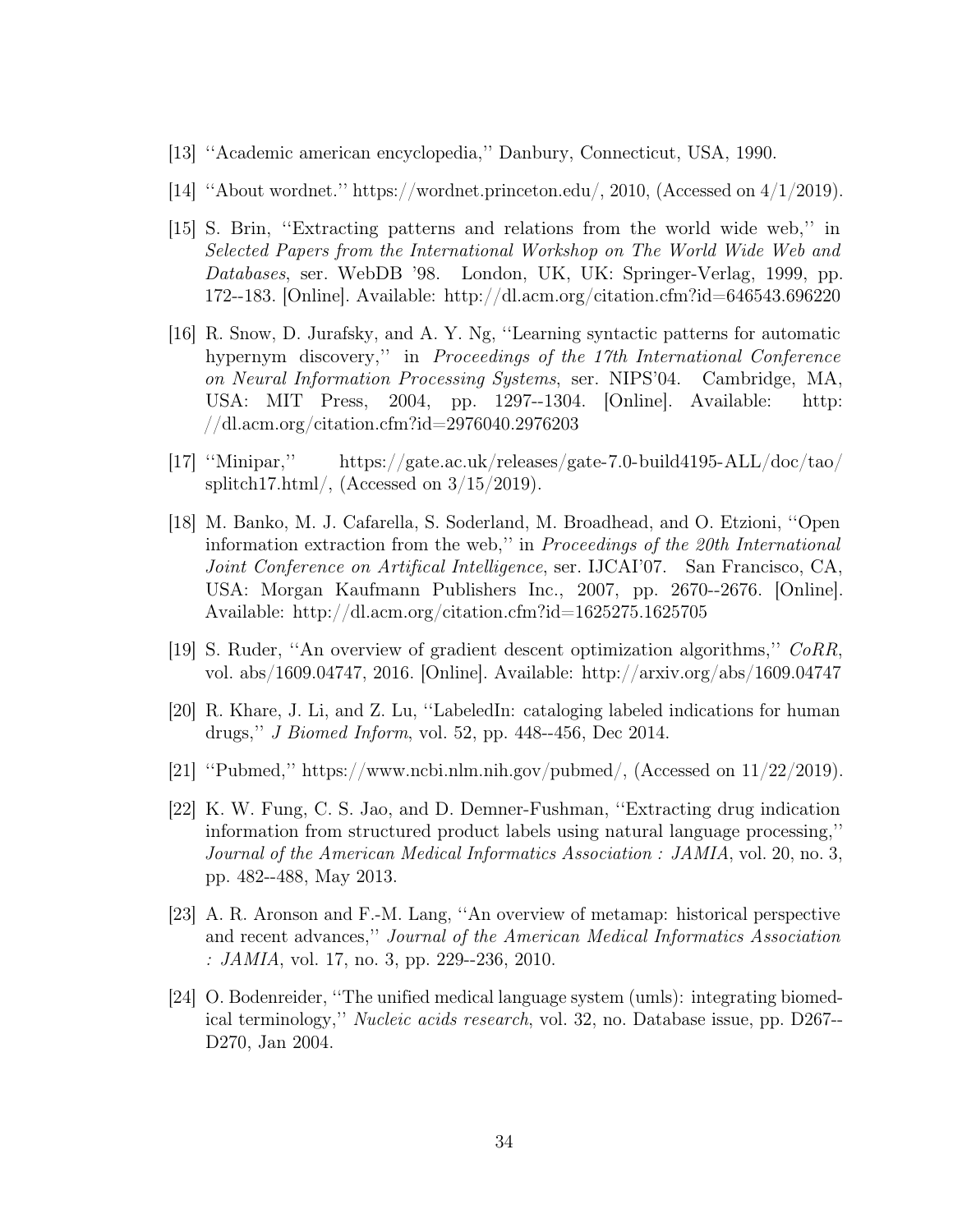- <span id="page-45-0"></span>[25] S. Liu, Wei Ma, R. Moore, V. Ganesan, and S. Nelson, ''Rxnorm: prescription for electronic drug information exchange,'' IT Professional, vol. 7, no. 5, pp. 17--23, Sep. 2005.
- <span id="page-45-1"></span>[26] ''Dailymed,'' [https://dailymed.nlm.nih.gov/dailymed/,](https://dailymed.nlm.nih.gov/dailymed/) (Accessed on 2/17/2019).
- <span id="page-45-2"></span>[27] ''Dailymed,'' [https://lxml.de/,](https://lxml.de/) (Accessed on 2/18/2019).
- <span id="page-45-3"></span>[28] S. Bird, E. Klein, and E. Loper, Natural language processing with Python :  $[analysis]$  fanalyzing text with the natural language toolkit, 1st ed.  $\alpha$  (Reilly, 2009.
- <span id="page-45-4"></span>[29] ''Morphy - discussion of wordnet's morphological processing,'' [https://wordnet.](https://wordnet.princeton.edu/documentation/morphy7wn) [princeton.edu/documentation/morphy7wn,](https://wordnet.princeton.edu/documentation/morphy7wn) (Accessed on 4/18/2019).
- <span id="page-45-5"></span>[30] ''Scikit-learn,'' [https://scikit-learn.org/,](https://scikit-learn.org/) (Accessed on 4/19/2019).
- <span id="page-45-6"></span>[31] J. R. Quinlan, C4.5: Programs for Machine Learning. San Francisco, CA, USA: Morgan Kaufmann Publishers Inc., 1993.
- <span id="page-45-7"></span>[32] B. Everitt, Classification and Regression Trees. Chapman & Hall, 10 2005.
- <span id="page-45-8"></span>[33] J. Shafer, R. Agrawal, and M. Mehta, ''Sprint: A scalable parallel classifier for data mining,'' VLDB, 08 2000.
- <span id="page-45-9"></span>[34] T. Cover and P. Hart, ''Nearest neighbor pattern classification,'' IEEE Trans. Inf. Theor., vol. 13, no. 1, pp. 21--27, Sept. 2006. [Online]. Available: <https://doi.org/10.1109/TIT.1967.1053964>
- <span id="page-45-10"></span>[35] L.-Y. Hu, M.-W. Huang, S.-W. Ke, and C.-F. Tsai, ''The distance function effect on k-nearest neighbor classification for medical datasets,'' SpringerPlus, vol. 5, no. 1, pp. 1304--1304, Aug 2016. [Online]. Available: <https://www.ncbi.nlm.nih.gov/pubmed/27547678>
- <span id="page-45-11"></span>[36] C.-C. Chang and C.-J. Lin, "Libsvm: A library for support vector machines," ACM Trans. Intell. Syst. Technol., vol. 2, no. 3, pp. 27:1--27:27, May 2011. [Online]. Available:<http://doi.acm.org/10.1145/1961189.1961199>
- <span id="page-45-12"></span>[37] R.-E. Fan, P.-H. Chen, and C.-J. Lin, ''Working set selection using second order information for training support vector machines,'' J. Mach. Learn. Res., vol. 6, pp. 1889--1918, Dec. 2005. [Online]. Available: <http://dl.acm.org/citation.cfm?id=1046920.1194907>
- <span id="page-45-13"></span>[38] P. Refaeilzadeh, L. Tang, and H. Liu, ''Cross-validation,'' Encyclopedia of Database Systems, pp. 532--538, 01 2009.
- <span id="page-45-14"></span>[39] ''Prospective and retrospective cohort studies,'' [http://sphweb.bumc.bu.edu/](http://sphweb.bumc.bu.edu/otlt/MPH-Modules/EP/EP713_AnalyticOverview/EP713_AnalyticOverview3.html) [otlt/MPH-Modules/EP/EP713\\_AnalyticOverview/EP713\\_AnalyticOverview3.](http://sphweb.bumc.bu.edu/otlt/MPH-Modules/EP/EP713_AnalyticOverview/EP713_AnalyticOverview3.html) [html,](http://sphweb.bumc.bu.edu/otlt/MPH-Modules/EP/EP713_AnalyticOverview/EP713_AnalyticOverview3.html) (Accessed on  $11/23/2019$ ).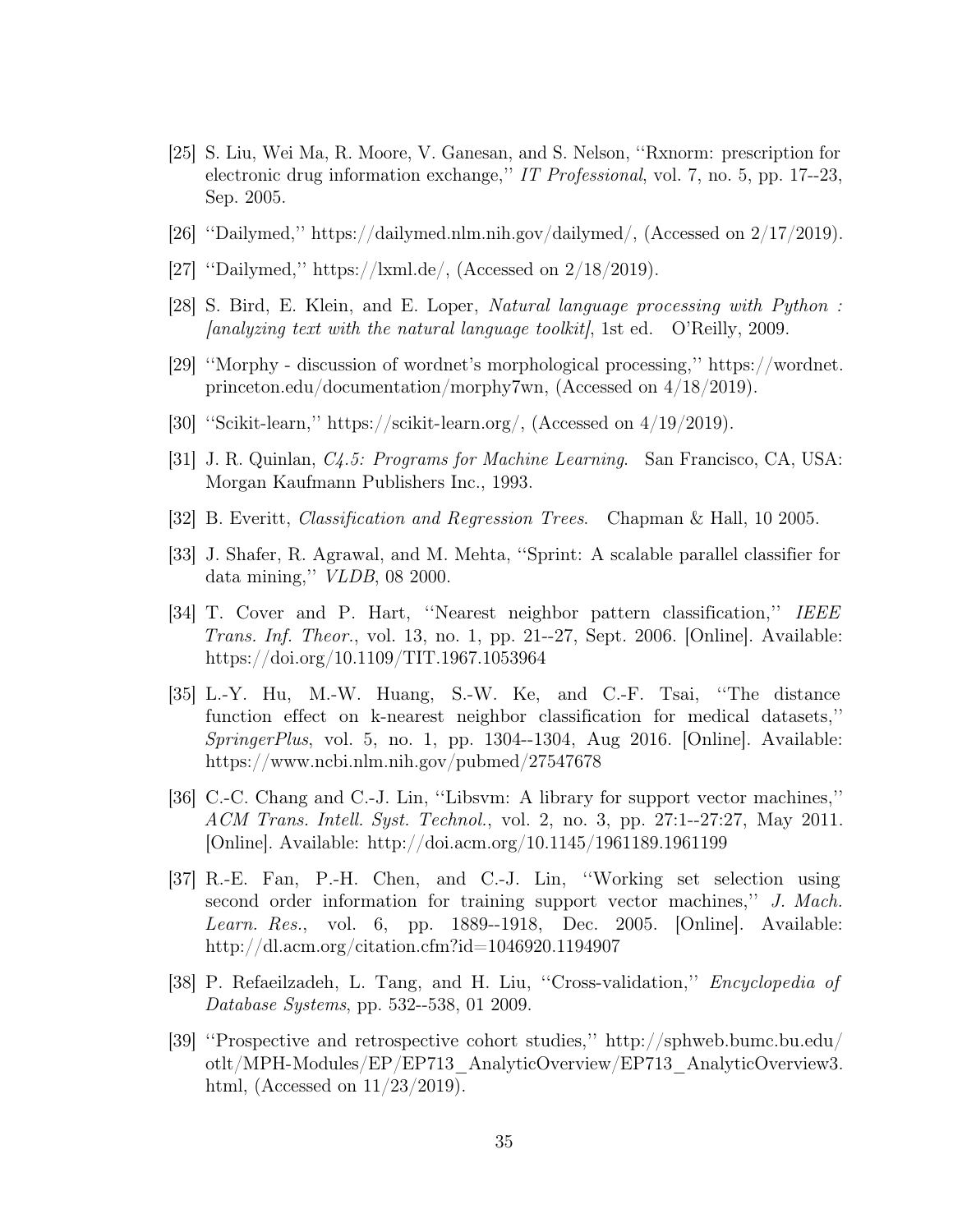- <span id="page-46-0"></span>[40] "Introducing json," [https://www.json.org/,](https://www.json.org/) (Accessed on 2/22/2019).
- <span id="page-46-1"></span>[41] M. L. McHugh, "The chi-square test of independence," Biochemia medica, vol. 23, no. 2, pp. 143--149, 2013, pMC3900058[pmcid]. [Online]. Available: <https://www.ncbi.nlm.nih.gov/pubmed/23894860>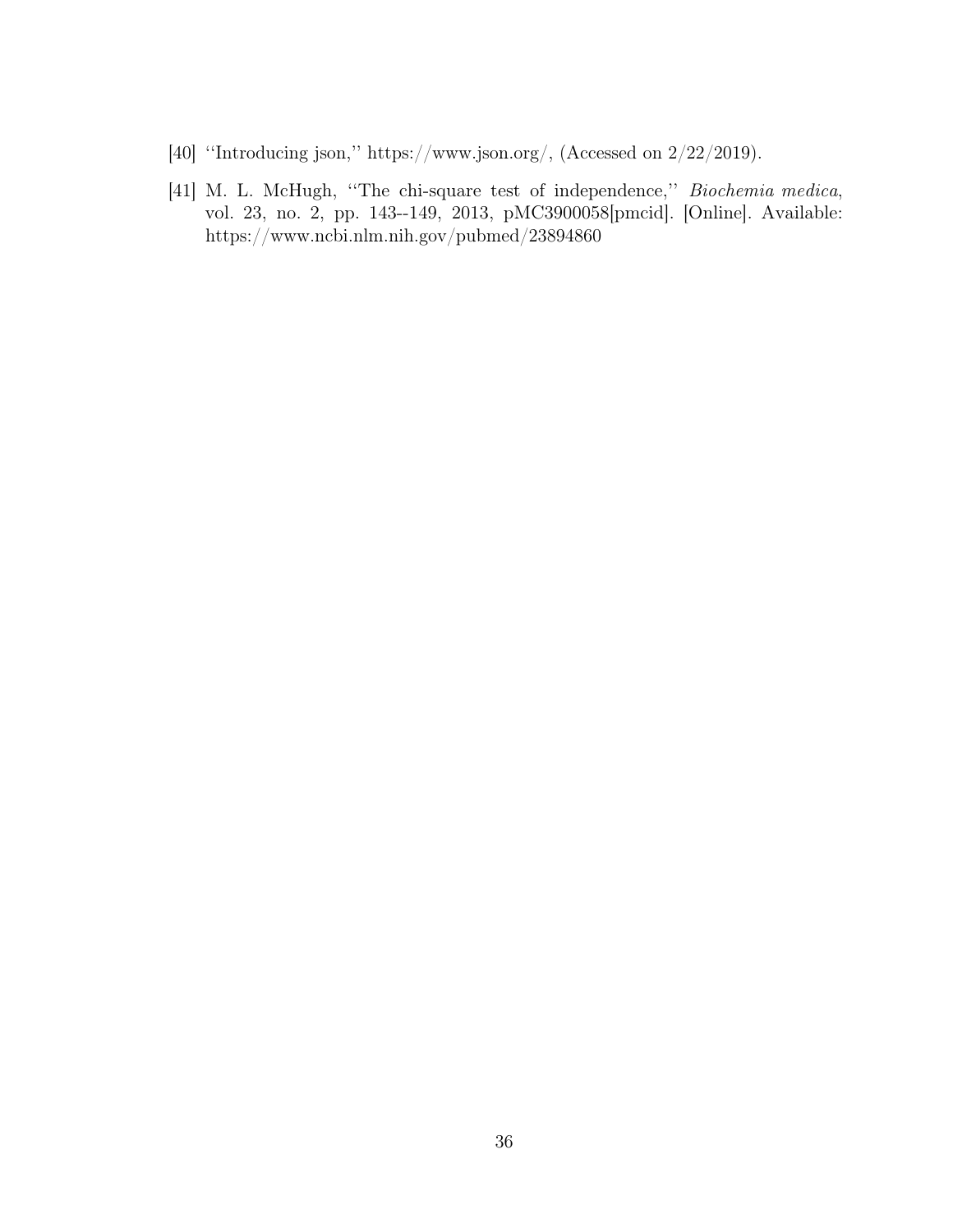# APPENDIX A

<span id="page-47-2"></span><span id="page-47-1"></span><span id="page-47-0"></span>A.1 k-NN Distance function analysis



Figure A.6: k-NN: Comparative analysis of accuracy with number of neighbors and distance metric